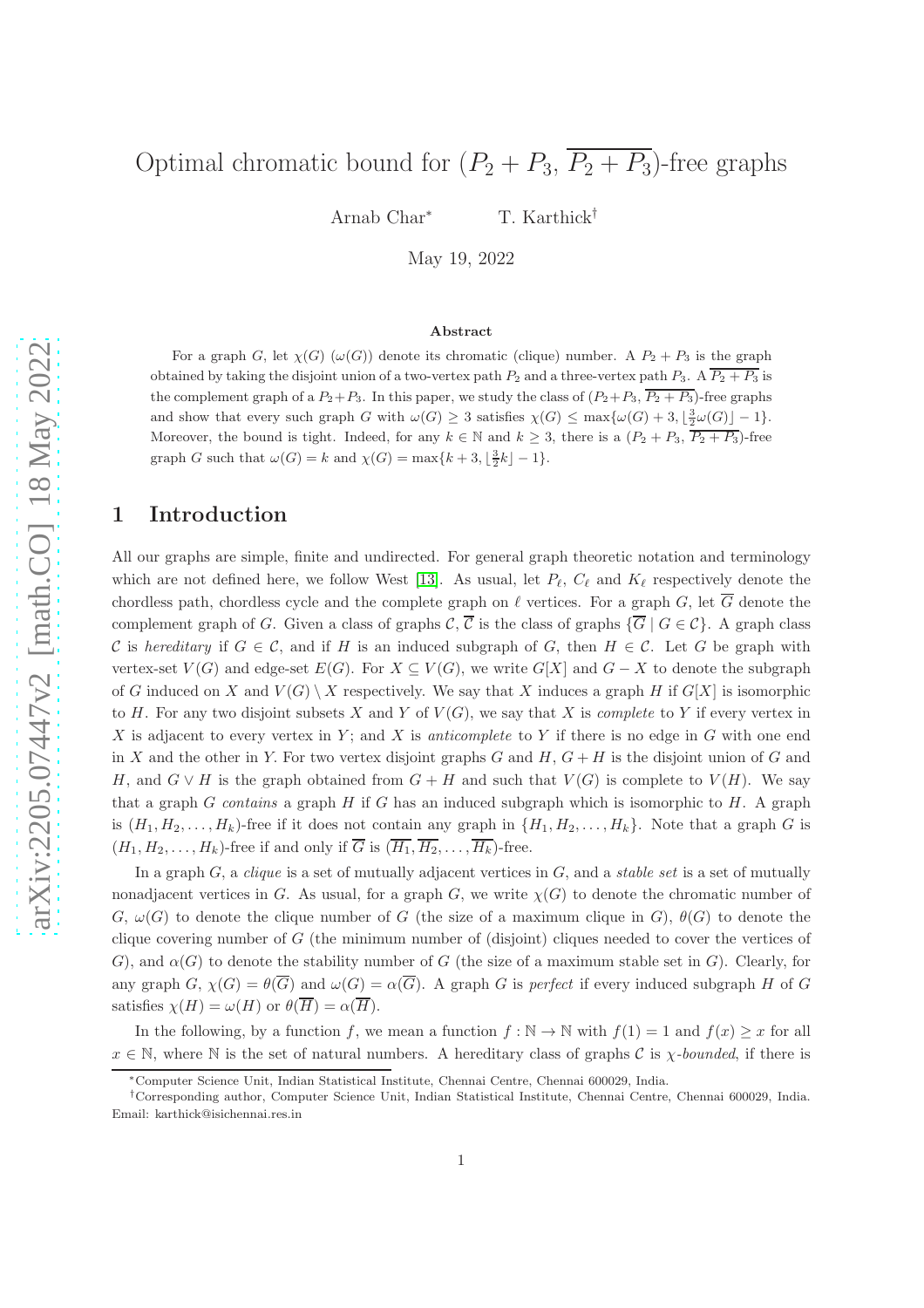

<span id="page-1-1"></span>Figure 1: A  $P_2 + P_3$  and a  $\overline{P_2 + P_3}$  (left to right).

a function f such that every  $G \in \mathcal{C}$  satisfies  $\chi(G) \leq f(\omega(G))$ ; here f is called a *χ-binding function* for C. We say that a function f is the *optimal* χ-binding function for a χ-bounded class of graphs C if for each  $\ell \in \mathbb{N}$ , there is a graph  $G \in \mathcal{C}$  such that  $\omega(G) = \ell$  and  $\chi(G) = f(\ell)$ . Likewise, a hereditary class of graphs C is  $\theta$ -bounded, if there is a function f (called a  $\theta$ -binding function) such that every  $G \in \mathcal{C}$ satisfies  $\theta(G) \leq f(\alpha(G))$ . Clearly, a function f is a *χ*-binding function for C if and only if f is a  $\theta$ -binding function for  $\overline{C}$ , and  $C$  is  $\chi$ -bounded if and only if  $\overline{C}$  is  $\theta$ -bounded.

In this paper, we are interested in some self-complementary class of  $\chi$ -bounded graphs. A class of graphs C is said to be *self-complementary class* if  $C = \overline{C}$ . A self-complementary hereditary class of graphs C is  $\chi$ -bounded if and only if C is  $\theta$ -bounded. In particular, if C is  $\chi$ -bounded, then the optimal  $\chi$ -binding function of C is same as the optimal  $\theta$ -binding function of C. For instance, by a result of Lovász [\[9\]](#page-22-1), the class of perfect graphs is a self-complementary class of  $\chi$ -bounded graphs with  $f(x) = x$  as the optimal  $\chi$ -binding function.

The notions of  $\chi$ -bounded and  $\theta$ -bounded classes of graphs were introduced in a seminal work of Gyárfás  $[5]$ , and they have received a wide attention since then; see  $[11, 12]$  $[11, 12]$ . Among other conjectures and problems, Gyárfás [\[5\]](#page-22-2) proposed the following.

<span id="page-1-0"></span>**Problem 1** ([\[5\]](#page-22-2)) *For a fixed forest* F, assuming that the class of  $(F, \overline{F})$ -free graphs F is  $\chi$ -bounded, *what is the optimal* χ*-binding function for* F*?*

Problem [1](#page-1-0) is open and seems to be hard even when  $F$  is a simple type of forest. So it is interesting to look at some special cases, in particular, when  $F$  is a forest on at most five vertices. While the optimal x-binding functions for classes of  $(F, \overline{F})$ -free graphs are known when F is a forest on at most four vertices, except when  $F = \overline{K_4}$  [\[5\]](#page-22-2), only three classes of graphs were studied for Problem [1](#page-1-0) when F is a five-vertex forest. Fouquet et al. [\[4\]](#page-22-5) showed that every  $(P_5, \overline{P_5})$ -free graph G satisfies  $\chi(G) \leq {\omega(G)+1 \choose 2}$ , and that there are  $(P_5, \overline{P_5})$ -free graphs G with  $\chi(G) \ge \omega(G)^k$ , where  $k = \log_2 5 - 1$ . The second author with Maffray [\[7\]](#page-22-6) showed that every  $(P_4 + P_1, \overline{P_4 + P_1})$ -free graph G satisfies  $\chi(G) \leq \lceil \frac{5\omega(G)}{4} \rceil$ , and that the bound is tight. Recently, Chudnovsky et al. [\[2\]](#page-22-7) showed that every (fork, anti-fork)-free graph G satisfies  $\chi(G) \leq 2\omega(G)$ , and that the bound is asymptotically tight. Thus, Problem [1](#page-1-0) is open for seven pairwise nonisomorphic forests on five vertices, as there are ten such forests. In this paper, we study the class of  $(P_2 + P_3, \overline{P_2 + P_3})$ -free graphs; see Figure [1.](#page-1-1) Randerath et al. [\[10\]](#page-22-8) showed that every  $(P_2 + P_3,$  $\overline{P_2+P_3}$ -free graph G with  $\omega(G)=2$  satisfies  $\chi(G)\leq 4$ , and the well-known Myceilski's 4-chromatic graph shows that the bound is tight. However, no optimal  $\chi$ -binding function is known for the class of  $(P_2 + P_3, \overline{P_2 + P_3})$ -free graphs in general. Here, we prove the following.

<span id="page-1-2"></span>**Theorem 1** *Every*  $(P_2 + P_3, \overline{P_2 + P_3})$ -free graph G with  $\omega(G) \geq 3$  satisfies  $\chi(G) \leq \max{\omega(G) + 3}$ ,  $\lfloor \frac{3\omega(G)}{2} \rfloor$  $\left[\frac{(\mathbf{G})}{2}\right]-1$ .

<span id="page-1-3"></span>**Theorem 2** For every  $k \in \mathbb{N}$  and  $k \geq 3$ , there is a graph  $(P_2 + P_3, \overline{P_2 + P_3})$ *-free* G such that  $\omega(G) = k$  $and \ \chi(G) = \max\{k+3, \lfloor \frac{3}{2}k \rfloor - 1\}.$ 

Thus, the function  $g : \mathbb{N} \to \mathbb{N}$  defined by  $g(1) = 1$ ,  $g(2) = 4$ , and  $g(x) = \max\{x + 3, \lfloor \frac{3}{2}x \rfloor - 1\}$ , for  $x \geq 3$ , is the optimal  $\chi$ -binding (or  $\theta$ -binding) function for the class of  $(P_2 + P_3, \overline{P_2 + P_3})$ -free graphs.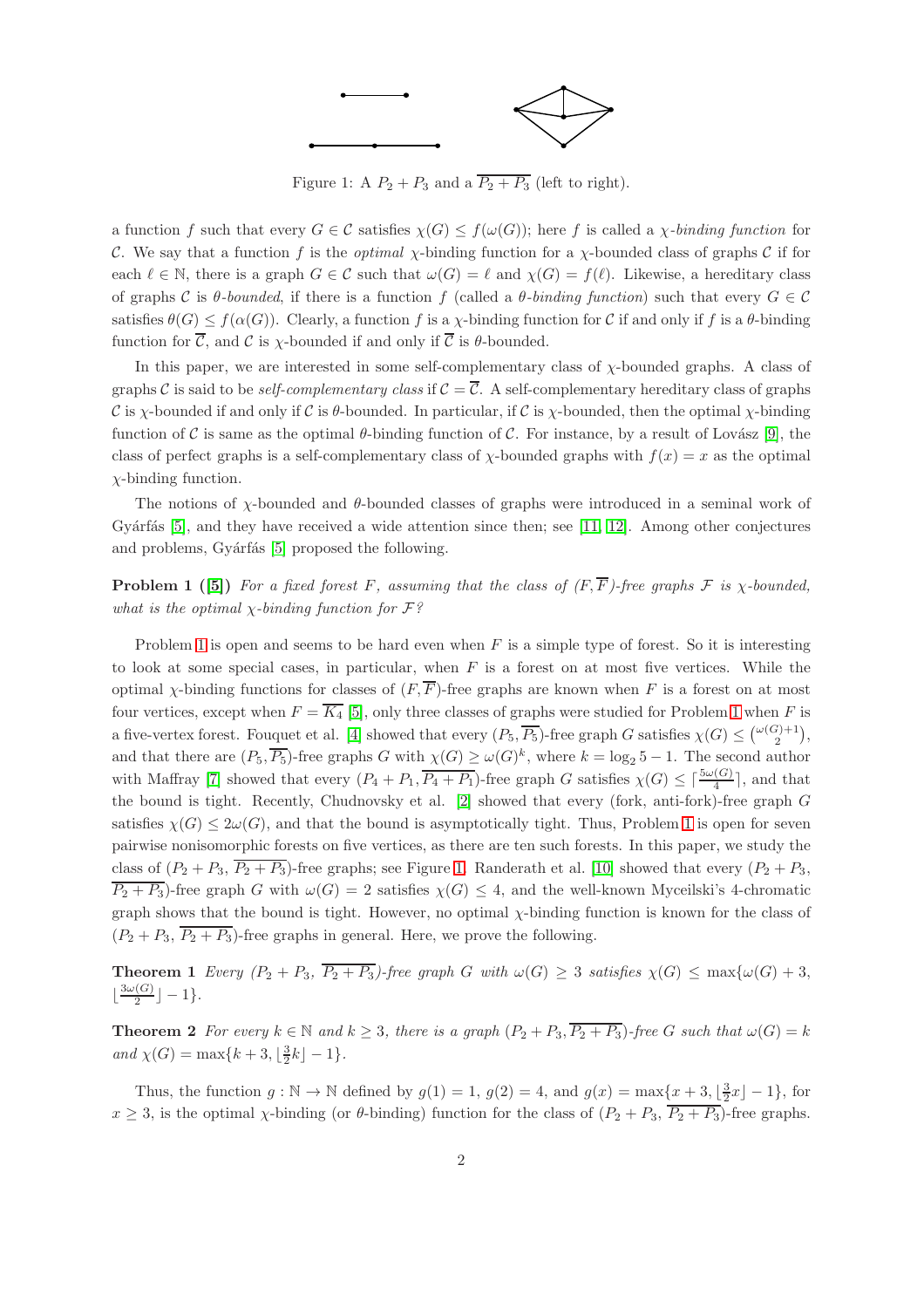We give a proof of Theorem [1](#page-1-2) in the final section. To prove Theorem [2,](#page-1-3) consider the following  $(P_2 + P_3,$  $\overline{P_2 + P_3}$ )-free graphs, where  $t \in \mathbb{N}$ :

- (I) Let Q be the 16-regular *Schl¨afli graph* on 27 vertices. Then:
	- $\chi(Q) = 9$  and  $\omega(Q) = 6$ .
	- $\chi(\overline{Q}) = 6$  and  $\omega(\overline{Q}) = 3$ .
	- $\chi(Q \vee K_t) = t + 9$  and  $\omega(Q \vee K_t) = t + 6$ .
	- $\chi(\overline{Q} \vee K_t) = t + 6$  and  $\omega(\overline{Q} \vee K_t) = t + 3$ .
- (II) Let H be the complement of the *Clebsch graph* on 16 vertices. Then:
	- $\chi(H) = 8$  and  $\omega(H) = 5$ .
	- If  $G = H v$ , for any  $v \in V(H)$ , then  $\chi(G) = 8$  and  $\omega(G) = 5$ .
	- $\chi(H \vee K_t) = t + 8$  and  $\omega(H \vee K_t) = t + 5$ .

We refer to [\[3\]](#page-22-9) for a precise definition of the Schläfli graph and its properties. It is interesting to note that the set of neighbours of any vertex in the 16-regular Schläfli graph on 27 vertices induces the complement of the Clebsch graph on 16 vertices.

- (III) For any fixed integer  $k \geq 2$ , let  $G_k$  be the graph defined as follows:
	- $V(G_k) = Q_1 \cup Q_2 \cup S$ , where  $Q_1 := \{a_1, a_2, \ldots, a_k\}$ ,  $Q_2 := \{b_1, b_2, \ldots, b_k\}$ , and  $S := \{s_1, s_2, \ldots, s_k\}$  $\dots, s_k$  are cliques.
	- $\circ$  For each  $i \in \{1, 2, ..., k\}, a_i$  is adjacent to  $b_i$ , and  $\{a_i\}$  is anticomplete to  $Q_2 \setminus \{b_i\}.$
	- For each  $i \in \{1, 2, ..., k\}, \{s_i\}$  is anticomplete to  $\{a_i, b_i\}$ , and complete to  $(Q_1 \cup Q_2) \setminus \{a_i, b_i\}.$
	- $\circ$  No other edges in  $G$ .

Then, for any fixed integer  $k \geq 2$ ,  $G_k$  is  $(P_2 + P_3, \overline{P_2 + P_3})$ -free,  $|V(G_k)| = 3k$ ,  $\omega(G_k) = k + 1$ , and  $\alpha(G_k) = 2$ ; see also [\[6\]](#page-22-10). Moreover, by Lemma 4 of [6], we have  $\chi(G_k) \leq \lceil \frac{3}{2}k \rceil$ .

**Proof of Theorem [2](#page-1-3).** Clearly from examples given above in (I) and (II), we may assume that  $k \ge 10$ ; so max $\{k+3, \lfloor \frac{3}{2}k \rfloor - 1\} = \lfloor \frac{3}{2}k \rfloor - 1$ . Now, we show that  $G_{k-1}$  is our desired graph G. Let  $k-1 = \ell$ . Then  $\omega(G_{\ell}) = k$ . Moreover, since  $\chi(G_{\ell}) \geq \frac{|V(G_{\ell})|}{\alpha(G_{\ell})}$  $\frac{V(G_{\ell})}{\alpha(G_{\ell})}$  and  $\chi(G_{\ell}) \leq \lceil \frac{3}{2} \ell \rceil$ , we conclude that  $\chi(G_{\ell}) = \lfloor \frac{3}{2} k \rfloor - 1$ . This proves Theorem [2.](#page-1-3)

The proof of Theorem [1](#page-1-2) follows from our result for the class of  $(P_2 + P_3, \overline{P_2 + P_3})$ -free graphs that contain a C4, given below. To state it, we require some definitions. A *neighbor* (or *nonneighbor* ) of a vertex  $v$  in  $G$  is a vertex that is adjacent (or nonadjacent) to  $v$  in  $G$ . The set of neighbors of a vertex v in G is denoted by  $N_G(v)$ , and  $|N_G(v)| := d_G(v)$  is the *degree* of v. We write  $\overline{N}_G(v)$  to denote the set  $V(G) \setminus (N(v) \cup \{v\})$ . Two vertices u and v in a graph G are said to be *comparable*, if u and v are nonadjacent, and either  $N_G(u) \subseteq N_G(v)$  or  $N_G(v) \subseteq N_G(u)$ . (We drop the subscript G when there is no ambiguity.) A vertex in a graph G is a *universal vertex* if it is adjacent to all other vertices in G. A vertex v in a graph G is a *nice vertex* if  $d_G(v) \leq \omega(G) + 2$ . We say that a graph G is a *nice* if it has three pairwise disjoint stable sets, say  $S_1, S_2$  and  $S_3$ , such that  $\omega(G - (S_1 \cup S_2 \cup S_3)) \leq \omega(G) - 2$ . We say that a graph  $G$  is *good*, if one of the following holds:  $(a)$   $G$  has a pair of comparable vertices.  $(b)$   $G$ has a universal vertex. (c) G has a nice vertex. (d) G is a nice graph. (e)  $\chi(G) \leq \omega(G) + 3$ .

<span id="page-2-0"></span>**Theorem 3** If G is a  $(P_2 + P_3, \overline{P_2 + P_3})$ -free graph that contains a  $C_4$ , then G is a good graph.

The rest of the paper is organized as follows: In Section [2,](#page-3-0) we prove some general properties of  $(P_2 + P_3, \overline{P_2 + P_3})$ -free graphs that contain a  $C_4$ , and use it in the later sections. Section [3](#page-5-0) is devoted to the proof of Theorem [3,](#page-2-0) and finally in Section [4,](#page-21-0) we give a proof of Theorem [1.](#page-1-2)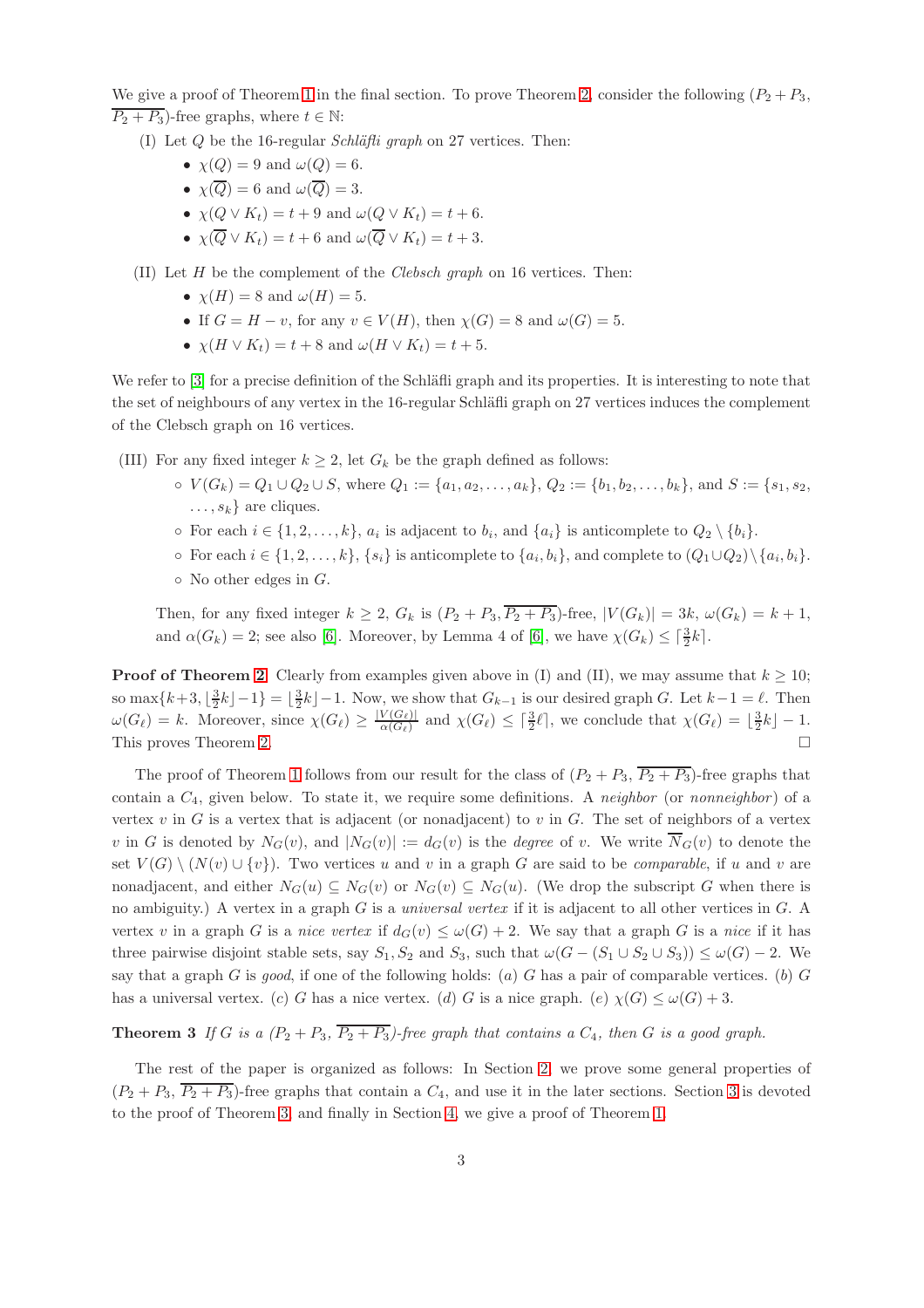# <span id="page-3-0"></span>2 Properties of  $(P_2 + P_3, \overline{P_2 + P_3})$ -free graphs that contain a  $C_4$

Let G be a  $(P_2+P_3, \overline{P_2+P_3})$ -free graph that contains a  $C_4$ , say with vertex-set  $C := \{v_1, v_2, v_3, v_4\}$  and edge-set  $\{v_1v_2, v_2v_3, v_3v_4, v_4v_1\}$ . For  $i \in \{1, 2, 3, 4\}$ , let  $A_i$  denote the set  $\{v \in V(G) \setminus C \mid N(v) \cap C =$  $\{v_i\}\}\$ , and  $B_i$  denote the set  $\{v \in V(G) \setminus C \mid N(v) \cap C = \{v_i, v_{i+1}\}\}\$ . Also, for  $j \in \{1, 2\}$ , let  $X_j$ denote the set  $\{v \in V(G) \mid N(v) \cap C = \{v_j, v_{j+2}\}\}\.$  Moreover, let D and T respectively denote the set of vertices in G which are complete to C, and anticomplete to C. Let  $A := \cup_{i=1}^4 A_i$ ,  $B := \cup_{i=1}^4 B_i$ , and  $X := X_1 \cup X_2$ . Throughout the paper, our indices are taken arithmetic modulo 4 (unless stated otherwise). Since G has no  $\overline{P_2 + P_3}$ , no vertex in  $V(G) \setminus C$  is adjacent to three vertices in C, and hence  $V(G) = A \cup B \cup C \cup D \cup X \cup T$ . Further, we observe that the following hold:

<span id="page-3-1"></span>(R1) *For*  $i \in \{1, 2, 3, 4\}$ ,  $A_i \cup T$  *is a stable set.* 

*Proof.* If there are adjacent vertices in  $A_i \cup T$ , say p and q, then  $\{p, q, v_{i+1}, v_{i+2}, v_{i+3}\}$  induces a  $P_2 + P_3$ .  $\diamond$ 

<span id="page-3-6"></span>(R2) *For*  $i \in \{1, 2, 3, 4\}$ *, any vertex in*  $A_i \cup B_i$  *can have at most one nonneighbor in*  $A_{i+2} \cup B_{i+1}$ *. Likewise, any vertex in*  $A_{i+1} \cup B_i$  *can have at most one nonneighbor in*  $B_{i-1} \cup A_{i-1}$ *. Proof.* Let  $p \in A_i \cup B_i$ . If p has two nonneighbors in  $A_{i+2} \cup B_{i+1}$ , say q and r, then

since  $\{p, v_i, q, v_{i+2}, r\}$  does not induce a  $P_2 + P_3$ , we may assume that  $qr \in E(G)$ , and then  $\{q, r, p, v_i, v_{i+3}\}\$ induces a  $P_2 + P_3$ .  $\diamond$ 

<span id="page-3-3"></span>(R3) *For*  $i \in \{1, 2, 3, 4\}$  *and for any vertex*  $p \in A_i \cup B_i \cup T$ ,  $N(p) \cap (D \cup B_{i+2})$  *is a clique. Likewise, for any*  $p \in A_i$ ,  $N(p) \cap B_{i+1}$  *is a clique. Moreover, for any*  $p \in A_i$ ,  $|N(p) \cap B_{i+2}| \leq 1$ *. Likewise,*  $|N(p) \cap B_{i+1}| \leq 1.$ 

*Proof.* If there are nonadjacent vertices, say  $d_1, d_2 \in N(p) \cap (D \cup B_{i+2})$ , then  $\{p, d_1, v_{i+2}, d_2, v_{i+3}\}$ induces a  $\overline{P_2 + P_3}$ , a contradiction. This proves the first assertion. Next, if there are vertices, say  $b, b' \in N(p) \cap B_{i+2}$ , then, by the first assertion,  $\{p, v_i, v_{i+3}, b, b'\}$  induces a  $\overline{P_2 + P_3}$ .  $\diamond$ 

<span id="page-3-7"></span>(R4) *For*  $j \in \{1,2\}$ , if there are adjacent vertices, say  $b \in B_j$  and  $b' \in B_{j+2}$ , then  $N(b) \cap (B_{j+1} \cup$  $B_{j-1} \cup D$ ) =  $N(b') \cap (B_{j+1} \cup B_{j-1} \cup D)$ *.* 

*Proof.* If there is a vertex, say  $v \in N(b) \cap (B_{j+1} \cup B_{j-1} \cup D)$  such that  $v \notin N(b') \cap (B_{j+1} \cup B_{j-1} \cup D)$ , then, up to symmetry, we may assume that  $v \in B_{j+1} \cup D$ , and then  $\{b, v_{j+1}, v_{j+2}, b', v\}$  induces a  $\overline{P_2+P_3}$ .  $\diamond$ 

<span id="page-3-2"></span>(R5) *For*  $j \in \{1, 2\}$ *, X<sub>j</sub> is a stable set.* 

*Proof.* If there are adjacent vertices in  $X_i$ , say p and q, then  $\{v_i, v_{i+1}, v_{i+2}, p, q\}$  induces a  $\overline{P_2 + P_3}$ .  $\diamond$ 

<span id="page-3-4"></span>(R6) B *is anticomplete to* X*.*

*Proof.* By symmetry, it is enough to show that  $B_1 \cup B_2$  is anticomplete to  $X_1$ . If there are adjacent vertices, say  $b \in B_1 \cup B_2$  and  $x \in X_1$ , then  $\{v_1, v_2, v_3, x, b\}$  induces a  $\overline{P_2 + P_3}$ .  $\diamond$ 

<span id="page-3-5"></span>(R7)  $G[D]$  *is (K<sub>2</sub> + K<sub>1</sub>)-free, and hence perfect; and*  $\chi(G[D]) = \omega(G[D]) \leq \omega(G) - 2$ *.* 

*Proof.* If there are vertices, say  $p, q, r \in D$  such that  $\{p, q, r\}$  induces a  $K_2 + K_1$ , then  $\{p, q, r, v_2, v_4\}$  induces a  $\overline{P_2 + P_3}$ ; so  $G[D]$  is  $(K_2 + K_1)$ -free. Since D is complete to  $\{v_1, v_2\}$ ,  $\omega(G[D]) \leq \omega(G) - 2$ , and hence  $\chi(G[D]) = \omega(G[D]) \leq \omega(G) - 2$ .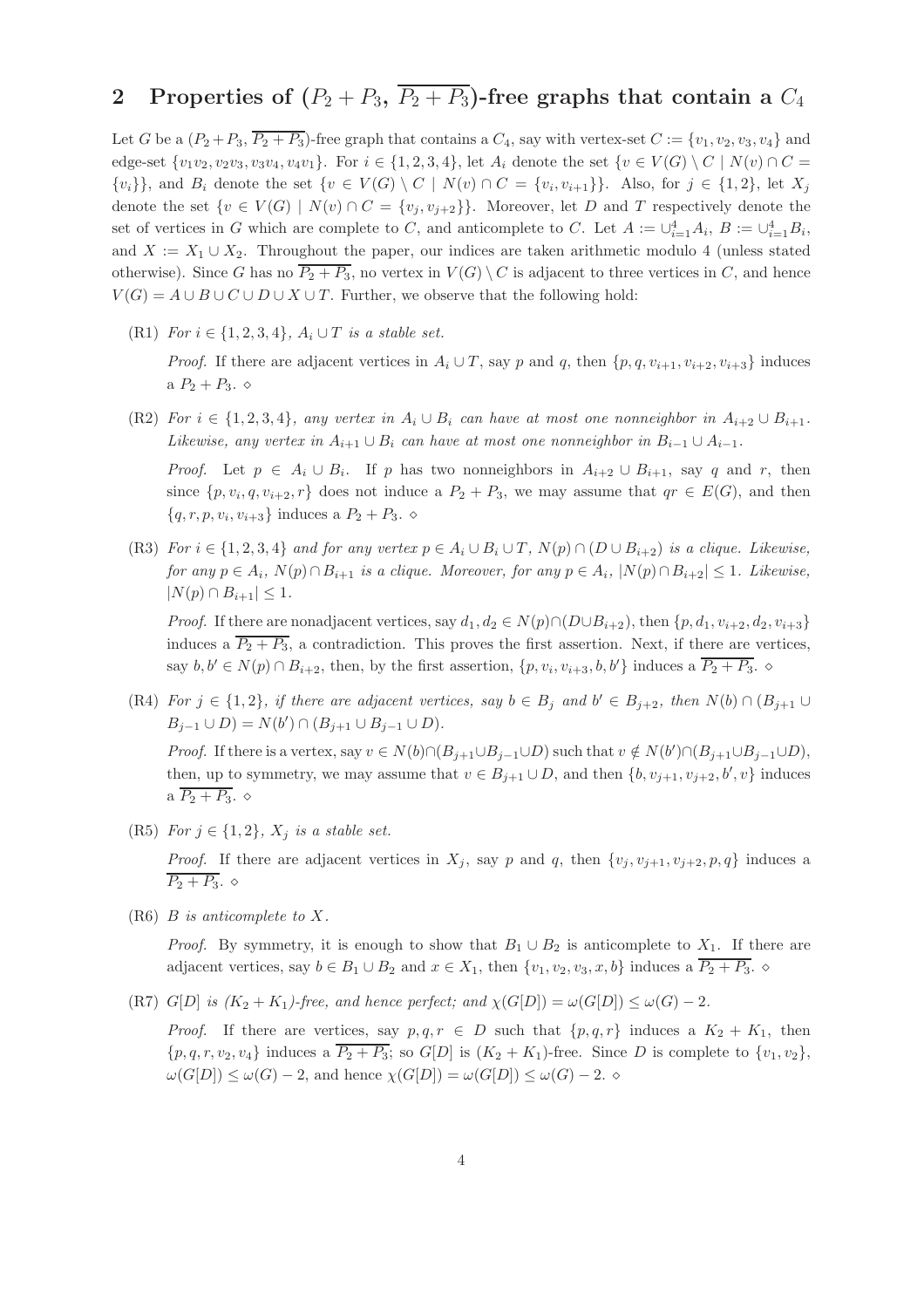<span id="page-4-2"></span>(R8) X *is complete to* D*.*

*Proof.* If there are nonadjacent vertices, say  $d \in D$  and  $x \in X$ , then, we may assume that  $x \in X_1$ , and then  $\{v_1, v_2, v_3, x, d\}$  induces a  $\overline{P_2 + P_3}$ .

- <span id="page-4-4"></span><span id="page-4-0"></span>(R9) *For*  $j, k \in \{1, 2\}$  *and*  $j \neq k$ *, suppose there are adjacent vertices, say*  $p \in A_j$  *and*  $q \in A_{j+2}$ *. Then:* 
	- *(a)* At most one vertex in  $A_{j+1}$  is anticomplete to  $\{p,q\}$ . Likewise, at most one vertex in  $A_{j-1}$ *is anticomplete to*  $\{p, q\}$ *.*
	- *(b)* At most one vertex in  $X_k$  is complete to  $\{p,q\}$ .
	- *(c)* Each vertex of  $D ∪ X_k$  *is adjacent to at least one of*  $p, q$ .

*Proof.* We prove for  $j = 1$ . (a) If there are vertices, say  $r, s \in A_2$ , such that  $\{r, s\}$  is anticomplete to  $\{p,q\}$ , then, by [\(R1\),](#page-3-1)  $\{p,q,r,v_2,s\}$  induces a  $P_2+P_3$ . (b) If there are vertices, say  $x, x' \in X_2$ , such that  $\{x, x'\}$  is complete to  $\{p, q\}$ , then, by [\(R5\),](#page-3-2)  $\{p, x, v_2, x', q\}$  induces a  $\overline{P_2 + P_3}$ . (c) If there is a vertex, say  $r \in D \cup X_2$  such that  $pr, qr \notin E(G)$ , then  $\{p, q, v_2, r, v_4\}$  induces a  $P_2 + P_3$ . This proves  $(R9)$ .  $\diamond$ 

<span id="page-4-5"></span>(R10) *For*  $i \in \{1, 2, 3, 4\}$  *and*  $j \in \{1, 2\}$ *, if there are adjacent vertices, say*  $p \in A_i$  *and*  $q \in A_{i+1}$ *, then each vertex of*  $X_i$  *is adjacent to exactly one of* p *and* q.

*Proof.* We prove for  $j = 1$ . For any  $x \in X_1$ , if  $px, qx \in E(G)$ , then  $\{q, x, v_i, v_{i+1}, p\}$  induces a  $\overline{P_2 + P_3}$ , and if  $px, qx \notin E(G)$ , then  $\{p, q, x, v_{i+2}, v_{i+3}\}$  induces a  $P_2 + P_3$ .

<span id="page-4-8"></span>(R11) *For*  $j \in \{1, 2\}$ *, any vertex in*  $A_j$  *has at most one neighbor in*  $X_j$ *, and any vertex in*  $A_{j+2}$  *has at most one neighbor in*  $X_i$ .

*Proof.* If there is a vertex, say  $a \in A_j$  which has two neighbors in  $X_j$ , say x and x', then, by  $(R5), \{v_j, x, v_{j+2}, x', a\}$  $(R5), \{v_j, x, v_{j+2}, x', a\}$  induces a  $\overline{P_2 + P_3}$ .  $\diamond$ 

- <span id="page-4-9"></span><span id="page-4-7"></span><span id="page-4-6"></span>(R12) *For*  $i \in \{1, 2, 3, 4\}$ *, the following hold:* 
	- *(a)* If G is  $K_{2,3}$ -free, then any vertex in  $B_i$  has at most one neighbor in  $A_{i-1} \cup B_{i+2}$ . Likewise, *any vertex in*  $B_i$  *has at most one neighbor in*  $A_{i+2} \cup B_{i+2}$ *.*
	- *(b)* If G is  $(K_2+K_3)$ -free, then any vertex in  $A_i \cup B_i$  has at most one nonneighbor in  $B_{i+1} \cup B_{i+2}$ . *Likewise, any vertex in*  $A_{i+1} \cup B_i$  *has at most one nonneighbor in*  $B_{i-1} \cup B_{i+2}$ *.*

*Proof.* (a): If there is a vertex, say  $p \in B_i$  which has two neighbors in  $A_{i-1} \cup B_{i+2}$ , say q and r, then  $\{p, v_i, v_{i-1}, q, r\}$  induces a  $K_{2,3}$  or a  $P_2 + P_3$ . (b): If there is a vertex, say  $p \in A_i \cup B_i$  which has two nonneighbors in  $B_{i+1} \cup B_{i+2}$ , say q and r, then  $\{p, v_i, q, v_{i+2}, r\}$  induces a  $K_2 + K_3$  or a  $P_2 + P_3$ .  $\diamond$ 

<span id="page-4-3"></span>(R13) *For*  $i \in \{1, 2, 3, 4\}$ *, if* G *is* ( $K_2 + K_3$ )-free, then each vertex in  $A_i \cup B_i \cup T$  *can have at most one neighbor in* Ai+1 ∪ Bi*. Likewise, each vertex in* Ai+1 ∪ B<sup>i</sup> *can have at most one neighbor in*  $A_i \cup B_i \cup T$ .

*Proof.* If there is a vertex, say  $p \in A_i \cup B_i \cup T$  which has two neighbors in  $A_{i+1} \cup B_i$ , say q and r, then  $\{v_{i+2}, v_{i-1}, p, q, r\}$  induces a  $P_2 + P_3$  or a  $K_2 + K_3$ . ◇

<span id="page-4-1"></span>(R14) *For*  $i \in \{1, 2, 3, 4\}$ *, if* G *is co-banner-free, then*  $A_i \cup B_i$  *and*  $A_{i+1} \cup B_i$  *are stable sets.* 

*Proof.* If there are adjacent vertices in  $A_i \cup B_i$ , say p and q, then  $\{p, q, v_i, v_{i+3}, v_{i+2}\}$  induces a co-banner.  $\diamond$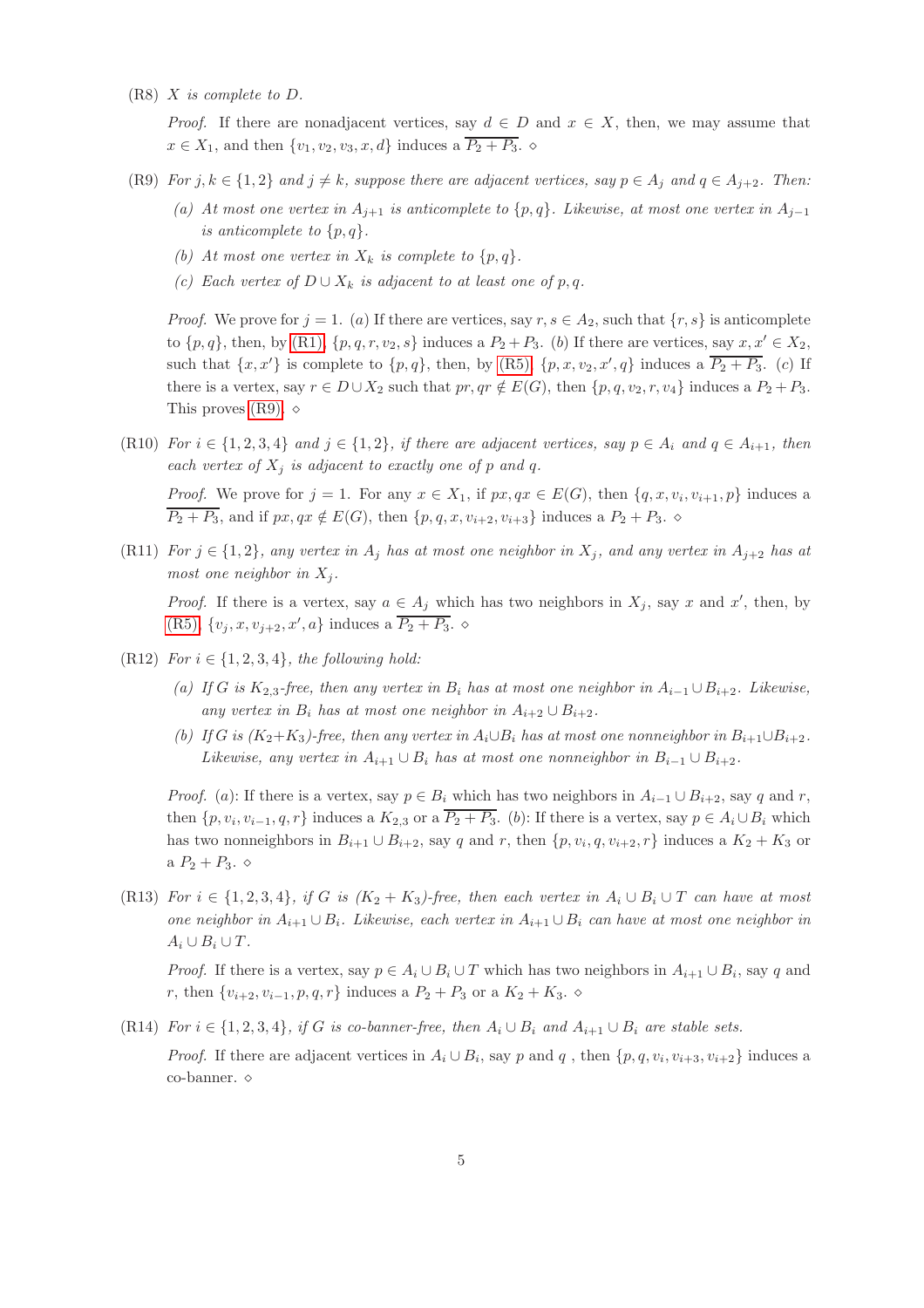

<span id="page-5-1"></span>Figure 2: A  $K_{2,3}$ , a banner, an  $H_2$ , and an  $H_3$  (left to right).

<span id="page-5-5"></span>(R15) *For*  $i \in \{1, 2, 3, 4\}$ *, if* G *is co-banner-free, then*  $A_i \cup B_i \cup A_{i+1}$  *is complete to*  $B_{i+2}$ *; and so if*  $A_i \cup B_i \cup A_{i+1} \neq \emptyset$ , then  $|B_{i+2}| \leq 1$ .

*Proof.* If there are nonadjacent vertices, say  $p \in A_i \cup B_i \cup A_{i+1}$  and  $q \in B_{i+2}$ , then  $\{q, v_{i+2}, v_{i+3}, \dots\}$  $v_i, p$  or  $\{q, v_{i+2}, v_{i+3}, v_{i+1}, p\}$  induces a co-banner; so  $A_i \cup B_i \cup A_{i+1}$  is complete to  $B_{i+2}$ . Now, by [\(R3\),](#page-3-3)  $B_{i+2}$  is a clique, and hence by [\(R14\),](#page-4-1)  $|B_{i+2}| \leq 1$ .  $\diamond$ 

# <span id="page-5-0"></span>3  $(P_2 + P_3, \overline{P_2 + P_3})$ -free graphs that contain a  $C_4$

In this section, we give a proof of Theorem [3.](#page-2-0) It is based on a sequence of partial results which depend on some special graphs; see Figure [2.](#page-5-1) More precisely, given a  $(P_2 + P_3, \overline{P_2 + P_3})$ -free graph G, we will show that the following hold:

- (i) If G contains a  $K_{2,3}$ , then  $\chi(G) \leq \omega(G) + 3$  (Theorem [4\)](#page-5-2);
- (ii) If G is  $K_{2,3}$ -free, and contains a banner, then G is a good graph (Theorem [6\)](#page-9-0);
- (iii) If G is  $(K_{2,3}$ , banner)-free, and contains an  $H_2$ , then G is a good graph (Theorem [7\)](#page-10-0);
- (iv) If G is  $(K_{2,3}$ , banner,  $H_2$ )-free, and contains an  $H_3$ , then G is a good graph (Theorem [8\)](#page-17-0);
- (v) If G is  $(K_{2,3})$ -free, and contains a  $C_4$ , then G is a good graph (Theorem [9\)](#page-18-0).

We remark that, to prove some of the above items, we will often consider the complement graph  $\overline{G}$ , and show that  $G$  is a good graph.

# <span id="page-5-2"></span>3.1  $(P_2 + P_3, \overline{P_2 + P_3})$ -free graphs that contain a  $K_{2,3}$

**Theorem 4** *If* G *is a*  $(P_2 + P_3, \overline{P_2 + P_3})$ -free graph that contains a  $K_{2,3}$ , then  $\chi(G) \leq \omega(G) + 3$ .

*Proof.* Let G be a  $(P_2 + P_3, \overline{P_2 + P_3})$ -free graph that contains a  $K_{2,3}$ . We may consider a  $K_{2,3}$  with vertices and edges as in Figure [2.](#page-5-1) Let  $C := \{v_1, v_2, v_3, v_4\}$ . We partition  $V(G) \setminus C$  as in Section [2,](#page-3-0) and we use the properties in Section [2.](#page-3-0) Note that by the definition of  $X_1, x^* \in X_1$ ; so  $X_1 \neq \emptyset$ . Suppose that  $\omega(G) = 2$ . Then, since G is triangle-free, we have  $B \cup D = \emptyset$ ,  $A_1$  is anticomplete to  $X_1$ , and  $A_2$ is anticomplete to  $X_2$ . Now we let  $S_1 := A_1 \cup X_1 \cup \{v_2, v_4\}, S_2 := A_2 \cup X_2 \cup \{v_1, v_3\}, S_3 := A_3 \cup T$ , and  $S_4 := A_4$ . Then  $V(G) = \bigcup_{i=1}^4 S_i$ . Clearly, by [\(R1\)](#page-3-1) and [\(R5\),](#page-3-2)  $S_1, S_2, S_3$  and  $S_4$  are stable sets. Thus  $\chi(G) \leq 4 \leq \omega(G) + 3$ . So we may assume that  $\omega(G) \geq 3$ . Next, we have the following:

<span id="page-5-3"></span>**Claim 4.1** *For*  $i \in \{1, 2, 3, 4\}$ *, B<sub>i</sub> is a stable set.* 

<span id="page-5-4"></span>*Proof of Claim [4.1](#page-5-3)*. If there are adjacent vertices in  $B_i$ , say p and q, then, by [\(R6\),](#page-3-4)  $\{p, q, x^*, v_{i+2}, v_{i+3}\}$ induces a  $P_2 + P_3$ .  $\diamond$ 

Claim 4.2  $A_2$  *is anticomplete to*  $B_1 \cup B_2$ *, and*  $A_4$  *is anticomplete to*  $B_3 \cup B_4$ *.*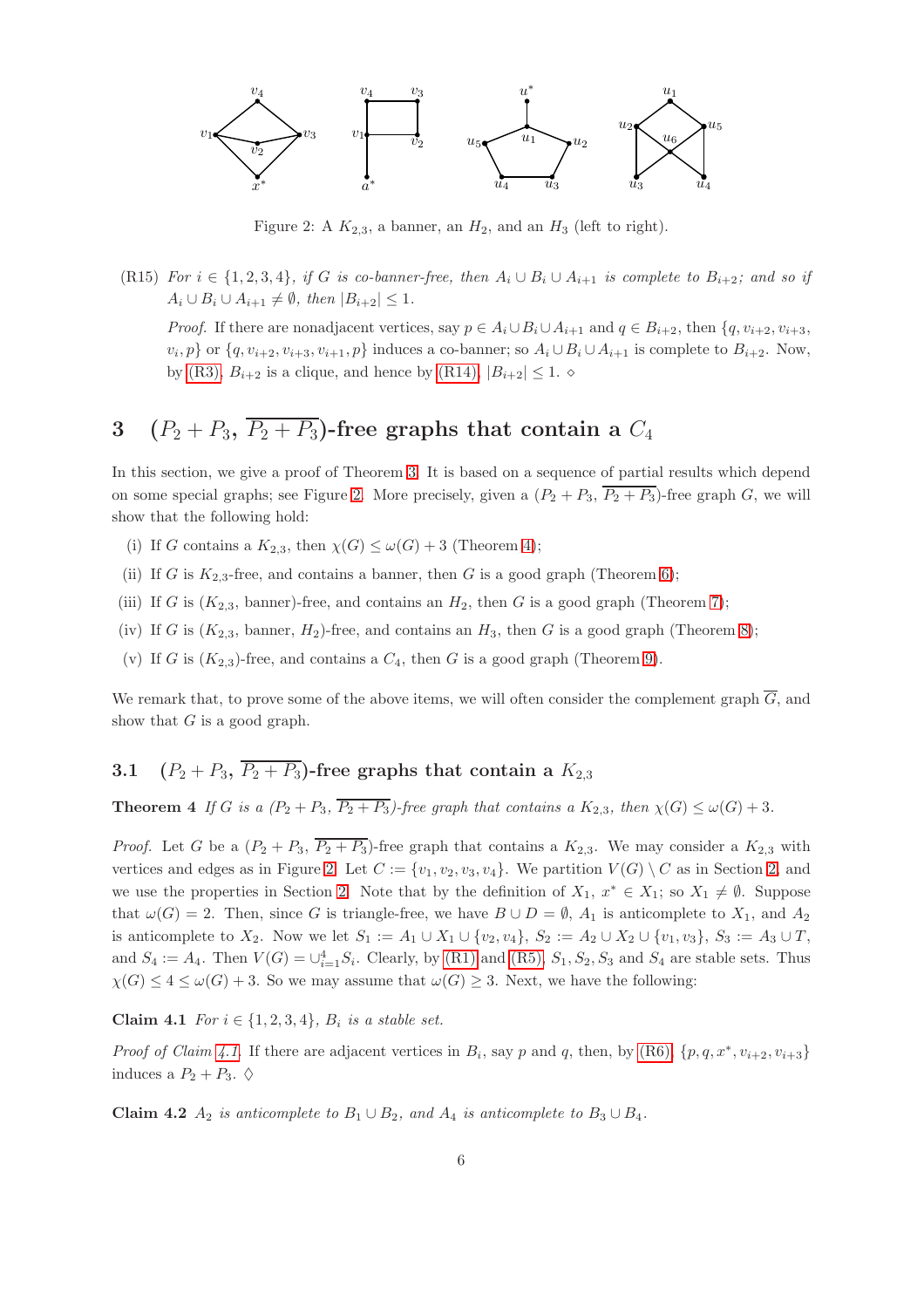

<span id="page-6-2"></span>Figure 3: A co-banner, an  $H_1$ , an  $\overline{H_2}$ , and an  $\overline{H_3}$  (left to right).

*Proof of Claim [4.2](#page-5-4).* We prove that  $A_2$  is anticomplete to  $B_1$  in the first assertion. Suppose there are adjacent vertices, say  $a \in A_2$  and  $b \in B_1$ . By [\(R6\),](#page-3-4)  $bx^* \notin E(G)$ . Now since  $\{a, b, x^*, v_3, v_4\}$  does not induce a  $P_2 + P_3$ , we have  $ax^* \in E(G)$ , and then  $\{a, x^*, v_1, v_2, b\}$  induces a  $\overline{P_2 + P_3}$ .  $\diamond$ 

First suppose that  $\omega(G[D]) \leq \omega(G) - 3$ . Now we let  $S_1 := A_1 \cup T \cup \{v_2, v_4\}, S_2 := B_1 \cup X_1, S_3 :=$  $A_2 \cup B_2$ ,  $S_4 := A_3 \cup \{v_1\}$ ,  $S_5 := B_3 \cup X_2$ , and  $S_6 := A_4 \cup B_4 \cup \{v_3\}$ . Then  $V(G) \setminus D = \bigcup_{i=1}^6 S_i$ . Also, by [\(R1\),](#page-3-1) [\(R5\),](#page-3-2) [\(R6\),](#page-3-4) and by Claims [4.1](#page-5-3) and [4.2,](#page-5-4)  $S_1, S_2, \ldots, S_6$  are stable sets. Hence  $\chi(G) \leq \chi(G[D]) + 6 \leq$  $(\omega(G) - 3) + 6 = \omega(G) + 3$ , and we are done. So, by [\(R7\),](#page-3-5) we may assume that  $\omega(G[D]) = \omega(G) - 2$ . Then since  $\omega(G) \geq 3$ ,  $D \neq \emptyset$ . Let  $A'_1$  denote the set  $\{a \in A_1 \mid a \text{ has a neighbor in } X_1\}$ . Then we have the following.

#### <span id="page-6-0"></span>Claim 4.3  $B_1$  *is anticomplete to*  $B_2$ *. Likewise*  $B_3$  *is anticomplete to*  $B_4$ *.*

*Proof of Claim [4.3](#page-6-0)*. Suppose to the contrary that there are adjacent vertices, say  $b_1 \in B_1$  and  $b_2 \in B_2$ . Note that for any vertex  $d \in D$ , by  $(R8)$ , since  $\{b_1, b_2, x^*, d, v_4\}$  does not induce a  $P_2 + P_3$ , d is adjacent to one of  $b_1, b_2$ . We let  $D_1 := \{d \in D \mid db_1 \in E(G), db_2 \notin E(G)\}, D_2 := \{d \in D \mid db_1 \in E(G)\}$  $db_2 \in E(G), db_1 \notin E(G)$  and  $D_3 := \{d \in D \mid db_1, db_2 \in E(G)\}.$  Then  $D = D_1 \cup D_2 \cup D_3$ . Now if there are adjacent vertices, say  $d_1 \in D_1$  and  $d_2 \in D_2$ , then  $\{b_1, d_1, d_2, b_2, v_3\}$  induces a  $\overline{P_2 + P_3}$ ; so  $D_1$  is anticomplete to D<sub>2</sub>. Moreover, by [\(R3\),](#page-3-3) it follows that  $D_1 \cup D_3(= N(b_1) \cap D)$  and  $D_2 \cup D_3(= N(b_2) \cap D)$ are cliques. Thus we conclude that any maximum clique in  $G[D]$  is either  $D_1 \cup D_3$  or  $D_2 \cup D_3$ ; so  $\max\{|D_1\cup D_3|, |D_2\cup D_3|\} = \omega(G) - 2$ . Then since  $D_1\cup D_3\cup \{b_1, v_1, v_2\}$  and  $D_2\cup D_3\cup \{b_2, v_2, v_3\}$  are cliques, and so max{ $|D_1 \cup D_3 \cup \{b_1, v_1, v_2\}|$ ,  $|D_2 \cup D_3 \cup \{b_2, v_2, v_3\}|$  =  $(\omega(G) - 2) + 3 = \omega(G) + 1$ , a contradiction. This proves Claim [4.3.](#page-6-0)  $\diamond$ 

# <span id="page-6-1"></span>Claim 4.4  $A'_1$  is anticomplete to  $X_2$ .

*Proof of Claim [4.4](#page-6-1)*. Suppose to the contrary that there are adjacent vertices, say  $a \in A'_1$  and  $x \in X_2$ . By the definition of  $A'_1$ , there is a vertex  $x' \in X_1$  such that  $ax' \in E(G)$ . Recall that, by [\(R8\),](#page-4-2) D is complete to X. Also, for any  $d \in D$ , since  $\{a, v_1, v_2, x, d\}$  does not induce a  $\overline{P_2 + P_3}$ ; so D is complete to  $\{a\}$ . Thus, by [\(R3\),](#page-3-3) D is a clique. Now  $D \cup \{a, v_1, x'\}$  is a clique of size  $\omega(G) + 1$ , a contradiction. This proves Claim [4.4.](#page-6-1)  $\diamond$ 

Now we let  $S_1 := A_2 \cup B_1 \cup B_2 \cup \{v_4\}, S_2 := A_4 \cup B_3 \cup B_4 \cup \{v_2\}, S_3 := A'_1 \cup X_2 \cup \{v_3\}, S_4 :=$  $(A_1 \setminus A'_1) \cup X_1$ , and  $S_5 := A_3 \cup T \cup \{v_1\}$ . Then  $V(G) \setminus D = \bigcup_{i=1}^5 S_i$ . Also, by Claims [4.1](#page-5-3) to [4.4,](#page-6-1) by [\(R1\),](#page-3-1) and by [\(R5\),](#page-3-2) we see that  $S_1, S_2, \ldots, S_5$  are stable sets. So  $\chi(G) \leq \chi(G[D]) + 5$ . Then, by [\(R7\),](#page-3-5) we have  $\chi(G) \leq \omega(G) + 3$ . This completes the proof.

# 3.2  $(P_2 + P_3, \overline{P_2 + P_3}, K_{2,3})$ -free graphs that contain a banner

We consider two cases depending on whether  $(P_2 + P_3, \overline{P_2 + P_3}, K_{2,3})$ -free graphs contain an  $\overline{H_1}$  or not, and are given below in two subsections.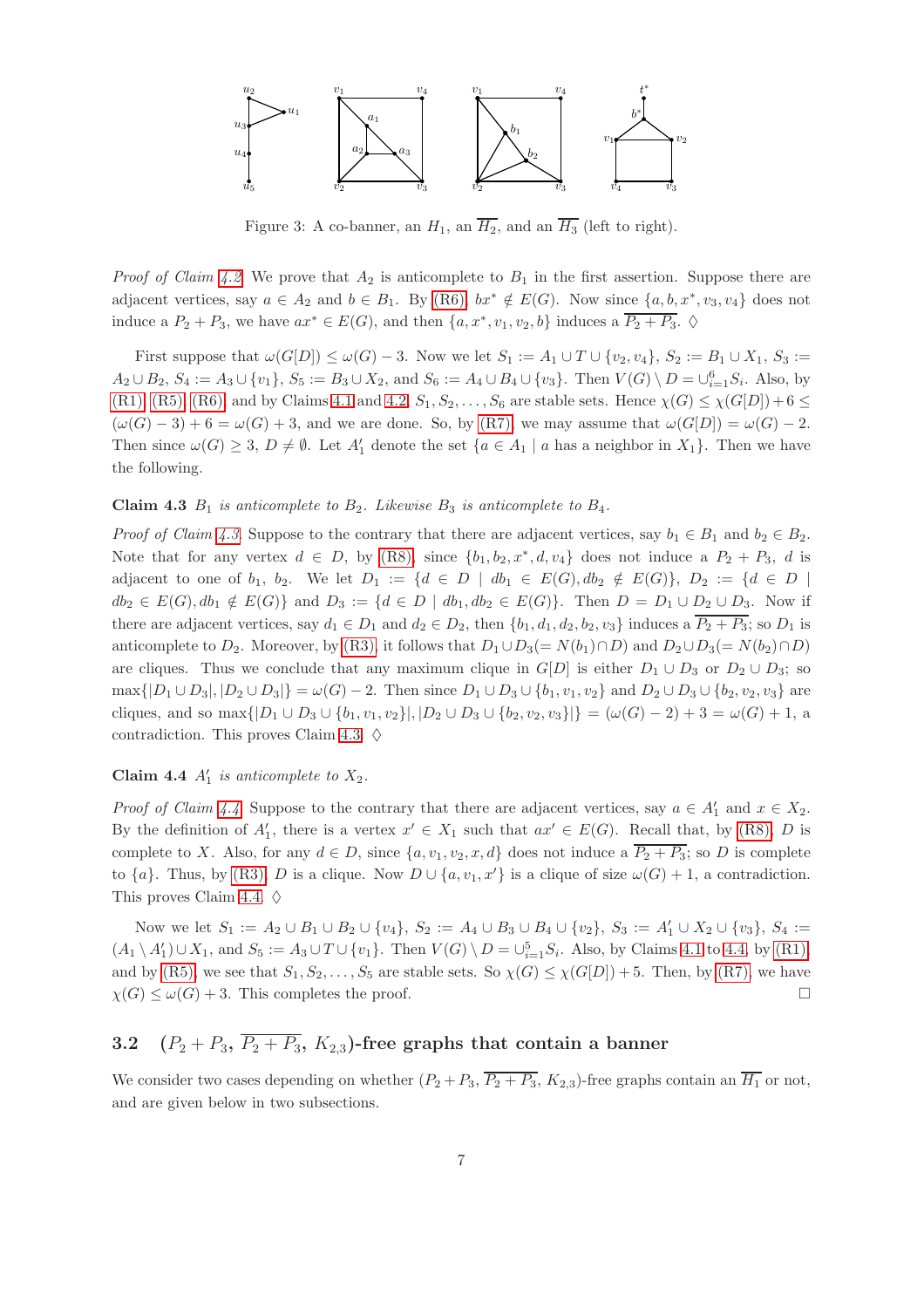## 3.2.1  $(P_2 + P_3, \overline{P_2 + P_3}, K_2 + K_3)$ -free graphs that contain an  $H_1$

Let G be a  $(P_2 + P_3, \overline{P_2 + P_3}, K_2 + K_3)$ -free graph that contains an  $H_1$ . We may consider an  $H_1$  with vertices and edges as in Figure [3.](#page-6-2) Let  $C := \{v_1, v_2, v_3, v_4\}$ . We partition  $V(G) \setminus C$  as in Section [2,](#page-3-0) and we use the properties in Section [2.](#page-3-0) Clearly,  $a_1 \in A_1$ ,  $a_2 \in A_2$  and  $a_3 \in A_3$ . To proceed further, let  $L_1 :=$  ${a \in A_4 \mid aa_2 \in E(G) \text{ and } N(a) \cap \{a_1, a_3\} \neq \emptyset\}, L_2 := {a \in A_4 \mid aa_2 \in E(G) \text{ and } N(a) \cap \{a_1, a_3\} = \emptyset\},$ and let  $L_3 := \{a \in A_4 \mid aa_2 \notin E(G)\}\.$  Then clearly  $A_4 = \bigcup_{j=1}^3 L_j$ . By  $(R9):(a), |L_2| \leq 1$ , and, by  $(R2),$  $|L_3| \leq 1$ ; so if  $L_1 = \emptyset$ , then  $|A_4| \leq 2$ . Moreover, the graph G has some more properties which we give in Lemmas [1](#page-7-0) to [4](#page-8-0) below.

### <span id="page-7-1"></span>Lemma 1 *The following hold:*

- <span id="page-7-2"></span><span id="page-7-0"></span>(*i*)  $A_1 \setminus \{a_1\}$  *is complete to*  $\{a_3\}$ *. Likewise,*  $A_3 \setminus \{a_3\}$  *is complete to*  $\{a_1\}$ *.*
- <span id="page-7-8"></span>*(ii)*  $(A_1 \setminus \{a_1\}) \cup (A_3 \setminus \{a_3\})$  *is anticomplete to*  $\{a_2\}$ *, and is complete to*  $(A_2 \setminus \{a_2\}) \cup L_2$ *.*
- <span id="page-7-7"></span>*(iii) If*  $(A_2 \setminus \{a_2\}) \cup L_2 \neq \emptyset$ , then  $|A_1 \setminus \{a_1\}| \leq 1$  *and*  $|A_3 \setminus \{a_3\}| \leq 1$ .
- *(iv)*  $X_2$  *is empty.*

*Proof.* (*i*): For any  $a'_1 \in A_1 \setminus \{a_1\}$ , by [\(R13\),](#page-4-3)  $a_2a'_1 \notin E(G)$ , and then since  $\{a_2, a_3, a'_1, v_1, v_4\}$  does not induce a  $P_2 + P_3$ , we have  $a'_1a_3 \in E(G)$ ; so  $A_1 \setminus \{a_1\}$  is complete to  $\{a_3\}$ .

(ii): Clearly, the first assertion of (ii) follows from [\(R13\).](#page-4-3) If there are nonadjacent vertices, say  $a'_1 \in$  $A_1 \setminus \{a_1\}$  and  $a'_2 \in A_2 \setminus \{a_2\}$ , then, by [\(R13\)](#page-4-3) and Lemma [1:\(](#page-7-1)*i*),  $\{a'_2, v_2, a_1, a_3, a'_1\}$  induces a  $P_2 + P_3$ ; so  $A_1 \setminus \{a_1\}$  is complete to  $A_2 \setminus \{a_2\}$ . Likewise,  $A_3 \setminus \{a_3\}$  is complete to  $A_2 \setminus \{a_2\}$ . If there are nonadjacent vertices, say  $a' \in A_1 \setminus \{a_1\}$  and  $a \in L_2$ , then, by Lemma [1:\(](#page-7-1)*i*),  $\{a, v_4, a_1, a_3, a'_1\}$  induces a  $P_2 + P_3$ ; so  $A_1 \setminus \{a_1\}$  is complete to  $L_2$ . Likewise,  $A_3 \setminus \{a_3\}$  is complete to  $L_2$ .  $\diamond$ 

(*iii*): This follows from Lemma [1:\(](#page-7-2)*ii*) and [\(R13\).](#page-4-3)  $\diamond$ 

(iv): If there is a vertex, say  $x \in X_2$ , then, by [\(R9\):](#page-4-0)[\(c\),](#page-4-4) we may assume that  $a_1x \in E(G)$ , and then, by [\(R10\),](#page-4-5)  $a_2x \notin E(G)$  and  $a_3x \in E(G)$ , and hence  $\{a_1, a_2, v_2, x, a_3\}$  induces a  $\overline{P_2 + P_3}$ ; so  $X_2 = \emptyset$ .

### <span id="page-7-5"></span>Lemma 2 *The following hold:*

- *(i)*  $B_1$  *is anticomplete to*  $\{a_1, a_2\}$ *, and*  $B_2$  *is anticomplete to*  $\{a_2, a_3\}$ *. Moreover,*  $B_1$  *is complete to*  ${a_3},$  and  $B_2$  *is complete to*  ${a_1};$  *so,*  $|B_1| \le 1$  *and*  $|B_2| \le 1$ *.*
- <span id="page-7-6"></span><span id="page-7-3"></span>*(ii)*  $|B_3| \leq 2$ , and  $|B_4| \leq 2$ . Further, if  $|B_3| = 2$ , then  $|B_4| \leq 1$  and vice versa.
- *(iii)* D *is complete to*  $\{a_1, a_2, a_3\}$ *, and* D *is a clique.*

*Proof.* (i): The first assertion follows from [\(R13\).](#page-4-3) Now for any  $b \in B_1$ , since  $\{a_2, a_3, b, v_1, v_4\}$  does not induce a  $P_2 + P_3$ ,  $B_1$  is complete to  $\{a_3\}$ ; so, by  $(R3)$ ,  $|B_1| \leq 1$ . Likewise,  $B_2$  is complete to  $\{a_1\}$ , and  $|B_2|$  < 1.  $\diamond$ 

(ii): By [\(R2\),](#page-3-6)  $a_2$  can have at most one nonneighbor in  $B_3 \cup B_4$ . By [\(R3\),](#page-3-3)  $a_2$  can have at most one neighbor in  $B_3$ . Likewise,  $a_2$  can have at most one neighbor in  $B_4$ . So  $|B_3| \leq 2$  and  $|B_4| \leq 2$ , and if  $|B_3| = 2$  then  $|B_4| \leq 1$  and vice versa.  $\diamond$ 

(iii): Let  $d \in D$ . Then since  $\{v_1, a_1, a_2, v_2, d\}$  does not induce a  $\overline{P_2 + P_3}$ , we have  $da_1, da_2 \notin E(G)$ or  $da_1, da_2 \in E(G)$ . If  $da_1, da_2 \notin E(G)$ , then  $\{a_1, a_2, d, v_3, v_4\}$  induces a  $K_2 + K_3$ . So, we have  $da_1, da_2 \in E(G)$ . Likewise,  $da_3 \in E(G)$ . Hence D is complete to  $\{a_1, a_2, a_3\}$ . Then, by [\(R3\),](#page-3-3) D is a clique.  $\Box$ 

<span id="page-7-4"></span>Lemma 3 *The following hold:*

- <span id="page-7-9"></span> $(i)$   $\theta(G[B\cup C]) \leq 3$ .
- *(ii)*  $\theta(G[L_3 \cup B \cup C \cup D \cup \{a_1, a_2, a_3\}]) \leq 4.$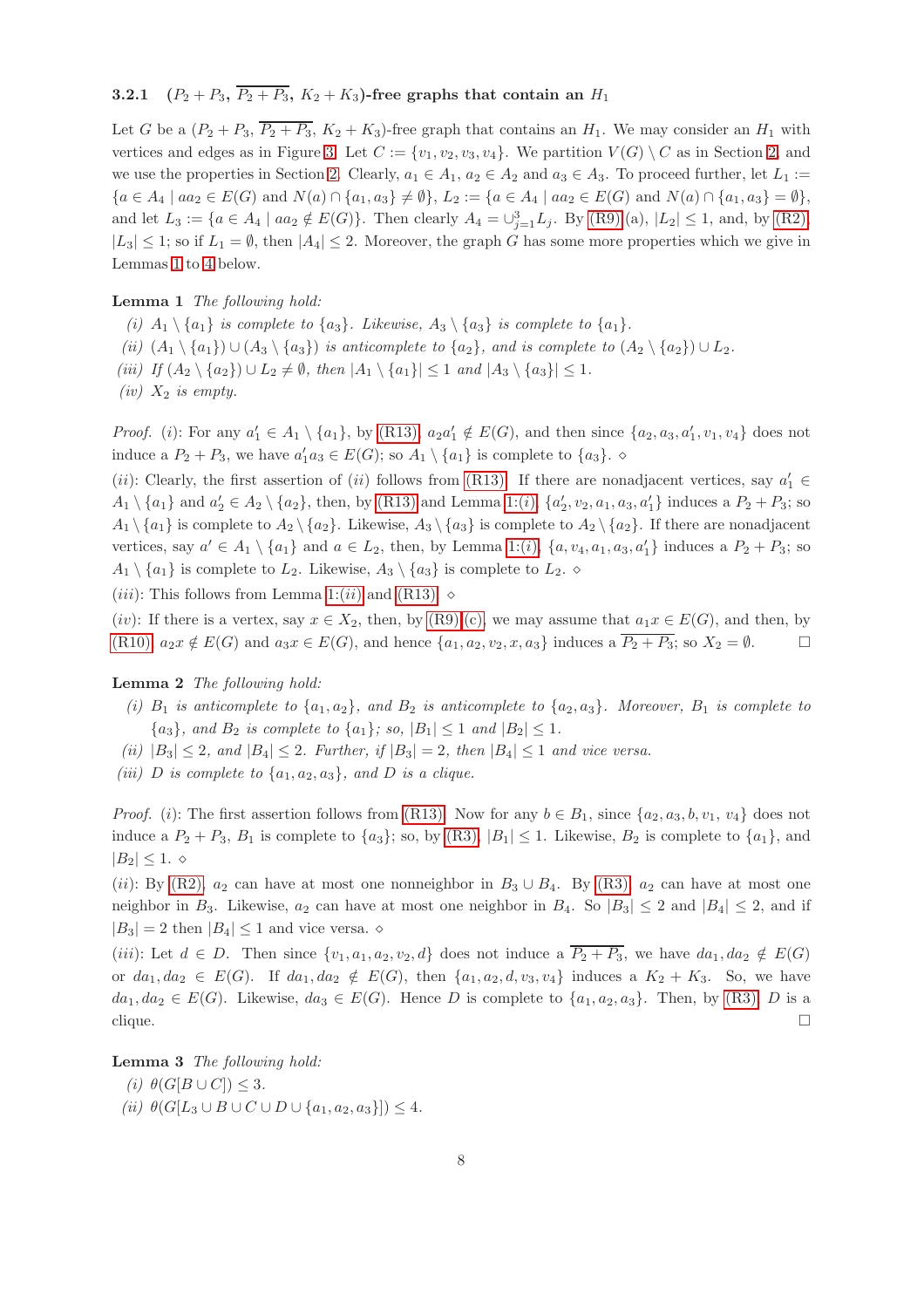*Proof.* (i): Consider the graph  $G[B\cup C]$ . By Lemma [2:\(](#page-7-3)ii), either  $|B_3|\leq 1$  or  $|B_4|\leq 1$ . We may assume that  $|B_4| \leq 1$ . First suppose that there are nonadjacent vertices, say  $b_3 \in B_3$  and  $b_2 \in B_2$ . Then by [\(R12\):](#page-4-6)[\(b\),](#page-4-7)  $\{b_2\}$  is complete to  $(B_3 \setminus \{b_3\}) \cup B_4$ . Then, by [\(R4\),](#page-3-7)  $B_4$  is complete to  $(B_3 \setminus \{b_3\})$ . So,  ${b_2} \cup (B_3 \setminus {b_3}) \cup B_4$ ,  ${b_3, v_3, v_4}$ ,  $B_1 \cup {v_1, v_2}$  are cliques, and thus  $\theta(G[B \cup C]) \leq 3$ . Hence we may assume that  $B_3$  is complete to  $B_2 \cup B_4$ . Then, clearly  $\theta(G[B_2 \cup B_3 \cup B_4 \cup \{v_3, v_4\}]) \leq 2$ , and since  $B_1 \cup \{v_1, v_2\}$  is a clique,  $\theta(G[B \cup C]) \leq 3$ . ◇

(ii): If  $L_3 = \emptyset$ , then since  $D \cup \{a_1, a_2, a_3\}$  is a clique, clearly, by Lemma [3:\(](#page-7-4)i),  $\theta(G|L_3 \cup B \cup C \cup C)$  $D \cup \{a_1, a_2, a_3\}$   $\leq \theta(G[B \cup C]) + 1 \leq 4$ . So we assume that  $L_3 \neq \emptyset$ , and let  $L_3 := \{a^*\}$ . Then since  ${a_1, a_2, a^*, v_4, v_3}$  does not induce a  $P_2 + P_3$ ,  $a_1a^* \in E(G)$ . Likewise,  $a_3a^* \in E(G)$ . Then, as in the proof of Lemma [2:\(](#page-7-5)*i*), we have  $|B_3| \leq 1$  and  $|B_4| \leq 1$ ;  $\{a^*\}$  is complete to  $B_1$ , and  $\{a_1, a_2\}$  is complete to  $B_3$ . Also, if there are nonadjacent vertices, say  $d \in D$  and  $b \in B_3$ , then, by Lemma [2:\(](#page-7-6)iii),  $\{b, a_1, d, v_4, v_1\}$ induces a  $\overline{P_2+P_3}$ ; so D is complete to  $B_3$ . Thus,  $\{a^*\}\cup B_1\cup \{a_3\}$ ,  $B_3\cup D\cup \{a_1,a_2\}$ ,  $B_2\cup \{v_2,v_3\}$  and  $B_4 \cup \{v_1, v_4\}$  are cliques, and hence  $\theta(G[L_3 \cup B \cup C \cup D \cup \{a_1, a_2, a_3\}]) \leq 4.$ 

<span id="page-8-0"></span>**Lemma 4** *If*  $L_1 \neq \emptyset$ *, then*  $\theta(G) \leq \alpha(G) + 3$ *.* 

*Proof.* Let  $a_4 \in L_1$ . We may assume that  $a_1a_4 \in E(G)$ . Then as in the proof of Lemma [1:\(](#page-7-7)*iv*), we have  $X_1 = \emptyset$ . Since  $X_2 = \emptyset$  (by Lemma [1:\(](#page-7-7)iv)), by Lemma [3:\(](#page-7-4)i), it is enough to show that  $\theta(G[A \cup D \cup T]) \leq$  $\alpha(G)$ . Recall that D is complete to  $\{a_1, a_2, a_3\}$ , and D is a clique. Also, as in the proof of Lemma [2:\(](#page-7-6)*iii*), D is complete to  $\{a_4\}$ . Now if  $(A_2 \setminus \{a_2\}) \cup (A_4 \setminus \{a_4\}) = \emptyset$ , then by  $(R1)$ ,  $A_1 \cup A_3 \cup T$  induces a bipartite graph, and is anticomplete to  $\{v_2, v_4\}$ ; so  $\theta(G[A_1 \cup A_3 \cup T]) \leq \alpha(G)-2$ , and then, since  $D \cup \{a_2, a_4\}$  is a clique, we conclude that  $\theta(G[A\cup D\cup T]) \leq \alpha(G)$ . So we assume that  $(A_2 \setminus \{a_2\}) \cup (A_4 \setminus \{a_4\}) \neq \emptyset$ . Note that, by [\(R13\),](#page-4-3)  $A_1 \setminus \{a_1\}$  is anticomplete to  $\{a_2, a_4\}$ ; so by [\(R9\):](#page-4-0)(a),  $|A_1 \setminus \{a_1\}| \leq 1$ . Also, if  $|A_3| \geq 3$ , then by Lemma [1:\(](#page-7-8)*iii*), it follows that  $A_4 \setminus \{a_4\} \neq \emptyset$ , and so for any  $a \in A_4 \setminus \{a_4\}$ , by [\(R13\),](#page-4-3) there are vertices  $p, q \in A_3$  such that  $ap, aq \notin E(G)$ , and hence, again by [\(R13\)](#page-4-3) and Lemma [1:\(](#page-7-1)i),  $\{a, v_4, p, a_1, q\}$ induces a  $P_2 + P_3$ ; so  $|A_3| \leq 2$ . Next, if there are nonadjacent vertices, say  $a'_1 \in A_1 \setminus \{a_1\}$  and  $d \in D$ , then, by Lemma [1:\(](#page-7-1)*i*),  $\{v_1, a_1, a_3, a'_1, d\}$  induces a  $\overline{P_2 + P_3}$ ; so D is complete to  $A_1 \setminus \{a_1\}$ . Likewise, D is complete to  $A_3 \setminus \{a_3\}$ . Hence, by Lemma [1:\(](#page-7-1)i) and Lemma [2:\(](#page-7-6)iii),  $\theta(G[A_1 \cup A_3 \cup D]) \leq 2$ . Also, by [\(R1\),](#page-3-1)  $A_2 \cup A_4 \cup T$  induces a bipartite graph, and is anticomplete to  $\{v_1, v_3\}$ ; so  $\theta(G[A_2 \cup A_4 \cup T]) \leq \alpha(G) - 2$ . Thus,  $\theta(G[A \cup D \cup T]) \leq \alpha(G)$ . This proves Lemma [4.](#page-8-0)

# <span id="page-8-2"></span>**Theorem 5** *If* G *is a*  $(P_2+P_3, \overline{P_2+P_3}, K_2+K_3)$ *-free graph that contains an*  $H_1$ *, then*  $\theta(G) \leq \alpha(G)+3$ *.*

*Proof.* Let G be a  $(P_2 + P_3, \overline{P_2 + P_3}, K_2 + K_3)$ -free graph than contains an  $H_1$ . We may consider an  $H_1$ with vertices and edges as in Figure [3.](#page-6-2) Let  $C := \{v_1, v_2, v_3, v_4\}$ . We partition  $V(G) \setminus C$  as in Section [2,](#page-3-0) and we use the properties in Section [2.](#page-3-0) We partition  $A_4$  as above, and we use Lemmas [1](#page-7-0) to [4.](#page-8-0) Recall that, by Lemma [1:\(](#page-7-7)iv),  $X_2 = \emptyset$ . By [\(R9\)](#page-4-0) and [\(R13\),](#page-4-3) we have  $|A_2| \le 2$ . By Lemma [4,](#page-8-0) we may assume that  $L_1 = \emptyset$ ; so  $|A_4| \leq 2$ . Now we prove the theorem in two cases as follows:

**Case 1**  $L_2 \cup (A_2 \setminus \{a_2\}) \neq \emptyset$ .

First suppose that  $(A_1 \setminus \{a_1\}) \cup (A_3 \setminus \{a_3\}) = \emptyset$ . Define  $X'_1 := \{x \in X_1 \mid a_1x \in E(G)\}\$ . Then it follows from [\(R10\)](#page-4-5) that  $X'_1$  is complete to  $\{a_3\}$ ; so by [\(R11\),](#page-4-8)  $|X'_1| \leq 1$ . Note that  $T \cup (X \setminus X'_1)$  induces a bipartite graph (by [\(R1\)](#page-3-1) and [\(R5\)\)](#page-3-2), and is anticomplete to  $\{a_1, v_2, v_4\}$ ; so  $\theta(G[T \cup (X \setminus X'_1)]) \leq \alpha(G) - 3$ . Since  $|A_2| \le 2$  and  $|A_4| \le 2$ , by  $(R2)$ ,  $\theta(G[A_2 \cup A_4]) \le 2$ . By  $(R8)$  and Lemma  $2:(iii)$ ,  $\theta(G[A_1 \cup A_3 \cup D \cup X'_1]) \le 1$ . Hence, by Lemma [3:\(](#page-7-4)*i*),  $\theta(G) \leq \alpha(G) + 3$ .

<span id="page-8-1"></span>Next suppose that  $(A_1 \setminus \{a_1\}) \cup (A_3 \setminus \{a_3\}) \neq \emptyset$ . By Lemma 1: $(iii)$ ,  $|A_1 \setminus \{a_1\}| \leq 1$  and  $|A_3 \setminus \{a_3\}| \leq 1$ . Thus, by Lemma [1:\(](#page-7-2)ii),  $(A_2 \setminus \{a_2\}) \cup (A_3 \setminus \{a_3\})$  and  $(A_1 \setminus \{a_1\}) \cup L_2$  are cliques. So, by Lemma [3:\(](#page-7-9)ii),  $\theta(G[A \cup B \cup C \cup D]) \leq 6.$  Next: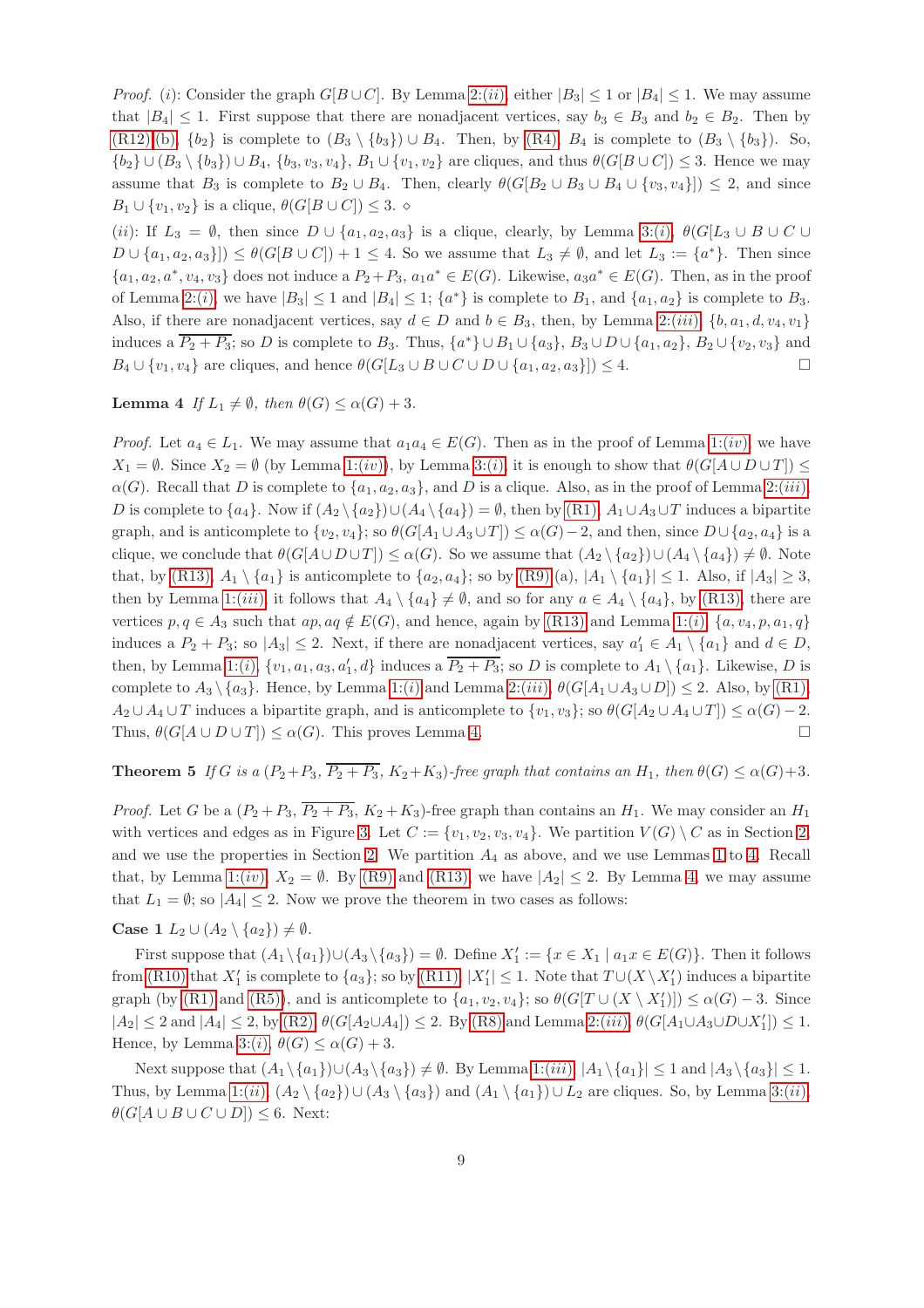Claim 5.1  $X_1$  *is anticomplete to*  $\{a_1\}$ *.* 

*Proof of Claim* [5.1](#page-8-1). Suppose that there is a vertex  $x \in X_1$  such that  $xa_1 \in E(G)$ . By [\(R10\),](#page-4-5)  $a_2x \notin E(G)$ and  $a_3x \in E(G)$ . Let  $a' \in (A_1 \setminus \{a_1\}) \cup (A_3 \setminus \{a_3\})$ . Then, by Lemma [1:\(](#page-7-1)*i*), since  $\{a_1, v_1, a', a_3, x\}$  or  $\{a_1, a_3, v_3, a', x\}$  does not induce a  $\overline{P_2 + P_3}$ , we have  $a'x \in E(G)$ . Then, by Lemma [1:\(](#page-7-2)*ii*) and by [\(R10\),](#page-4-5)  ${x}$  is anticomplete to  $(A_2 \setminus \{a_2\}) \cup L_2$ . But, then for any  $a^* \in (A_2 \setminus \{a_2\}) \cup L_2$ , one of  $\{a^*, v_2, a_1, a_3, x\}$ ,  $\{a^*, v_4, a_1, a_3, x\}$  induces a  $K_2 + K_3$ . So  $X_1$  is anticomplete to  $\{a_1\}$ .  $\diamond$ 

By Claim [5.1,](#page-8-1) since  $T \cup X_1$  induces a bipartite graph (by [\(R1\)](#page-3-1) and [\(R5\)\)](#page-3-2), and is anticomplete to  ${a_1, v_2, v_4}, \theta(G[T \cup X_1]) \leq \alpha(G) - 3.$  Hence  $\theta(G) \leq \theta(G[\text{A} \cup B \cup C \cup D]) + \theta(G[T \cup X_1]) \leq 6 + (\alpha(G) - 3) =$  $\alpha(G) + 3.$ 

Case 2  $L_2 \cup (A_2 \setminus \{a_2\}) = \emptyset$ *.* 

If  $(A_1 \setminus \{a_1\}) \cup (A_3 \setminus \{a_3\})$  is a stable set, then since  $A_1 \setminus \{a_1\} \cup (A_3 \setminus \{a_3\}) \cup T \cup X_1$  induces a bipartite graph (by [\(R1\)](#page-3-1) and [\(R5\)\)](#page-3-2), and is anticomplete to  $\{v_2, v_4\}$ , we see that  $\theta(G) \leq \theta(G[A_1 \setminus \{a_1\} \cup$  $(A_3 \setminus \{a_3\}) \cup X_1 \cup T]$  ≤  $\alpha(G) - 2$ , and we conclude the proof by using Lemma [3:\(](#page-7-9)*ii*). So we may assume that, by [\(R1\),](#page-3-1) there are adjacent vertices, say  $a'_1 \in A_1 \setminus \{a_1\}$  and  $a'_3 \in A_3 \setminus \{a_3\}$ .

<span id="page-9-1"></span>Claim 5.2  $X_1$  *is complete to*  $\{a_2\} \cup L_3$ *. Moreover,*  $|X_1| \leq 2$ *.* 

*Proof of Claim [5.2](#page-9-1).* Suppose there is a vertex  $x \in X_1$  such that  $xa_2 \notin E(G)$ . Then, by [\(R10\),](#page-4-5)  $a_1x, a_3x \in E(G)$ . Then, by Lemma [1:\(](#page-7-1)*i*), since  $\{v_1, a_1, a_3, a'_1, x\}$  does not induce a  $\overline{P_2 + P_3}$ ,  $a'_1x \in E(G)$ . But then, by Lemma [1:\(](#page-7-2)*ii*),  $\{a_2, v_2, a'_1, x, a'_3\}$  induces a  $K_2 + K_3$  or a  $P_2 + P_3$ . So we conclude that  $X_1$  is complete to  ${a_2}$ . Hence, if there are nonadjacent vertices, say  $x \in X_1$  and  $a \in L_3$ , then  ${a, v_4, x, a_2, v_2}$ induces a  $P_2 + P_3$ ; so  $X_1$  is complete to  $L_3$ . Next, if  $|X_1| \geq 3$ , by [\(R11\),](#page-4-8) there is a vertex  $x \in X_1$  such that  $xa'_1, xa'_3 \notin E(G)$ , then, by Lemma [1:\(](#page-7-2)*ii*),  $\{a'_1, a'_3, x, a_2, v_2\}$  induces a  $P_2 + P_3$ ; so  $|X_1| \leq 2$ .  $\diamond$ 

Now, by Claim [5.2,](#page-9-1) by Lemma [2:\(](#page-7-6)iii) and [\(R8\),](#page-4-2)  $\theta(G[A_2 \cup L_3 \cup D \cup X_1]) \leq 2$ . Since  $A_1 \cup A_3 \cup T$ induces a bipartite graph (by [\(R1\)\)](#page-3-1), and is anticomplete to  $\{v_2, v_4\}$ ,  $\theta(G[A_1 \cup A_3 \cup T]) \leq \alpha(G) - 2$ , so by Lemma [3:\(](#page-7-4)*i*), we are done. This completes the proof of Theorem [5.](#page-8-2)

# <span id="page-9-0"></span>3.2.2  $(P_2 + P_3, \overline{P_2 + P_3}, K_{2,3}, \overline{H_1})$ -free graphs that contain a banner

**Theorem 6** If G is a  $(P_2 + P_3, \overline{P_2 + P_3}, K_{2,3})$ -free graph that contains a banner, then G is a good *graph.*

*Proof.* Let G be a  $(P_2+P_3, \overline{P_2+P_3}, K_{2,3})$ -free graph that contains a banner. We may consider a banner with vertices and edges as in Figure [2.](#page-5-1) Let  $C := \{v_1, v_2, v_3, v_4\}$ . We partition  $V(G) \setminus C$  as in Section [2,](#page-3-0) and we use the properties in Section [2.](#page-3-0) Since G is  $K_{2,3}$ -free, clearly  $X = \emptyset$ . Recall that, by the definition of  $A_1$ , we have  $a^* \in A_1$ , and so  $A \neq \emptyset$ . We may assume that G has no pair of comparable vertices. Moreover, by Theorem [5,](#page-8-2) we may assume that G is  $\overline{H_1}$ -free. Also:

<span id="page-9-2"></span>Claim 6.1 *Suppose that*  $A_4 \neq \emptyset$ . Then the set  $A_1 \cup A_4 \cup B_1 \cup \{v_3\}$  can be partitioned into two stable *sets. Likewise,*  $A_3 \cup A_4 \cup B_2 \cup \{v_1\}$  *can be partitioned into two stable sets.* 

*Proof of Claim [6.1](#page-9-2)*. If  $A_4$  is anticomplete to  $B_1$ , then by [\(R2\),](#page-3-6)  $|A_4| = 1$  and  $|B_1| \le 1$ , and so  $A_1 \cup \{v_3\}$ and  $A_4 \cup B_1$  are stable sets, and we are done. So, we may assume that there are adjacent vertices, say  $a_4 \in A_4$  and  $b_1 \in B_1$ . Then, by [\(R3\)](#page-3-3) and [\(R12\)](#page-4-6)[:\(a\),](#page-4-9)  $\{a_4\}$  is anticomplete to  $B_1 \setminus \{b_1\}$ , and  $A_4 \setminus \{a_4\}$ is anticomplete to  $\{b_1\}$ . So  $(A_4 \setminus \{a_4\}) \cup \{b_1\}$  is a stable set, and by  $(R2)$ ,  $|B_1 \setminus \{b_1\}| \leq 1$ . Now we show that  $A_1 \cup (B_1 \setminus \{b_1\}) \cup \{a_4, v_3\}$  is a stable set. First, if there is a vertex  $a_1 \in A_1$  such that  $a_1a_4 \in E(G)$ , then  $\{a_1, a_4, v_4, v_1, b_1\}$  induces a  $\overline{P_2 + P_3}$  or a  $K_{2,3}$ ; so  $A_1 \cup \{a_4\}$  is a stable set. Next, if there are adjacent vertices, say  $a \in A_1$  and  $b \in B_1 \setminus \{b_1\}$ , then  $\{a_4, v_4, a, b, v_2\}$  induces a  $P_2 + P_3$ . Thus,  $A_1 \cup (B_1 \setminus \{b_1\}) \cup \{a_4, v_3\}$  is a stable set. This proves Claim [6.1.](#page-9-2)  $\diamond$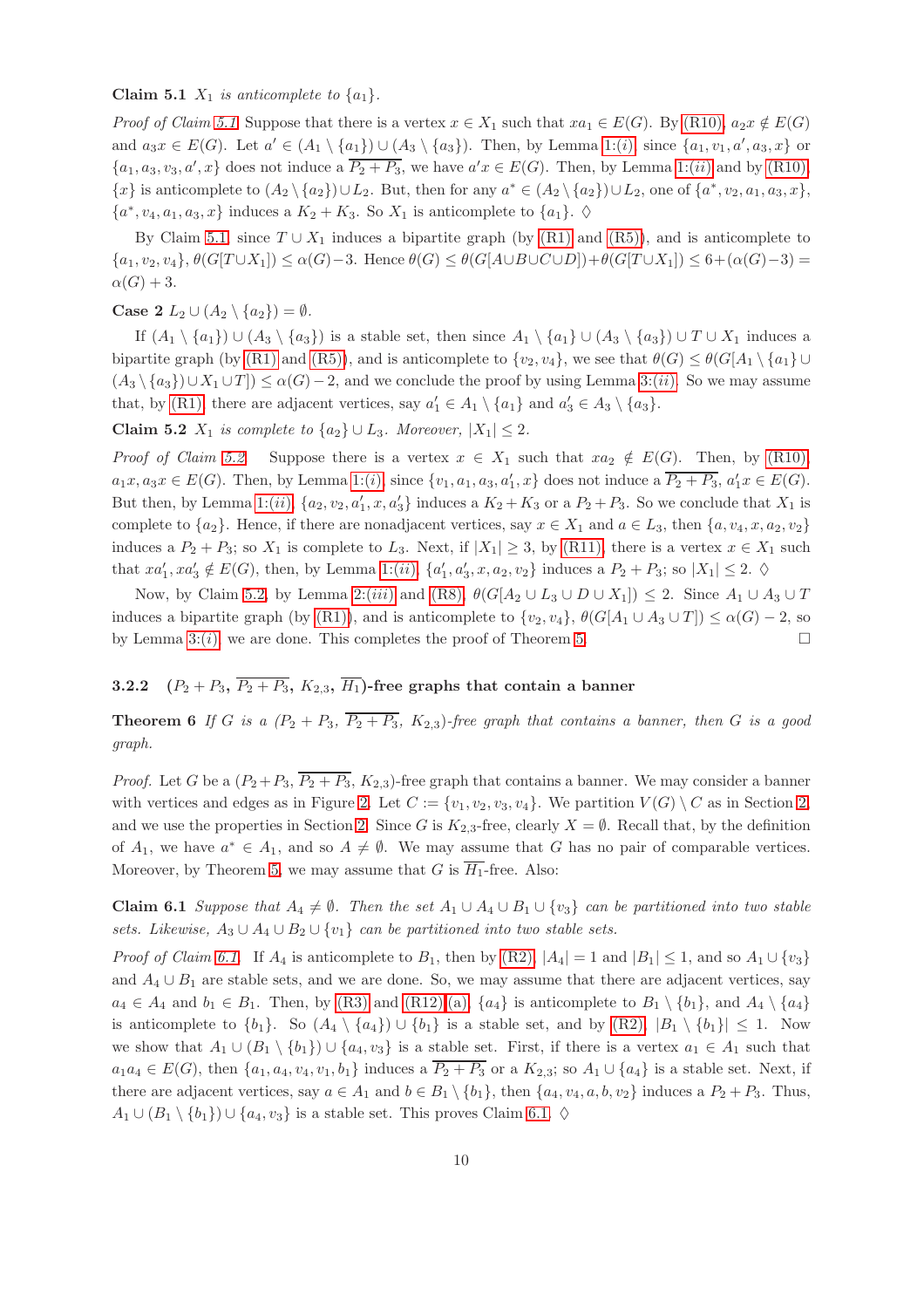Now we split the proof into two cases based on the subsets of B.

<span id="page-10-1"></span>**Case 1** Suppose that  $B_i$  and  $B_{i+2}$  are nonempty, for some  $i \in \{1, 2, 3, 4\}$ .

We let  $i = 1$ , and we claim the following:

Claim 6.2  $B_1$  *is complete to*  $B_3$ *, and*  $B_2$  *is complete to*  $B_4$ *.* 

*Proof of Claim [6.2](#page-10-1).* Suppose there are nonadjacent vertices, say  $b \in B_1$  and  $b' \in B_3$ . Then since  $\{b', v_3, a^*, v_1, b\}$  does not induce a  $P_2 + P_3$ , either  $ba^* \in E(G)$  or  $b'a^* \in E(G)$ . If  $ba^* \in E(G)$ , then since  $\{b', v_4, a^*, b, v_2\}$  does not induce a  $P_2 + P_3$ , we have  $b'a^* \in E(G)$ , and then  $\{a^*, b, b'\} \cup C$  induces an  $\overline{H_1}$ . So we may assume that  $ba^* \notin E(G)$  and  $b'a^* \in E(G)$ . But then  $\{b, v_2, a^*, b', v_4\}$  induces a  $P_2 + P_3$ . So  $B_1$  is complete to  $B_3$ . Likewise,  $B_2$  is complete to  $B_4$ . This proves Claim [6.2.](#page-10-1)  $\diamond$ 

By [\(R12\)](#page-4-6)[:\(a\)](#page-4-9) and Claim [6.2,](#page-10-1) we have  $|B_1| = 1 = |B_3|$ ,  $A_1$  is anticomplete to  $B_3$ , and  $A_3$  is anticomplete to  $B_1$ . Thus  $S_1 := A_1 \cup B_3 \cup \{v_2\}$  and  $S_2 := A_3 \cup B_1 \cup \{v_4\}$  are stable sets. Also, by [\(R1\),](#page-3-1)  $S_3 := A_2 \cup T \cup \{v_1, v_3\}$  is a stable set. Now, if  $B_2, B_4 \neq \emptyset$  or if  $B_2 \cup B_4 = \emptyset$ , then as in the previous argument,  $B_4$  and  $A_4 \cup B_2$  are stable sets, and hence  $\chi(G[V(G) \setminus D]) \leq 5$ . Then, by [\(R7\),](#page-3-5) we conclude that  $\chi(G) \leq \omega(G) + 3$ . So we may assume that  $B_2 \neq \emptyset$  and  $B_4 = \emptyset$ . If  $A_4 \neq \emptyset$ , by Claim [6.1,](#page-9-2)  $A_4 \cup B_2$  can be partitioned into two stable sets, and so  $\chi(G[V(G \setminus D]) \leq 5$ . Then again by [\(R7\),](#page-3-5) we conclude that  $\chi(G) \leq \omega(G) + 3$ . So we may assume that  $A_4 = \emptyset$ . Now note that, since  $A_4 \cup B_4 = \emptyset$ ,  $V(G) \setminus (S_1 \cup S_2 \cup S_3) = B_2 \cup D$ . Then, since  $\{v_2, v_3\}$  is complete to  $B_2 \cup D$ , we have  $\omega(G[B_2 \cup D]) \leq \omega(G) - 2$ , and hence G is nice. This proves the theorem in Case 1.

### **Case 2** Suppose that, for each  $i \in \{1, 2, 3, 4\}$ , at least one of  $B_i$ ,  $B_{i+2}$  is empty.

We may assume that  $B_3 \cup B_4 = \emptyset$ . Since  $N(v_2) = A_2 \cup B_1 \cup B_2 \cup D \cup \{v_1, v_3\}$  and  $N(v_4) =$  $A_4 \cup D \cup \{v_1, v_3\}$ , and since G has no pair of comparable vertices, we have  $A_4 \neq \emptyset$ ; let  $a_4 \in A_4$ . Now if  $A_2 = \emptyset$ , then since  $T \cup \{v_2, v_4\}$  is a stable set (by [\(R1\)\)](#page-3-1), by Claim [6.1,](#page-9-2)  $\chi(G[V(G) \setminus D]) \leq 5$ , and so, by [\(R7\),](#page-3-5) we conclude that  $\chi(G) \leq \omega(G) + 3$ . So we may assume that  $A_2 \neq \emptyset$ . First suppose that either  ${a_4}$  is anticomplete to  $A_2$  or  ${a_4}$  is anticomplete to  $B_1$ . Now if  ${a_4}$  is anticomplete to  $A_2$ , then by  $(R2)$ ,  $\{a_4\}$  is complete to  $B_1$ ; so by  $(R12):(a), |B_1| \leq 1$  $(R12):(a), |B_1| \leq 1$  $(R12):(a), |B_1| \leq 1$ , and if  $\{a_4\}$  is anticomplete to  $B_1$ , then by  $(R2)$ , again  $|B_1| \leq 1$ . In any case, by  $(R1)$ ,  $A_2 \cup B_1 \cup \{v_3\}$  induces a bipartite graph. Since  $A_1 \cup T \cup \{v_2, v_4\}$  is a stable set (by [\(R1\)\)](#page-3-1), by Claim [6.1,](#page-9-2)  $\chi(G[V(G) \setminus D]) \leq 5$ , and so by [\(R7\),](#page-3-5) we have  $\chi(G) \leq \omega(G) + 3$ . So we may assume that there are vertices  $a_2 \in A_2$  and  $b_1 \in B_1$  such that  $a_2a_4, a_4b_1 \in E(G)$ . Then, by [\(R2\),](#page-3-6)  $B_1 \setminus \{b_1\}$  is a stable set. Now, for any  $d \in D$ , since  $\{a_4, b_1, v_1, v_4, d\}$  does not induce a  $\overline{P_2 + P_3}$ ,  $\{b_1\}$  is anticomplete to  $D\setminus N(a_4)$ , and  $\{b_1\}$  is complete to  $N(a_4)\cap D$ . By  $(R9):(c)$ ,  $D\setminus N(a_4)$  is complete to  $\{a_2\}$ , and hence by [\(R3\),](#page-3-3)  $D \setminus N(a_4)$  and  $N(a_4) \cap D$  are cliques. So, since  $N(a_4) \cap D$  is complete to  $\{b_1, v_1, v_2\}$ ,  $\chi(G[N(a_4) \cap D]) \leq \omega(G) - 3$ . Also, if there are vertices, say  $d, d' \in D \setminus N(a_4)$ , then  $\{a_2, a_4, v_4, d, d'\}$ induces a  $\overline{P_2+P_3}$ ; so  $|D \setminus N(a_4)| \leq 1$ . Thus,  $(D \setminus N(a_4)) \cup \{b_1\}$  is a stable set. Then, by [\(R1\),](#page-3-1) since  $A_1 \cup T \cup \{v_2, v_4\}, B_1 \setminus \{b_1\}$  and  $A_2 \cup \{v_3\}$  are stable sets, by Claim [6.1,](#page-9-2)  $\chi(G[V(G) \setminus (N(a_4) \cap D)]) \leq 6$ , and we conclude that  $\chi(G) \leq 6 + (\omega(G) - 3) = \omega(G) + 3$ . This completes the proof of the theorem.  $\Box$ 

# <span id="page-10-0"></span>3.3  $(P_2 + P_3, \overline{P_2 + P_3}, K_{2,3}$ , banner)-free graphs that contain an  $H_2$

**Theorem 7** If G is a  $(P_2 + P_3, \overline{P_2 + P_3}, K_2 + K_3, co-banner)$ -free graph that contains an  $\overline{H_2}$ , then  $\overline{G}$ *is a good graph.*

*Proof.* Let G be a  $(P_2 + P_3, \overline{P_2 + P_3}, K_2 + K_3$ , co-banner)-free graph that contains an  $\overline{H_2}$ . We may consider an  $\overline{H_2}$  with vertices and edges as in Figure [3.](#page-6-2) Let  $C := \{v_1, v_2, v_3, v_4\}$ . We partition  $V(G) \setminus C$ as in Section [2,](#page-3-0) and we use the properties in Section [2.](#page-3-0) Then, clearly,  $b_1 \in B_1$  and  $b_2 \in B_2$ . So, by [\(R15\),](#page-5-5) we have  $|B_3| \leq 1$  and  $|B_4| \leq 1$ . Moreover, if there is a vertex, say  $a_1 \in A_1$ , then, by  $(R14)$ ,  $a_1b_1 \notin E(G)$ ,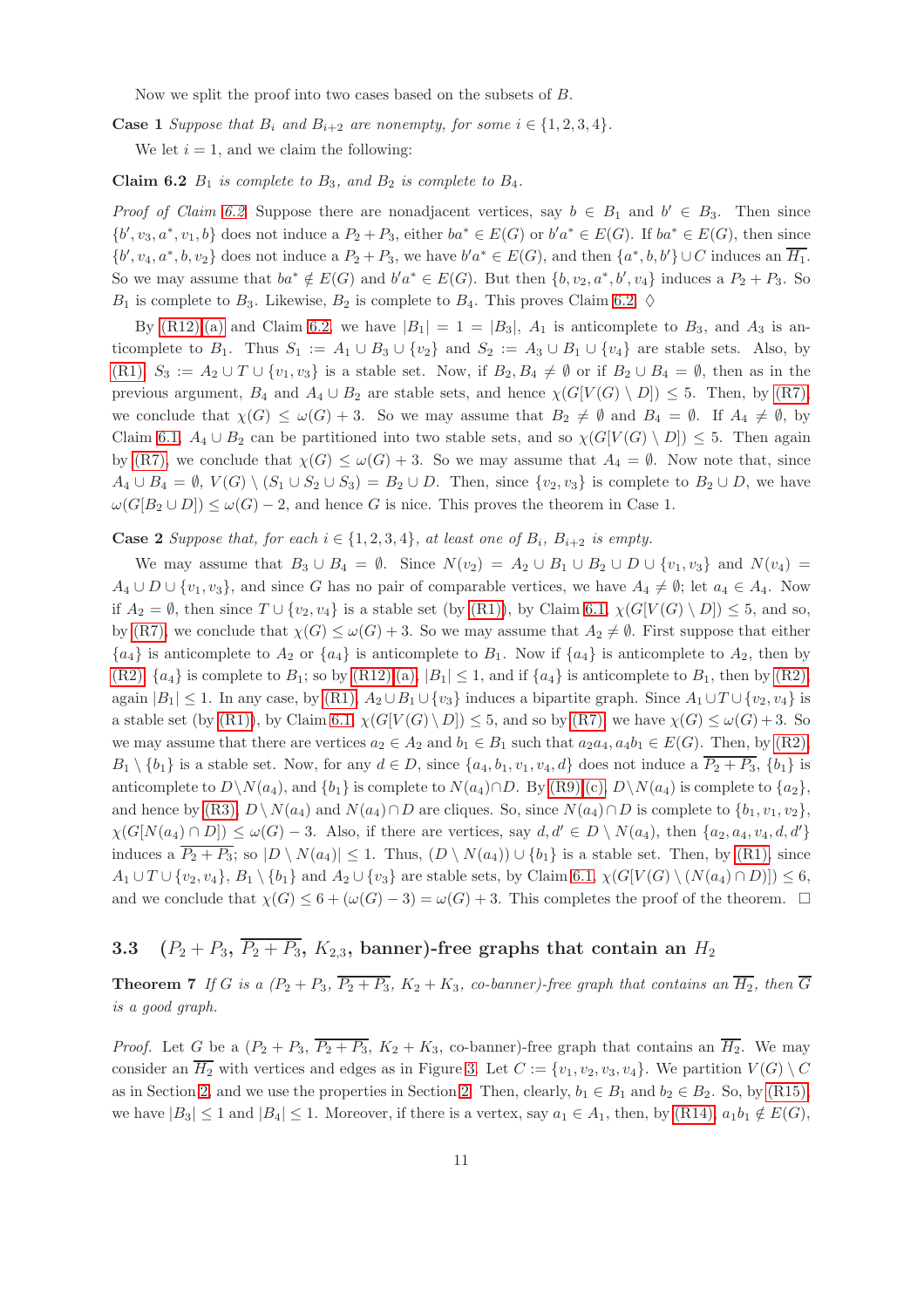<span id="page-11-0"></span>and by [\(R15\),](#page-5-5)  $a_1b_2 \in E(G)$ , and then  $\{a_1, v_1, v_2, b_2, b_1\}$  induces a  $\overline{P_2 + P_3}$ ; so  $A_1 = \emptyset$ . Likewise,  $A_3 = \emptyset$ . Hence  $A = A_2 \cup A_4$ . Next if there are vertices, say  $x, x' \in X_2$ , then, by [\(R5\),](#page-3-2)  $xx' \notin E(G)$ , and then, by [\(R6\),](#page-3-4)  $\{b_1, b_2, x, v_4, x'\}$  induces a  $P_2 + P_3$ ; so  $|X_2| \leq 1$ . Moreover, we have the following:

## Claim 7.1  $\theta(G[C \cup A \cup X_1 \cup T]) \leq \alpha(G)$ *.*

*Proof of Claim [7.1](#page-11-0)*. If there are adjacent vertices, say  $a \in A_2$  and  $a' \in A_4$ , then, by [\(R14\)](#page-4-1) and [\(R15\),](#page-5-5)  $\{a, a', b_1, v_2, b_2\}$  induces a  $\overline{P_2 + P_3}$ ; so  $A_2$  is anticomplete to  $A_4$ , and hence, by  $(R1)$ ,  $A_2 \cup A_4 \cup T \cup \{v_1, v_3\}$ is a stable set. Moreover, by [\(R5\),](#page-3-2)  $X_1 \cup \{v_2, v_4\}$  is also a stable set. So,  $G[C \cup A \cup X_1 \cup T]$  is a bipartite graph, and hence  $\theta(G[C \cup A \cup X_1 \cup T]) \leq \alpha(G)$ . This proves Claim [7.1.](#page-11-0)  $\diamond$ 

We may assume that  $\overline{G}$  has no universal or a pair of comparable vertices. So, to prove the theorem, by Claim [7.1,](#page-11-0) we show that either  $v_2$  is a nice vertex in  $\overline{G}$  or  $\theta(G[B \cup D \cup X_2]) \leq 3$ . Note that  $|\overline{N}(v_2)| = |\{v_4\} \cup A_4 \cup T \cup X_1| + |B_3| + |B_4| \leq |\{v_4\} \cup A_4 \cup T \cup X_1| + 2$ . We consider two cases based on the set  $A_4$ .

### **Case 1** *Suppose that*  $A_4 \neq \emptyset$ *.*

Let  $a_4 \in A_4$ . Then, by [\(R15\),](#page-5-5)  $|B_1| = 1$  and  $|B_2| = 1$ ; and so  $B_1 = \{b_1\}$  and  $B_2 = \{b_2\}$ . If  $|X_1| \leq 1$ , then since  $\{v_4\} \cup A_4 \cup T$  is a stable set (by [\(R1\)\)](#page-3-1) which is anticomplete to  $\{v_2\}$ , we see that  $|\overline{N}(v_2)| \leq$  $(\alpha(G)-1)+3=\alpha(G)+2$ , and hence  $v_2$  is a nice vertex in  $\overline{G}$ . So, we may assume that  $|X_1|\geq 2$ ; and let  $x_1, x'_1 \in X_1$ . Next:

#### <span id="page-11-1"></span>Claim 7.2 D *is a clique.*

*Proof of Claim [7.2](#page-11-1).* Suppose there are nonadjacent vertices in D, say  $d_1$  and  $d_2$ . Then since  $\{d_1, v_2, d_2, v_4,$  $a_4$ } does not induce a  $\overline{P_2+P_3}$ , we have either  $a_4d_1 \notin E(G)$  or  $a_4d_2 \notin E(G)$ . We may assume that  $a_4d_1 \notin E(G)$ . If there is a vertex  $x \in X_1$  such that  $a_4x \in E(G)$ , then, by [\(R8\),](#page-4-2)  $\{a_4, v_4, v_1, x, d_1\}$  induces a  $\overline{P_2+P_3}$ ; so  $\{a_4\}$  is anticomplete to  $X_1$ . Then, by [\(R15\)](#page-5-5) and [\(R6\),](#page-3-4)  $\{a_4, b_1, x_1, v_3, x'_1\}$  induces a  $P_2+P_3$ . This proves Claim [7.2.](#page-11-1)  $\diamond$ 

Now, since  $|X_2| \leq 1$ , by [\(R8\)](#page-4-2) and Claim [7.2,](#page-11-1)  $D \cup X_2$  is a clique. Also, since  $|B_i| \leq 1$ , for each i, by [\(R15\),](#page-5-5)  $B_3 \cup \{b_1\}$  and  $B_4 \cup \{b_2\}$  are cliques. So,  $\theta(G[B \cup D \cup X_2]) \leq 3$ .

### **Case 2** *Suppose that*  $A_4 = \emptyset$ *.*

<span id="page-11-2"></span>If one of  $X_1$  and T is empty, then, by [\(R1\)](#page-3-1) and [\(R5\),](#page-3-2)  $|\overline{N}(v_2)| \le \alpha(G) + 2$ , and hence  $v_2$  is a nice vertex in  $\overline{G}$ . So, we may assume that both  $X_1$  and T are nonempty; and let  $x \in X_1$  and  $t \in T$ . Then:

### Claim 7.3 {t} *is complete to* B*.*

*Proof of Claim* [7.3](#page-11-2). Suppose that there is a vertex, say  $b \in B$  such that  $bt \notin E(G)$ . We may assume that  $b \in B_1$ . Recall that, by [\(R6\),](#page-3-4) B is anticomplete to X. Now, for  $x \in X_1$ , since  $\{b, v_1, v_2, t, x\}$  does not induce a co-banner,  $\{t\}$  is anticomplete to  $X_1$ . Likewise,  $\{t\}$  is anticomplete to  $X_2$ . Next, if t has a neighbor in some  $B_i$ , say b', then  $\{b', t, v_{i+2}, v_{i+3}, x\}$  induces a  $P_2 + P_3$ ; so  $\{t\}$  is anticomplete to B. Since  $\{t\}$  is anticomplete to  $C \cup A \cup B \cup X$ , and since  $\overline{G}$  has no universal vertices, t must have a neighbor in D, say d. Then, by [\(R3\),](#page-3-3)  $N_G(t)$  is a clique. Thus,  $\overline{N}_G(d) \subseteq V(G) \setminus (N(t) \cup \{t\}) = \overline{N}_G(t)$ , and so  $N_{\overline{G}}(d) \subseteq N_{\overline{G}}(t)$ . Hence, d and t are comparable vertices in  $\overline{G}$ , a contradiction. This proves Claim [7.3.](#page-11-2)  $\diamond$ Next:

## <span id="page-11-3"></span>Claim 7.4  $B_1 = \{b_1\}$ ,  $B_2 = \{b_2\}$ , and B is complete to D.

*Proof of Claim [7.4](#page-11-3).* By Claim [7.3](#page-11-2) and by [\(R13\),](#page-4-3) we have  $B_1 = \{b_1\}$ . Likewise,  $B_2 = \{b_2\}$ . Next, if there are nonadjacent vertices, say  $b \in B_i$  and  $d \in D$ , then, by [\(R3\),](#page-3-3)  $dt \notin E(G)$ , and then, by Claim [7.3,](#page-11-2)  $\{b, t, d, v_{i+2}, v_{i+3}\}\$  induces a  $K_2 + K_3$ ; so B is complete to D. This proves Claim [7.4.](#page-11-3)  $\diamond$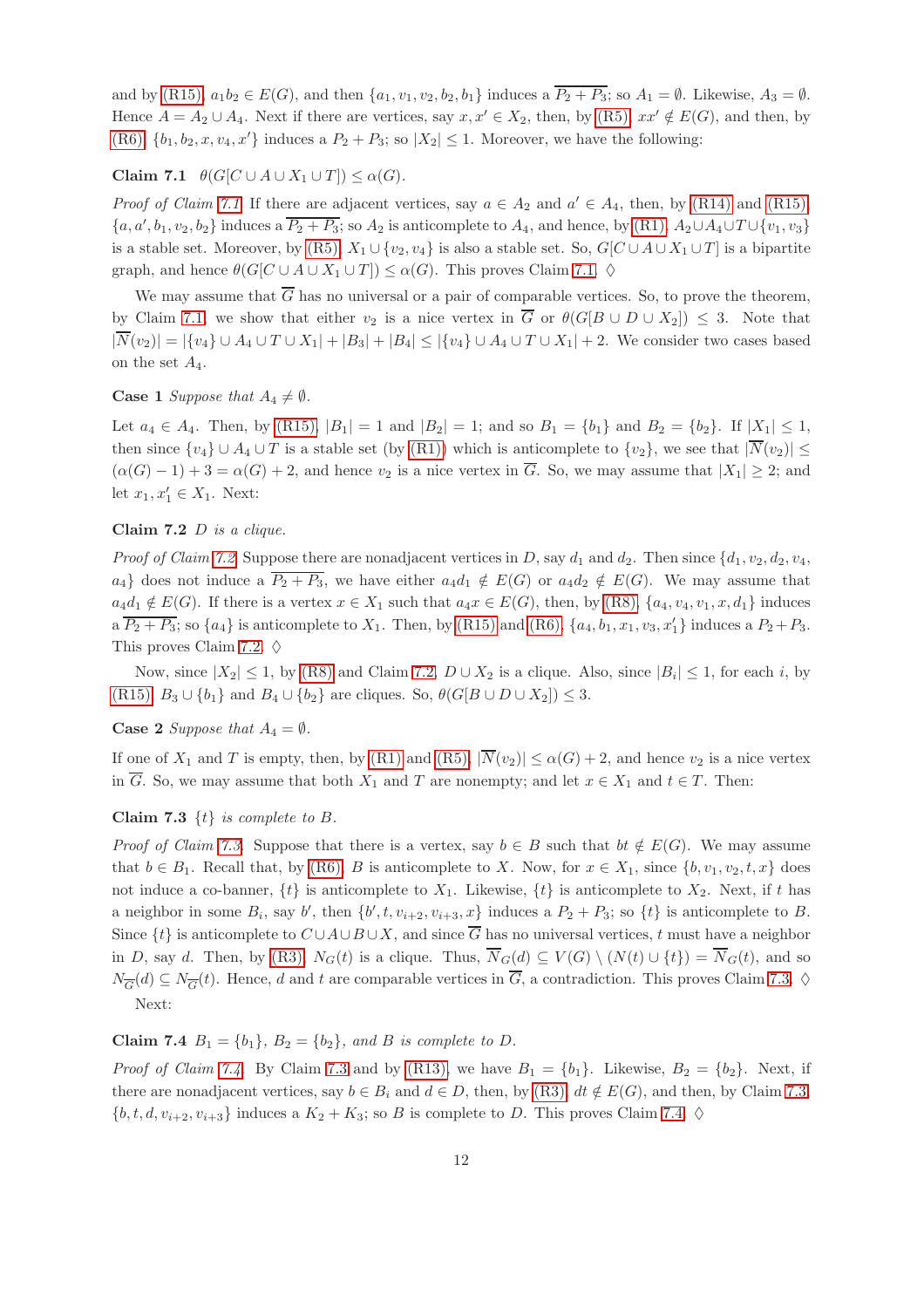Now since  $|B_3| \leq 1$ ,  $|B_4| \leq 1$  and  $|X_2| \leq 1$ , by Claim [7.4,](#page-11-3) by [\(R3\)](#page-3-3) and by [\(R15\),](#page-5-5) clearly  $B_1 \cup B_3 \cup D$ ,  $B_2 \cup B_4$  and  $X_2$  are cliques. So,  $\theta(G[B \cup D \cup X_2]) \leq 3$ . This completes the proof of the theorem.  $\square$ 

# 3.4  $(P_2 + P_3, \overline{P_2 + P_3}, K_2 + K_3$ , co-banner,  $\overline{H_2}$ )-free graphs that contain an  $\overline{H_3}$

Let G be a  $(P_2 + P_3, \overline{P_2 + P_3}, K_2 + K_3$ , co-banner,  $\overline{H_2}$ )-free graph such that  $\overline{G}$  has no universal or a pair of comparable vertices. We may consider an G contains an  $\overline{H_3}$  with vertices and edges as in Figure [3.](#page-6-2) Let  $C := \{v_1, v_2, v_3, v_4\}$ . We partition  $V(G) \setminus C$  as in Section [2,](#page-3-0) and we use the properties in Section [2.](#page-3-0) Clearly,  $b^* \in B$  and  $t^* \in T$ . Also, since  $b^*t^* \in E(G)$ , B is not anticomplete to T. Moreover, the graph G has some more properties which we give in Lemmas [5](#page-12-0) to [11](#page-16-0) below.

<span id="page-12-1"></span><span id="page-12-0"></span>Lemma 5 *The following hold:*

- <span id="page-12-2"></span>*(i)* For *i* ∈ {1, 2, 3, 4},  $B_i ∪ B_{i+1}$  *is a stable set.*
- <span id="page-12-3"></span>*(ii)*  $B$  *is complete to*  $T$ *.*
- <span id="page-12-4"></span>*(iii)* For  $i \in \{1, 2, 3, 4\}$ ,  $|B_i| \leq 1$ , and  $|T| = 1$ .
- <span id="page-12-7"></span>*(iv)* B *is complete to* D*. Moreover,* D *is a clique.*
- $(v)$   $\theta(G[B \cup D \cup T]) \leq 2$  *and*  $\theta(G[B \cup C \cup D \cup T]) \leq 3$ *.*

*Proof.* (i): By [\(R14\),](#page-4-1) it is enough to show that  $B_i$  is anticomplete to  $B_{i+1}$ . Now if there are adjacent vertices, say  $b \in B_i$  and  $b' \in B_{i+1}$ , then  $C \cup \{b, b'\}$  induces an  $\overline{H_2}$ .  $\diamond$ 

(ii): Suppose there are nonadjacent vertices, say  $b \in B$  and  $t \in T$ . We may assume that  $b \in B_1$ . Now, if t has a neighbor in X, say x, then, by  $(R6)$ ,  $\{t, x, v_1, v_2, b\}$  induces a co-banner, and if t has a neighbor in  $B_2 \cup B_4$ , say  $b' \in B_2$ , then by Lemma [5:\(](#page-12-1)*i*),  $bb' \notin E(G)$ , and then  $\{b', t, b, v_1, v_4\}$  induces a  $P_2 + P_3$ . These contradictions together with [\(R1\)](#page-3-1) show that  $\{t\}$  is anticomplete to  $C \cup A \cup B_2 \cup B_4 \cup X$ . Since  $\overline{G}$  has no universal vertices, t must have a neighbor in  $B_1 \cup B_3 \cup D$ , say p. By [\(R3\)](#page-3-3) and [\(R15\),](#page-5-5)  $N_G(t)$ is a clique. Thus,  $\overline{N}_G(p) \subseteq V(G) \setminus (N(t) \cup \{t\}) = \overline{N}_G(t)$ , and so  $N_{\overline{G}}(p) \subseteq N_{\overline{G}}(t)$ . Hence p and t are comparable vertices in  $\overline{G}$ , a contradiction.  $\diamond$ 

(*iii*): By [\(R13\)](#page-4-3) and Lemma [5:\(](#page-12-2)*ii*), clearly  $|B_i| \leq 1$ . Next, if there are vertices, say  $t, t' \in T$ , then, by Lemma [5:\(](#page-12-2)*ii*) and [\(R1\),](#page-3-1)  $\{v_3, v_4, t, b^*, t'\}$  induces a  $P_2 + P_3$ ; so  $|T| \leq 1$ . Since  $T \neq \emptyset$ , we have  $|T| = 1$ .  $\diamond$ (iv): The proof of the first assertion follows from our assumption that  $B, T \neq \emptyset$ , and is similar to the proof of Claim [7.4](#page-11-3) in Theorem [7,](#page-10-0) and we omit the details. Since  $B \neq \emptyset$ , the second assertion follows from the first assertion and from  $(R3)$ .  $\diamond$ 

(v): We use [\(R15\),](#page-5-5) Lemma [5:\(](#page-12-4)iii), and Lemma 5:(iv). Since  $B_1 \cup B_3 \cup T$  and  $B_2 \cup B_4 \cup D$  are cliques, clearly  $\theta(G[B \cup D \cup T]) \leq 2$ . Also, since  $B_1 \cup B_3 \cup T$ ,  $B_2 \cup D \cup \{v_2, v_3\}$  and  $B_4 \cup \{v_1, v_4\}$  are cliques, we have  $\theta(G[B \cup C \cup D \cup T]) \leq 3.$ 

<span id="page-12-5"></span>Lemma 6 *The following hold:*

- <span id="page-12-6"></span> $(i)$  *X is complete to T*.
- *(ii)* Let  $j, k \in \{1, 2\}$  and  $j \neq k$ . Then for any  $a \in A_j \cup A_{j+2}$ , we have  $|X_k \setminus N(a)| \leq 1$ , and for any  $x \in X_k$ *, we have*  $|A_j \setminus N(x)| \leq 1$  *and*  $|A_{j+2} \setminus N(x)| \leq 1$ *.*

*Proof.* (i): If there are nonadjacent vertices, say  $x \in X$  and  $t \in T$ , then, for any  $b \in B$ , say  $b \in B_i$ , by Lemma [5:\(](#page-12-2)*ii*) and [\(R6\),](#page-3-4)  $\{b, t, x, v_{i+2}, v_{i+3}\}$  induces a  $P_2 + P_3$ .

<span id="page-12-8"></span>(ii): We prove for  $j = 1$ . By symmetry, we may assume that  $a \in A_1$ . If there are vertices, say  $x_2, x_2' \in X_2 \setminus N(a)$ , then, by [\(R1\)](#page-3-1) and Lemma [6:\(](#page-12-5)*i*),  $\{a, v_1, x_2, t^*, x_2'\}$  induces a  $P_2 + P_3$ . Next, if there are vertices, say  $a_1, a'_1 \in A_1 \setminus N(x)$ , then, by [\(R1\)](#page-3-1) and Lemma [6:\(](#page-12-5)*i*),  $\{t^*, x, a_1, v_1, a'_1\}$  induces a  $P_2 + P_3$ .  $\Box$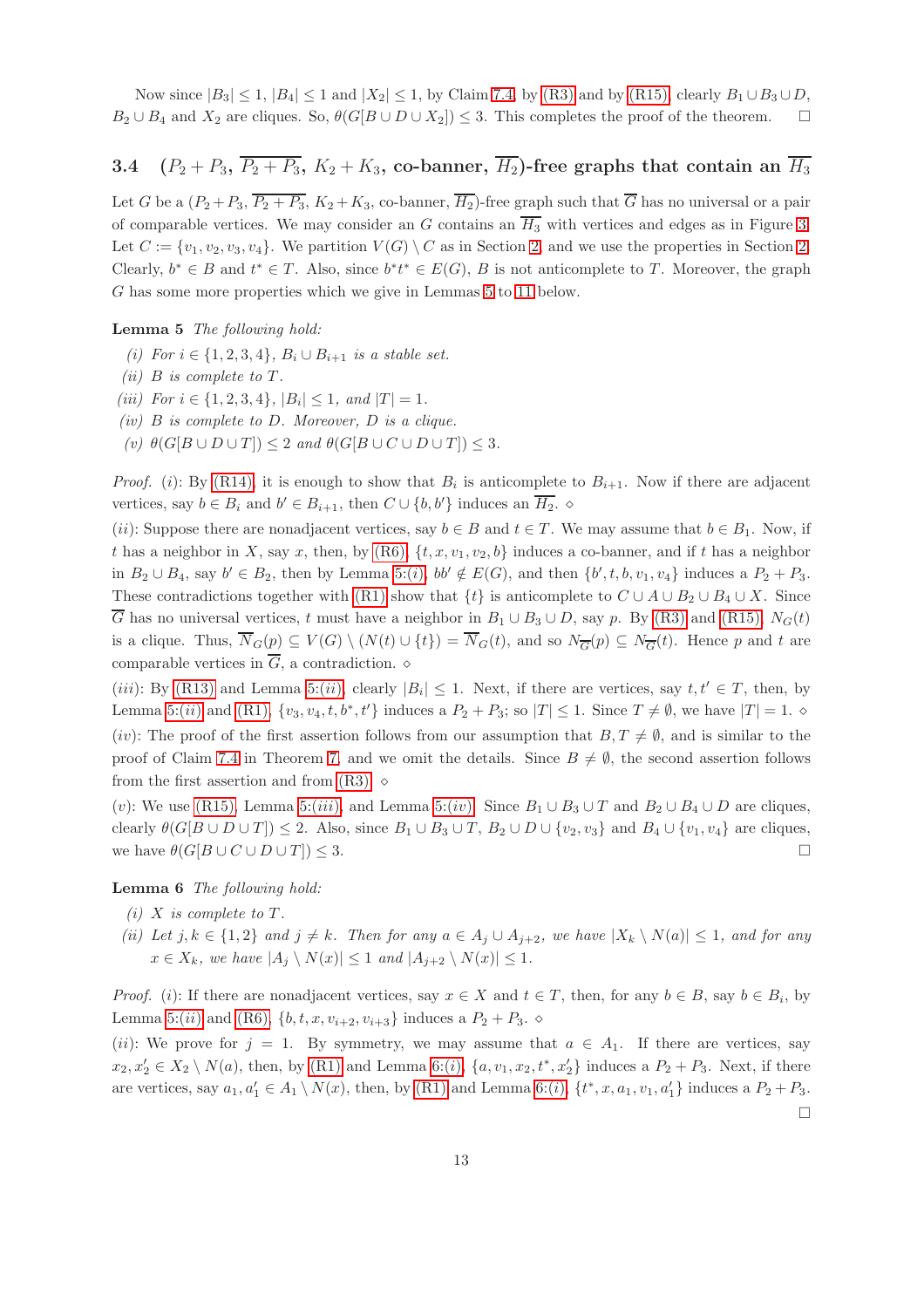**Lemma 7** *If one of*  $A_i$ *,*  $A_{i+2}$  *is empty, for each*  $i \in \{1, 2, 3, 4\}$ *, then*  $\overline{G}$  *is a good graph.* 

<span id="page-13-0"></span>*Proof.* We may assume that  $A_3 \cup A_4 = \emptyset$ . Also:

7.1 *We may assume that*  $A_1 \cup X_1$  *and*  $A_2 \cup X_2$  *are not stable sets.* 

<span id="page-13-1"></span>*Proof of* [7.1](#page-13-0). If  $A_1 \cup X_1$  is a stable set, then, by [\(R14\),](#page-4-1) [\(R6\)](#page-3-4) and Lemma [5:\(](#page-12-3)*iii*),  $|\overline{N}(v_2)| = |A_1 \cup B_4 \cup B_5 \cup B_6|$  $X_1| + |B_3| + |T| + |\{v_4\}| \leq (\alpha(G) - 1) + 3 = \alpha(G) + 2$ ; so  $v_2$  is a nice vertex in  $\overline{G}$ , and we are done. So we may assume that  $A_1 \cup X_1$  is not a stable set. Likewise,  $A_2 \cup X_2$  is not a stable set.  $\diamond$ 

**7.2** *We may assume that*  $|A_1| \geq 2$  *and*  $|A_2| \geq 2$ *.* 

<span id="page-13-2"></span>*Proof of [7.2](#page-13-1).* If  $|A_1| \leq 1$ , then since  $B_3 \cup B_4 \cup X_1$  is a stable set (by [\(R6\)](#page-3-4) and Lemma [5:\(](#page-12-1)i)), by Lemma [5:\(](#page-12-3)iii),  $|\overline{N}(v_2)| = |B_3 \cup B_4 \cup X_1| + |A_1| + |T| + |\{v_4\}| \leq (\alpha(G) - 1) + 3 = \alpha(G) + 2$ ; so  $v_2$  is a nice vertex in  $\overline{G}$ , and we are done. Hence we may assume that  $|A_1| \geq 2$ . Likewise,  $|A_2| \geq 2$ .  $\diamond$ 

**7.3** *We may assume that*  $|X_1| \geq 2$  *and*  $|X_2| \geq 2$ *.* 

*Proof of [7.3](#page-13-2)*. If  $|X_1| \leq 1$ , then since  $A_1 \cup T \cup \{v_4\}$  is a stable set (by [\(R1\)\)](#page-3-1), by Lemma [5:\(](#page-12-3)*iii*),  $|\overline{N}(v_2)|$  =  $|A_1 \cup T \cup \{v_4\}| + |B_3 \cup B_4| + |X_1| \leq (\alpha(G)-1)+3 = \alpha(G)+2$ ; so again  $v_2$  is a nice vertex in  $\overline{G}$ , and we are done. Hence we may assume that  $|X_1| \geq 2$ . Likewise,  $|X_2| \geq 2$ .  $\diamond$ 

<span id="page-13-3"></span>By [7.1,](#page-13-0) there are adjacent vertices, say  $a_1 \in A_1$  and  $x_1 \in X_1$ . Moreover, we claim the following:

7.4  $|A_1| \leq 3$ *, and*  $|A_2| \leq 3$ *.* 

*Proof of [7.4](#page-13-3)*. Suppose that  $|A_1| \geq 4$ . Then since  $|X_2| \geq 2$ , by Lemma [6:\(](#page-12-6)*ii*), there is a vertex in  $X_2$ , say  $x_2$ , such that  $a_1x_2 \in E(G)$ . Again, by Lemma [6:\(](#page-12-6)*ii*) and by the pigeonhole principle, there are vertices, say  $a'_1, a''_1 \in A_1 \setminus \{a_1\}$  such that  $a'_1x_2, a''_1x_2 \in E(G)$ . Now, since  $\{x_1, x_2, v_1, v_2, a_1\}$  does not induce a  $\overline{P_2+P_3}$ , we have  $x_1x_2 \notin E(G)$ . Then, since  $\{a'_1,x_1,a_1,x_2,v_1\}$  does not induce a  $\overline{P_2+P_3}$ ,  $a'_1x_1 \notin E(G)$ . Likewise  $a''_1x_1 \notin E(G)$ . But now  $\{v_3, x_1, a'_1, x_2, a''_1\}$  induces a  $P_2 + P_3$ . So, we have  $|A_1| \leq 3$ . Likewise,  $|A_2| \leq 3.$   $\diamond$ 

<span id="page-13-4"></span>7.5  $|X_1| \leq 3$ *, and*  $|X_2| \leq 3$ *.* 

<span id="page-13-5"></span>*Proof of [7.5](#page-13-4).* The proof is similar to the proof of [7.4,](#page-13-3) and we omit the details.  $\diamond$ 

7.6  $\theta(G[A_1 \cup X_2]) \leq 3$  *and*  $\theta(G[A_2 \cup X_1]) \leq 3$ *.* 

*Proof of [7.6](#page-13-5)*. This follows from [\(R1\),](#page-3-1) [\(R5\),](#page-3-2) Lemma [6:\(](#page-12-6)*ii*), [7.4](#page-13-3) and by [7.5.](#page-13-4)  $\diamond$ 

Now, by [7.6](#page-13-5) and Lemma [5:\(](#page-12-7)v), we conclude that  $\theta(G) \leq 9$ . Also, by [7.2](#page-13-1) and by [\(R1\),](#page-3-1) since  $A_1 \cup$  $T \cup \{v_2, v_4\}$  is a stable set, we have  $\alpha(G) \geq 5$ . If  $\alpha(G) \geq 6$ , then  $\theta(G) \leq \alpha(G) + 3$ , and we are done. So, we may assume that  $\alpha(G) = 5$ . Since  $A_1 \cup T \cup \{v_2, v_4\}$  is a stable set (by [\(R1\)\)](#page-3-1), by [7.2,](#page-13-1)  $|A_1| = 2$ . Likewise,  $|A_2| = 2$ . Now, if  $|X_1| = 2$ , then, by Lemma 6: $(ii)$ ,  $\theta(G[A_2 \cup X_1]) \leq 2$ , and so by [7.6](#page-13-5) and Lemma [5:\(](#page-12-7)v),  $\theta(G) \leq 8 = \alpha(G) + 3$ . So, we may assume that  $|X_1| = 3$  and  $|X_2| = 3$ . Since  $X_1 \cup B_1 \cup B_2 \cup \{v_4\}$  is a stable set, one of  $B_2, B_4$  is empty. We may assume that  $B_2 = \emptyset$ . Then as in [7.6,](#page-13-5) we have  $\theta(G[A_2 \cup (X_1 \setminus \{x_1\})]) \leq 2$ , and  $\theta(G[A_1 \cup X_2 \cup \{v_2\}]) \leq 3$ . Also,  $D \cup \{v_3, x_1\}$  is a clique (by Lemma [5:\(](#page-12-3)iv) and [\(R8\)\)](#page-4-2),  $B_4 \cup \{v_1, v_4\}$  is a clique (by Lemma 5:(iii)), and  $B_1 \cup B_3 \cup T$  is a clique (by [\(R15\),](#page-5-5) Lemma [5:\(](#page-12-3)ii) and Lemma 5:(iii)). So, we conclude that  $\theta(G) \leq 8 = \alpha(G) + 3$ . This completes the proof.  $\Box$ 

<span id="page-13-7"></span>**Lemma 8** If  $A_i$  *is anticomplete to*  $A_{i+2}$ *, for each*  $i \in \{1, 2, 3, 4\}$ *, then*  $\overline{G}$  *is a good graph.* 

<span id="page-13-6"></span>*Proof.* First we observe the following:

8.1 *If there are vertices, say*  $p \in A_i$ ,  $q \in A_{i+1}$ , and  $r \in A_{i+2}$ , then  $pq, qr \in E(G)$  *or*  $pq, qr \notin E(G)$ *.*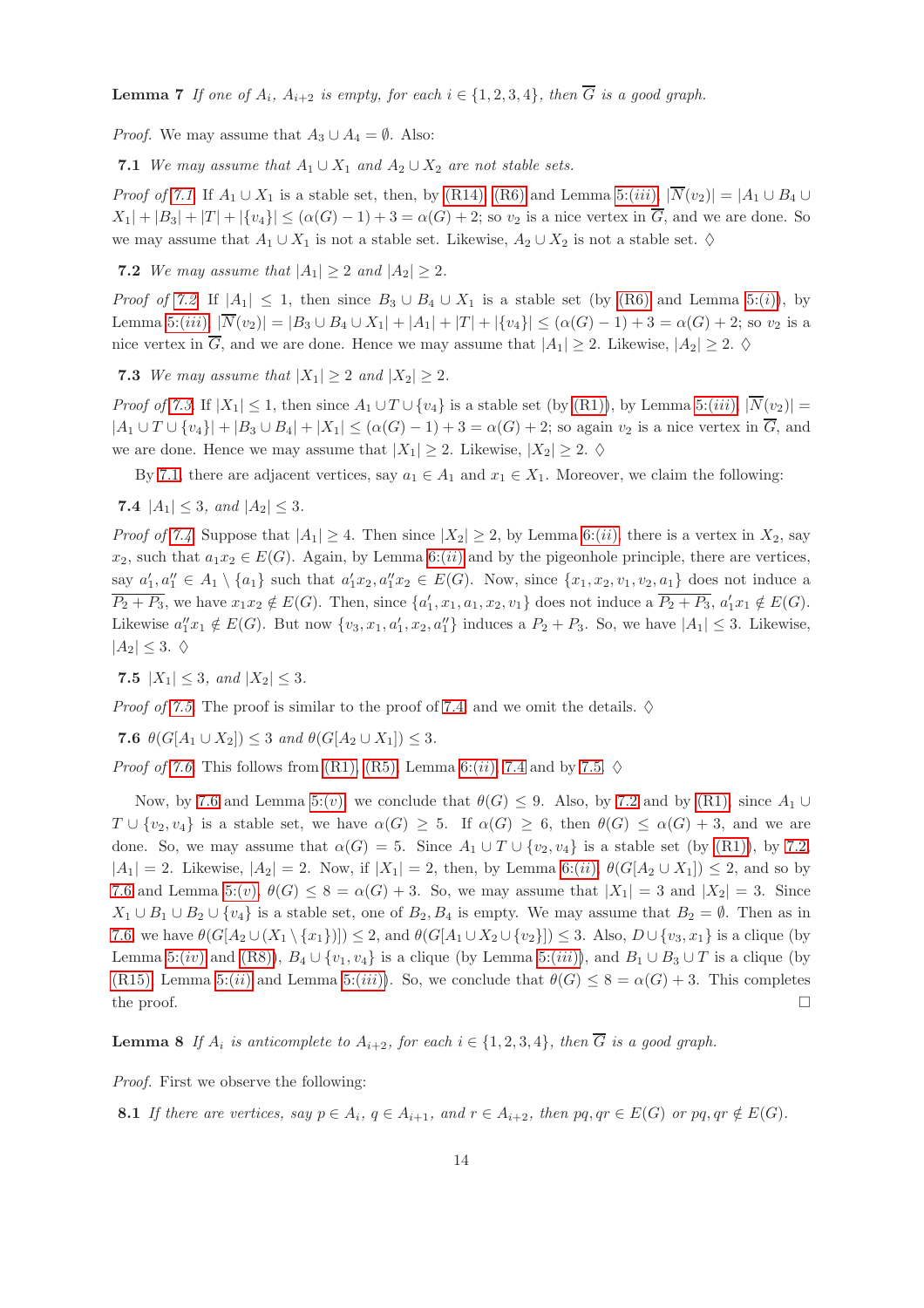*Proof of [8.1](#page-13-6)*. If  $pq \in E(G)$ , and  $qr \notin E(G)$  (say), then  $\{r, v_{i+2}, v_i, p, q\}$  induces a  $P_2 + P_3$ .  $\diamond$ 

By Lemma [7,](#page-12-8) we may assume that  $A_1, A_3 \neq \emptyset$ . Then, by [\(R2\),](#page-3-6) we let  $A_1 := \{a_1\}$  and  $A_3 := \{a_3\}$ . First suppose that  $\{a_1\}$  is complete to  $A_2 \cup A_4$ . Then, by [\(R13\),](#page-4-3) we have  $|A_2| \leq 1$  and  $|A_4| \leq 1$ . Also, by [8.1,](#page-13-6)  $\{a_3\}$  is complete to  $A_4$ . So, by [\(R15\),](#page-5-5) Lemma [5:\(](#page-12-3)ii) and Lemma 5:(iii),  $A_2 \cup B_3 \cup \{a_1\}$ ,  $A_4 \cup B_1 \cup \{a_3\}$ , and  $B_2 \cup B_4 \cup T$  are cliques. Also, by [\(R5\),](#page-3-2) [\(R8\)](#page-4-2) and Lemma [5:\(](#page-12-4)*iv*), we conclude that  $G[X_1 \cup X_2 \cup C \cup D]$  is a perfect graph, as it is a join of a bipartite graph and a complete graph. Thus,  $\theta(G) \leq \alpha(G) + 3$ , and we are done. So we may assume that  $\{a_1\}$  is not complete to  $A_2 \cup A_4$ , and let  $a_2 \in A_2$  be such that  $a_1 a_2 \notin E(G)$ . So, by [8.1,](#page-13-6)  $\{a_1, a_2, a_3\}$  is a stable set. We consider two cases based on the set  $A_4$ .

#### Case 1  $A_4 \neq \emptyset$ .

<span id="page-14-0"></span>By [\(R2\),](#page-3-6)  $A_2 \setminus \{a_2\} = \emptyset$  and  $|A_4| = 1$ . Let  $A_4 := \{a_4\}$ . So, by [8.1,](#page-13-6)  $A = \{a_1, a_2, a_3, a_4\}$  is a stable set. Next, we claim that:

8.2  $|X_1| \leq 3$  *and*  $|X_2| \leq 3$ *. Hence,*  $\theta(G[X_1 \cup \{a_1, a_3\}]) \leq 3$  *and*  $\theta(G[X_2 \cup \{a_2, a_4\}]) \leq 3$ *.* 

*Proof of [8.2](#page-14-0).* Suppose  $|X_1| \geq 4$ . Then, by Lemma [6:\(](#page-12-6)ii), there are vertices  $p, q, r \in X_1$  such that  $\{a_2\}$ is complete to  $\{p, q, r\}$ . Then, by [\(R11\),](#page-4-8) we may assume that  $pa_3, qa_3 \notin E(G)$ . But, now [\(R5\),](#page-3-2) [\(R6\),](#page-3-4) [\(R14\)](#page-4-1) and by [\(R15\),](#page-5-5)  $\{b^*, a_3, a_2, p, q\}$  induces  $P_2 + P_3$ . So,  $|X_1| \leq 3$ . Likewise,  $|X_2| \leq 3$ . This proves the first assertion. The second assertion follows from the first and from Lemma [6:\(](#page-12-6)ii).  $\diamond$ 

<span id="page-14-1"></span>By Lemma [5:\(](#page-12-7)v) and [8.2,](#page-14-0) we have  $\theta(G) \leq 9$ . If  $\alpha(G) \geq 6$ , then  $\theta(G) \leq \alpha(G) + 3$ . So we may assume that  $\alpha(G) \leq 5$ . Since  $T \cup \{a_1, a_3, v_2, v_4\}$  is a stable set of size 5, we have  $\alpha(G) = 5$ .

8.3  $\theta(G[X_1 \cup \{a_1, a_3, v_1, v_3\}]) \leq 3$ *. Likewise,*  $\theta(G[X_2 \cup \{a_2, a_4, v_2, v_4\}]) \leq 3$ *.* 

*Proof of* [8.3](#page-14-1). Since  $X_1 \cup \{v_2, v_4\}$  is a stable set (by [\(R5\)\)](#page-3-2), and since  $\alpha(G) = 5$ ,  $|X_1| \leq 3$ . If  $|X_1| \leq 1$ , then  $\{a_1, v_1\}, \{a_3, v_3\}, X_1$  are cliques, and  $\theta(G[X_1 \cup \{a_1, a_3, v_1, v_3\}]) \leq 3$ ; so we may assume that  $|X_1| \geq 2$ . Let  $x_1, x_1' \in X_1$ . Since  $\{a_1, a_3, v_1, v_3, x_1, x_1'\}$  is a stable set of size 6, we may assume that  $a_1x_1 \in E(G)$ . Then since  $\{a_1, v_1, x_1, v_3, a_3\}$  does not induce a co-banner,  $a_3x_1 \in E(G)$ . So, by  $(R11)$ ,  $\{a_1, a_3\}$  is anticomplete to  $X_1 \setminus \{x_1\}$ . Since  $(X_1 \setminus \{x_1\}) \cup \{a_1, a_3, v_2, v_4\}$  is a stable set of size at most  $5, |X_1 \setminus \{x_1\}| = 1$ , and so  $X_1 \setminus x_1 = \{x'_1\}.$  Then since  $\{a_1, v_1, x_1\}, \{a_3, v_3\},\$ and  $\{x'_1\}$  are cliques,  $\theta(G[X_1 \cup \{a_1, a_3, v_1, v_3\}]) \leq 3.$ This proves [8.3.](#page-14-1)  $\diamond$ 

So, by [8.3](#page-14-1) and Lemma [5:\(](#page-12-7)v), we have  $\theta(G) \leq 8 = \alpha(G) + 3$ .

<span id="page-14-2"></span>Case 2  $A_4 = \emptyset$ .

Let  $A'_2 := \{a \in A_2 \mid aa_1 \in E(G)\}$ ; so  $a_2 \in A_2 \setminus A'_2$ . By [\(R13\),](#page-4-3)  $|A'_2| \leq 1$ . Next, we claim the following:

8.4 *We may assume that*  $|X_1| \geq 2$ *.* 

<span id="page-14-3"></span>*Proof of [8.4](#page-14-2)*. If  $|X_1| \leq 1$ , since  $T \cup \{a_1, a_3, v_4\}$  is a stable set (by [\(R1\)\)](#page-3-1), by Lemma [5:\(](#page-12-3)*iii*),  $|\overline{N}(v_2)|$  =  $|X_1| + |T \cup \{a_1, a_3, v_4\}| + |B_3 \cup B_4| \leq \alpha(G) + 2$ ; so  $v_2$  is a nice vertex in  $\overline{G}$ , and we are done. Hence we may assume that  $|X_1| \geq 2$ .  $\diamond$ 

8.5  $|X_1 \cup \{a_1, a_3, v_4\}| \leq \alpha(G)$ *.* 

*Proof of [8.5](#page-14-3)*. If  $X_1 \cup \{a_1, a_3, v_4\}$  is a stable set, we are done. So, we may assume that, by [\(R5\),](#page-3-2) there is a vertex, say  $x \in X_1$  such that  $a_1x \in E(G)$ . Then since  $\{a_1, a_3, v_1, x, v_3\}$  does not induce a co-banner,  $a_3x \in E(G)$ . Also, by  $(R11)$ ,  $\{a_1\}$  is anticomplete to  $X_1 \setminus \{x\}$ , and  $\{a_3\}$  is anticomplete to  $X_1 \setminus \{x\}$ . So, by [\(R5\),](#page-3-2)  $(X_1 \setminus \{x\}) \cup \{a_1, a_3, v_4\}$  is a stable set, and since  $\{v_2\}$  is anticomplete to  $(X_1 \setminus \{x\}) \cup \{a_1, a_3, v_4\}$ ,  $|(X_1 \setminus \{x\}) \cup \{a_1, a_3, v_4\}| \leq \alpha(G) - 1$ , and hence  $|X_1 \cup \{a_1, a_3, v_4\}| \leq \alpha(G)$ .  $\diamondsuit$ 

<span id="page-14-4"></span>**8.6** *We may assume that*  $B_3, B_4 \neq \emptyset$ *.*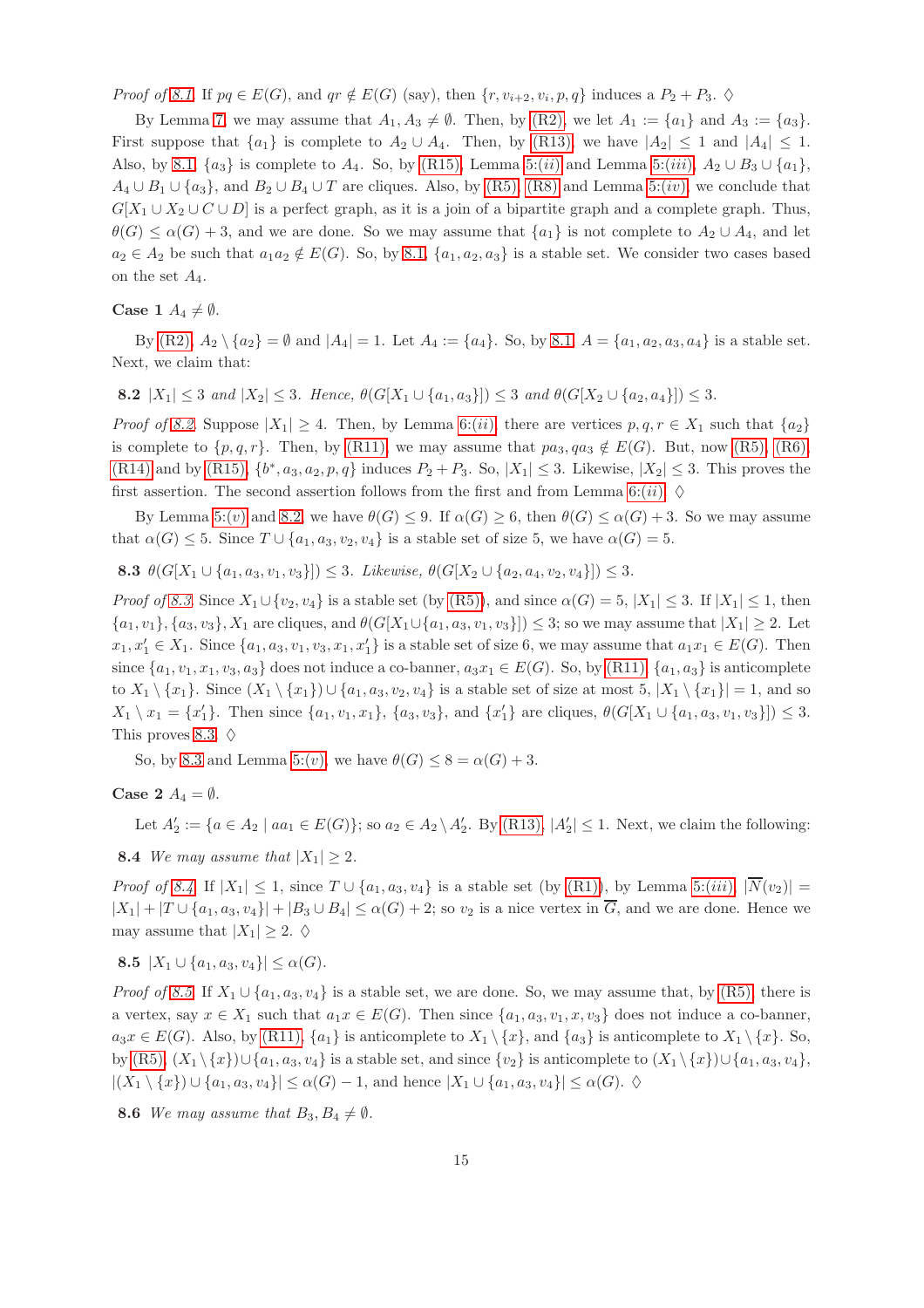<span id="page-15-0"></span>*Proof of* [8.6](#page-14-4). If  $|B_3 \cup B_4| \leq 1$ , then, by [8.5](#page-14-3) and Lemma [5:\(](#page-12-3)*iii*),  $|\overline{N}(v_2)| = |X_1 \cup \{a_1, a_3, v_4\}| + |B_3 \cup B_4| +$  $|T| \leq \alpha(G) + 2$ ; so  $v_2$  is a nice vertex in  $\overline{G}$ , and we are done. So, by Lemma [5:\(](#page-12-3)*iii*), we conclude that  $B_3, B_4 \neq \emptyset$ .  $\diamond$ 

**8.7**  $\theta(G[(A_2 \setminus A'_2) \cup X_1]) \leq \alpha(G) - 3$ .

*Proof of* [8.7](#page-15-0). First, since X is anticomplete to B (by [\(R6\)\)](#page-3-4), by Lemma [5:\(](#page-12-1)i) and [\(R5\),](#page-3-2)  $X_1 \cup B_3 \cup B_4 \cup \{v_2\}$ is a stable set, and so by [8.6,](#page-14-4)  $|X_1| \leq \alpha(G) - 3$ . Now, if  $A_2 \setminus A'_2 = \{a_2\}$ , then, by [8.4](#page-14-2) and Lemma [6:\(](#page-12-6)*ii*),  ${a_2}$  is not anticomplete to  $X_1$ , and hence  $\theta(G[(A_2 \setminus A'_2) \cup X_1]) \le |X_1| \le \alpha(G) - 3$ . So, we may assume that  $|A_2 \setminus A'_2| \geq 2$ .

For integers  $r \geq 2$  and  $k \geq 2$ , let  $X_1 := \{p_1, p_2, \ldots p_r\}$  and  $A_2 \setminus A'_2 := \{q_1, q_2, \ldots, q_k\}$ . If  $r \geq 2$ k. Then, by Lemma [6:\(](#page-12-6)ii), we may assume that  $p_iq_i \in E(G)$ , where  $j \in \{1, 2, ..., k\}$ , and then  $\theta(G[(A_2 \setminus A'_2) \cup X_1]) \leq |X_1| \leq \alpha(G) - 3$ ; so suppose that  $r < k$ . Then, again by Lemma [6:\(](#page-12-6)*ii*), we may assume that  $p_j q_j \in E(G)$ , where  $j \in \{1, 2, ..., r\}$ , and hence  $\theta(G[(A_2 \setminus A'_2) \cup X_1]) \leq k = |A_2 \setminus A'_2|$ . Now, since  $\{a_3\}$  is anticomplete to  $A_2 \setminus A'_2$  (by [8.1\)](#page-13-6),  $(A_2 \setminus A'_2) \cup \{a_1, a_3, v_4\}$  is a stable set, and so  $|A_2 \setminus A'_2| \le \alpha(G) - 3$ . Thus, we conclude that  $\theta(G[(A_2 \setminus A'_2) \cup X_1]) \le \alpha(G) - 3$ .  $\diamond$ 

<span id="page-15-1"></span>8.8  $\theta(G[A'_2 \cup X_2 \cup \{a_1, a_3\}]) \leq 3.$ 

*Proof of [8.8](#page-15-1)*. To prove the claim, we partition  $X_2$  as follows:  $X'_2 := \{x \in X_2 \mid xa_2 \in E(G)\}\$ ,  $X''_2 := \{x \in E(G)\}$  $X_2 \mid xa_1 \in E(G), xa_2 \notin E(G) \}$  and  $X_2''' := \{x \in X_2 \mid xa_1, xa_2 \notin E(G) \}$ . By [\(R11\),](#page-4-8)  $|X_2'| \leq 1$ , and by Lemma [6:\(](#page-12-6)*ii*),  $|X_2'''| \le 1$ . By [\(R10\),](#page-4-5)  $A'_2 \cup X_2'''$  is a clique. Since for any  $x \in X'_2$ ,  $\{x, a_2, v_2, v_3, a_3\}$  does not induce a co-bannner,  $X'_2 \cup \{a_3\}$  is a clique. Also, if there are vertices, say  $x, x' \in X''_2$ , then, for any  $b \in B_4$ , by [\(R14\)](#page-4-1) and [\(R15\),](#page-5-5)  $\{a_2, b, x, a_1, x'\}$  induces a  $P_2 + P_3$ ; so  $|X''_2| \le 1$ , and hence  $X''_2 \cup \{a_1\}$  is a clique. So we conclude that  $\theta(G[A'_2 \cup X_2 \cup \{a_1, a_3\}]) \leq 3.$   $\diamond$ 

<span id="page-15-4"></span>Now, by [8.7](#page-15-0) and [8.8,](#page-15-1) we have  $\theta(G[A\cup X]) \leq \alpha(G)$ , and so, by Lemma [5:\(](#page-12-7)v), we have  $\theta(G) \leq \alpha(G)+3$ . This proves Lemma [8.](#page-13-7)

**Lemma 9** *If*  $A_i ∪ A_{i+2}$  *induces a*  $K_{2,2}$ *, for some*  $i ∈ \{1, 2, 3, 4\}$ *, then*  $\overline{G}$  *is a good graph.* 

<span id="page-15-2"></span>*Proof.* We may assume that  $i = 1$ . By [\(R1\),](#page-3-1) we may assume that there are vertices, say  $p_1, p_2 \in A_1$  and  $q_1, q_2 \in A_3$  such that  $\{p_1, p_2\}$  is complete to  $\{q_1, q_2\}$ . Then we claim the following.

9.1  $A_2 \cup A_4 = \emptyset$ .

<span id="page-15-3"></span>*Proof of [9.1](#page-15-2).* Suppose, up to symmetry, there is a vertex, say  $a \in A_2$ . By [\(R13\),](#page-4-3) we may assume that  $ap_1, aq_1 \notin E(G)$ . Then since  $\{a, v_2, p_1, q_1, p_2\}$  does not induce a  $P_2 + P_3$ ,  $ap_2 \in E(G)$ . Likewise,  $aq_2 \in E(G)$ . But then  $\{a, p_2, q_2, v_3, v_4\}$  induces a co-banner.  $\diamond$ 

9.2  $X_2 = \emptyset$ .

*Proof of [9.2](#page-15-3).* Suppose there is a vertex, say  $x \in X_2$ . Then, by Lemma [6:\(](#page-12-6)*ii*), we may assume  $xp_1, xq_1 \in$  $E(G)$ . Also, by [\(R9\):](#page-4-0)(c), we may assume that  $xp_2 \in E(G)$ . Then  $\{p_1, v_1, p_2, q_1, x\}$  induces a  $\overline{P_2 + P_3}$ .  $\diamond$ 

Now, by [9.1](#page-15-2) and [9.2,](#page-15-3)  $|\overline{N}(v_1)| = |A_3 \cup T \cup B_2 \cup B_3 \cup \{v_3\}|$ . Since  $A_3 \cup T \cup \{v_2, v_4\}$  is a stable set (by [\(R1\)\)](#page-3-1),  $|A_3 \cup T| \le \alpha(G) - 2$ . So, by Lemma [5:\(](#page-12-3)iii),  $|\overline{N}(v_1)| = |A_3 \cup T| + |B_2 \cup B_3| + |\{v_3\}| \le$  $(\alpha(G) - 2) + 3 < \alpha(G) + 2$ . This implies that  $v_1$  is a nice vertex in  $\overline{G}$ , and hence  $\overline{G}$  is a good graph. This proves Lemma [9.](#page-15-4)

<span id="page-15-6"></span>**Lemma 10** *If*  $A_i ∪ A_{i+2}$  *induces a*  $K_{1,3}$ *, for some*  $i ∈ {1, 2, 3, 4}$ *, then*  $\overline{G}$  *is a good graph.* 

<span id="page-15-5"></span>*Proof.* We may assume that  $i = 1$ . By [\(R1\),](#page-3-1) we may assume that there are vertices, say  $p_1 \in A_1$  and  $q_1, q_2, q_3 \in A_3$  such that  $\{p_1\}$  is complete to  $\{q_1, q_2, q_3\}$ . By Lemma [9,](#page-15-4) we may assume that  $G[A_1 \cup A_3]$ is  $K_{2,2}$ -free. Then we claim the following.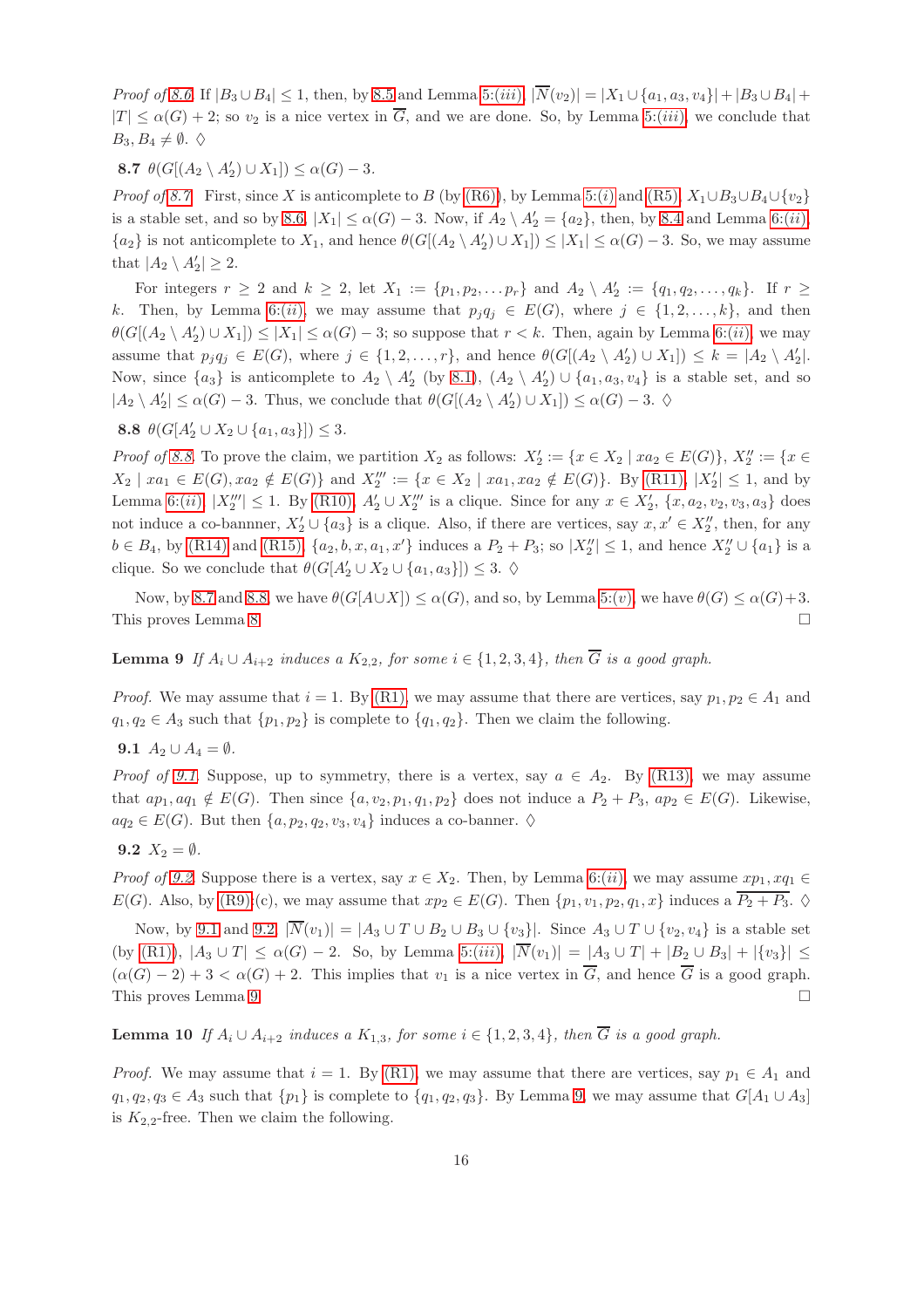10.1  $A_1 \setminus \{p_1\} = \emptyset$ .

<span id="page-16-1"></span>*Proof of [10.1](#page-15-5)*. If there is a vertex, say  $p_2 \in A_1 \setminus \{p_1\}$ , then, by  $(R2)$ , we may assume that  $p_2q_1, p_2q_2 \in A_2$  $E(G)$ , and then  $\{p_1, p_2, q_1, q_2\}$  induces a  $K_{2,2}$  in  $G[A_1 \cup A_3]$ , a contradiction.  $\diamond$ 

**10.2**  $\{p_1\}$  *is complete to*  $A_2$ *. Likewise*,  $\{p_1\}$  *is complete to*  $A_4$ *.* 

<span id="page-16-2"></span>*Proof of [10.2](#page-16-1)*. If there is a vertex, say  $a \in A_2$  such that  $ap_1 \notin E(G)$ , then, by [\(R13\),](#page-4-3) we may assume that  $aq_1, aq_2 \notin E(G)$ , and then  $\{a, v_2, q_1, p_1, q_2\}$  induces a  $P_2 + P_3$ .  $\diamond$ 

10.3  $|X_2| \leq 1$ *.* 

*Proof of [10.3](#page-16-2)*. If there are vertices, say  $x_2, x'_2 \in X_2$ , then, by Lemma [6:\(](#page-12-6)*ii*), we may assume that  $p_1x_2 \in E(G)$  and  $q_1x_2, q_2x_2 \in E(G)$ , and then  $\{p_1, q_1, v_3, q_2, x_2\}$  induces a  $\overline{P_2 + P_3}$ .  $\diamond$ 

By [10.2](#page-16-1) and by [\(R13\),](#page-4-3)  $|A_2| \le 1$  and  $|A_4| \le 1$ . So, by [10.1,](#page-15-5) [10.2,](#page-16-1) [\(R15\)](#page-5-5) and by Lemma [5:\(](#page-12-3)*iii*),  $A_1 \cup A_2 \cup B_3$  and  $A_4 \cup B_1$  are cliques. Also, by Lemma [5:\(](#page-12-4)iii) and Lemma 5:(iv),  $B_2 \cup D \cup \{v_2, v_3\}$  and  $B_4 \cup \{v_1, v_4\}$  are cliques. So, by [10.3,](#page-16-2) we conclude that  $\theta(G - (A_3 \cup T \cup X_1)) \leq 5$ . Moreover, by [\(R1\)](#page-3-1) and [\(R5\),](#page-3-2)  $A_3 \cup T \cup X_1$  induces a bipartite graph, and is anticomplete to  $\{v_2, v_4\}$ ; so  $\theta(G[A_3 \cup T \cup X_1]) \le$  $\alpha(G) - 2$ . Hence  $\theta(G) \leq \theta(G[A_3 \cup T \cup X_1]) + 5 \leq \alpha(G) + 3$ . This proves Lemma [10.](#page-15-6)

<span id="page-16-0"></span>**Lemma 11** *If*  $A_i$  *is not anticomplete to*  $A_{i+2}$ *, for some*  $i \in \{1, 2, 3, 4\}$ *, then*  $\overline{G}$  *is a good graph.* 

*Proof.* We may assume that  $i = 1$ . Let  $a_1 \in A_1$  and  $a_3 \in A_3$  be such that  $a_1a_3 \in E(G)$ . We define  $A'_1 := \{a \in A_1 \setminus \{a_1\} \mid aa_3 \in E(G)\}, A''_1 := \{a \in A_1 \setminus \{a_1\} \mid aa_3 \notin E(G)\}, A'_3 := \{a \in A_3 \setminus \{a_3\} \mid aa_1 \in E(G)\}$  $E(G)$ } and  $A''_3 := \{a \in A_3 \setminus \{a_3\} \mid aa_1 \notin E(G)\}$ . Then  $A_1 \setminus \{a_1\} = A'_1 \cup A''_1$  and  $A_3 \setminus \{a_3\} = A'_3 \cup A''_3$ . By Lemma [10,](#page-15-6)  $|A'_1| \le 1$  and  $|A'_3| \le 1$ . By  $(R2)$ ,  $|A''_1| \le 1$  and  $|A''_3| \le 1$ . Now we claim the following:

<span id="page-16-3"></span>11.1  $\theta(G[A_1 \cup A_3 \cup X_2]) \leq 3$ *.* 

*Proof of [11.1](#page-16-3)*. To prove the claim, by [\(R9\)](#page-4-0)[:\(c\),](#page-4-4) first we partition  $X_2$  as follows:  $X'_2 := \{x \in X_2 \mid a_1x, a_3x \in X_1\}$  $E(G)$ ,  $X_2'' := \{x \in X_2 \mid a_1x \in E(G), a_3x \notin E(G)\}\$  and  $X_2''' := \{x \in X_2 \mid a_3x \in E(G), a_1x \notin E(G)\}.$ Now if there are vertices, say  $x, x' \in X'_2$ , then  $\{a_1, x, v_2, x', a_3\}$  induces a  $\overline{P_2 + P_3}$ ; so  $|X'_2| \leq 1$ , and hence  $X'_2 \cup \{a_1, a_3\}$  is a clique. Also, by Lemma [6:\(](#page-12-6)*ii*),  $|X''_2| \leq 1$  and  $|X'''_2| \leq 1$ . Moreover, for any  $x \in X''_2$ and  $a \in A''_3$ , since  $\{a, v_3, x, a_1, v_1\}$  does not induce a  $P_2 + P_3$ ,  $A''_3$  is complete to  $X''_2$ . So by  $(R9):(c)$ ,  $A'_1 \cup A''_3 \cup X''_2$  is a clique. Likewise,  $A''_1 \cup A'_3 \cup X'''_2$  is also a clique. Hence  $\theta(G[A_1 \cup A_3 \cup X_2]) \leq 3$ .  $\diamond$ 

<span id="page-16-4"></span>11.2  $\theta(G[A_2 \cup A_4 \cup X_1]) \leq 3$ *.* 

*Proof of [11.2](#page-16-4)*. If  $A_2$  is not anticomplete to  $A_4$ , then as in [11.1,](#page-16-3) we have  $\theta(G[A_2 \cup A_4 \cup X_1]) \leq 3$ . So we may assume that  $A_2$  is anticomplete to  $A_4$ . We partition  $X_1$  as follows:  $X'_1 := \{x \in X_1 \mid a_1 x \in E(G)\},\$  $X''_1 := \{x \in X_1 \mid a_1x \notin E(G), a_3x \in E(G)\}\$ and  $X'''_1 := \{x \in X_1 \mid a_1x, a_3x \notin E(G)\}\$ . By [\(R11\),](#page-4-8)  $|X'_1| \leq 1$ and  $|X''_1| \leq 1$ . If there are vertices  $x, x' \in X''_1$ , by Lemma [6:\(](#page-12-5)*i*),  $\{a_1, a_3, x, t^*, x'\}$  induces a  $P_2 + P_3$ ; so  $|X''_1| \leq 1$ . Hence  $|X_1| \leq 3$ . If  $A_2, A_4 \neq \emptyset$ , then, by [\(R2\),](#page-3-6)  $|A_2| \leq 1$  and  $|A_4| \leq 1$ , and so, by Lemma [6:\(](#page-12-6)*ii*),  $\theta(G[A_2 \cup A_4 \cup X_1]) \leq 3$ . If  $A_4 = \emptyset$  (up to symmetry), then, by [\(R9\):](#page-4-0)(a) and [\(R13\),](#page-4-3)  $|A_2| \leq 3$ , and again by Lemma [6:\(](#page-12-6)ii),  $\theta(G[A_2 \cup A_4 \cup X_1]) \leq 3$ .  $\diamond$ 

Now by Lemma [5:\(](#page-12-7)v), [11.1](#page-16-3) and [11.2,](#page-16-4)  $\theta(G) \leq 9$ . If  $\alpha(G) \geq 6$ , we have  $\theta(G) \leq \alpha(G) + 3$ . So it is enough to prove the lemma for  $\alpha(G) \leq 5$ . Since  $T \cup \{a_1, v_2, v_4\}$  is a stable set of size 4 (by [\(R1\)](#page-3-1) and since  $T \neq \emptyset$ ,  $\alpha(G) \geq 4$ . Recall that, by [\(R5\),](#page-3-2)  $X_1 \cup \{v_2, v_4\}$  and  $X_2 \cup \{v_1, v_3\}$  are stable sets, and by [\(R1\),](#page-3-1)  $A_i \cup T \cup \{v_{i+1}, v_{i-1}\}$  is a stable set, for each i. Then:

<span id="page-16-5"></span>**11.3** *If*  $\alpha(G) = 4$ *, then*  $\theta(G) \leq 7$ *.*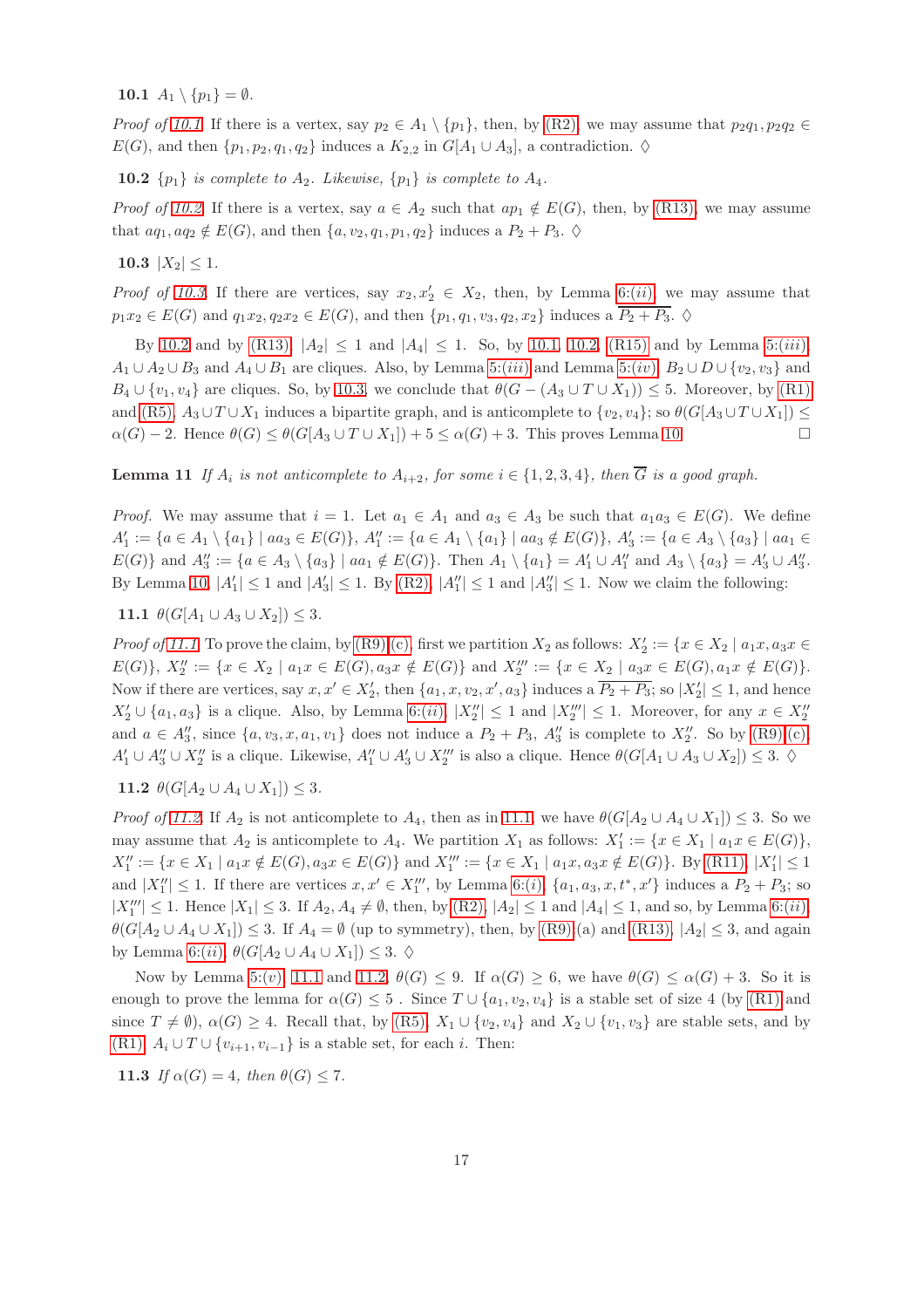*Proof of [11.3](#page-16-5)*. Since  $\alpha(G) = 4$ ,  $|X_1| \leq 2$ ,  $|X_2| \leq 2$ , and  $|A_i| \leq 1$  for each i. For  $j \in \{1, 2\}$ , if there are nonadjacent vertices  $a \in A_j$  and  $a' \in A_{j+2}$ , by [\(R1\),](#page-3-1)  $T \cup \{a, a', v_{j+1}, v_{j-1}\}$  is a stable set of size of at least 5,  $A_j$  is complete to  $A_{j+2}$ . Then, by  $(R9):(c)$ ,  $\theta(G[A_1 \cup A_3 \cup X_2]) \leq 2$  and  $\theta(G[A_2 \cup A_4 \cup X_1]) \leq 2$ . So, by Lemma [5:\(](#page-12-7)v), we conclude that  $\theta(G) \leq 7$ .  $\diamond$ 

By [11.3,](#page-16-5) we may assume that  $\alpha(G) = 5$ . As earlier,  $|X_1| \leq 3, |X_2| \leq 3$ , and  $|A_i| \leq 2$  for each i. Hence,  $|V(G)| \leq 23$  and  $\alpha(G) = 5$ . So, as in Lemma [7](#page-12-8) or as in Lemma [8:](#page-13-7) Case 1, it is not hard to verify that  $\theta(G) \leq 8$ , and we omit the details.

<span id="page-17-0"></span>Now, we are in a position to prove the main result of this section, and is given below.

**Theorem 8** If G is a  $(P_2 + P_3, \overline{P_2 + P_3}, K_2 + K_3, co-banner, \overline{H_2})$ -free graph that contains an  $\overline{H_3}$ , then  $\overline{G}$  *is a good graph.* 

*Proof.* Let G be a  $(P_2 + P_3, \overline{P_2 + P_3}, K_2 + K_3$ , co-banner,  $\overline{H_2}$ )-free graph such that  $\overline{G}$  has no universal vertex or a pair of comparable vertices. Suppose that G contains an  $\overline{H_3}$  an  $H_1$  with vertices and edges as in Figure [3.](#page-6-2) Let  $C := \{v_1, v_2, v_3, v_4\}$  and we partition  $V(G) \setminus C$  as in Section [2.](#page-3-0) We split the proof into two cases depending on the edges with one end in  $A_i$  and the other in  $A_{i+2}$ , where  $i \in \{1, 2, 3, 4\}$ , and the theorem follows from Lemma [8](#page-13-7) and Lemma [11.](#page-16-0)  $\Box$ 

# 3.5  $(P_2 + P_3, \overline{P_2 + P_3}, K_{2,3}$ , banner,  $H_3$ )-free graphs that contain a  $C_4$

Let G be a  $(P_2 + P_3, \overline{P_2 + P_3}, K_{2,3}$ , banner,  $H_2, H_3$ )-free graph which has no universal or a pair of comparable vertices. Suppose that G contains a  $C_4$ , say with vertex-set  $C := \{v_1, v_2, v_3, v_4\}$  and edge-set  $\{v_1v_2, v_2v_3, v_3v_4, v_4v_1\}.$  We partition  $V(G) \setminus C$  as in Section [2,](#page-3-0) and we use the properties in Section [2.](#page-3-0) Clearly, since G is  $K_{2,3}$ -free,  $X = \emptyset$ , and since G is banner-free,  $A = \emptyset$ . Moreover, the graph G has some more properties which we give in Lemmas [12](#page-17-1) to [14](#page-18-1) below.

<span id="page-17-2"></span><span id="page-17-1"></span>**Lemma 12** *For*  $i \in \{1, 2, 3, 4\}$ *, the following hold:* 

- <span id="page-17-4"></span>*(i)*  $B_i$  *is complete to*  $B_{i+1} \cup B_{i-1}$ *.*
- *(ii)* If  $B_{i+1} \neq \emptyset$ , then  $B_i$  *is a clique.*

*Proof.* (i): If there are nonadjacent vertices, say  $b \in B_i$  and  $b' \in B_{i+1} \cup B_{i-1}$ , then  $C \cup \{b, b'\}$  induces an  $H_3$ .  $\diamond$ 

<span id="page-17-3"></span>(*ii*): If there are nonadjacent vertices, say  $b, b' \in B_i$ , then, for any  $b'' \in B_{i+1}$ , by Lemma [12:\(](#page-17-2)*i*),  $\{b, v_i, b',$  $b'', v_{i-1}$ } induces a banner.

**Lemma 13** If  $B_i$  and  $B_{i+2}$  are empty, for some  $i \in \{1, 2, 3, 4\}$ , then G is a good graph.

*Proof.* We may assume that  $B_2 \cup B_4 = \emptyset$ . If  $B_1$  is anticomplete to  $B_3$ , then we define  $S_1 := \{v_1, v_3\}$ ,  $S_2 := \{v_2\}$  and  $S_3 := T \cup \{v_4\}$ . Then clearly,  $S_1, S_2$  and  $S_3$  are stable sets such that  $\omega(G-(S_1 \cup S_2 \cup S_3)) \leq$  $\omega(G)-2$ , and so G is a nice graph. So, we may assume that, there are vertices, say  $b_1 \in B_1$  and  $b_3 \in B_3$ such that  $b_1b_3 \in E(G)$ . Suppose that there are nonadjacent vertices, say  $b, b' \in B_1$ . If  $b, b' \neq b_1$ , then by  $(R12):(a), \{b_3, v_4, b, v_2, b'\}$  $(R12):(a), \{b_3, v_4, b, v_2, b'\}$  $(R12):(a), \{b_3, v_4, b, v_2, b'\}$  induces a  $P_2 + P_3$ , and if  $b = b_1$ , then  $\{b_1, b_3, v_4, v_1, b'\}$  induces a banner or a K<sub>2,3</sub>. So, we conclude that  $B_1$  is a clique. Likewise,  $B_3$  is a clique. Now, if  $D = \emptyset$ , then, by [\(R12\):](#page-4-6)[\(a\),](#page-4-9)  $G[B_1 \cup B_3 \cup C]$  is the complement of a bipartite graph, and then, by  $(R1)$ , we have  $\chi(G) \leq \omega(G) + 3$ ; so  $D \neq \emptyset$ . If there is a vertex, say  $d \in D$  such that  $\{d\}$  is complete to either  $B_1$  or  $B_3$ , then we let  $S_1 := \{d\}$ , otherwise let  $S_1$  be the maximum stable set in  $G[B_1 \cup B_3 \cup D]$  such that  $D \cap S_1 \neq \emptyset$  and  $(B_1 \cup B_3) \cap S_1 \neq \emptyset$ . Let  $S_2 := T \cup \{v_1, v_3\}$  and  $S_3 := \{v_2, v_4\}$ . Then  $S_1, S_2$  and  $S_3$  are stable sets. We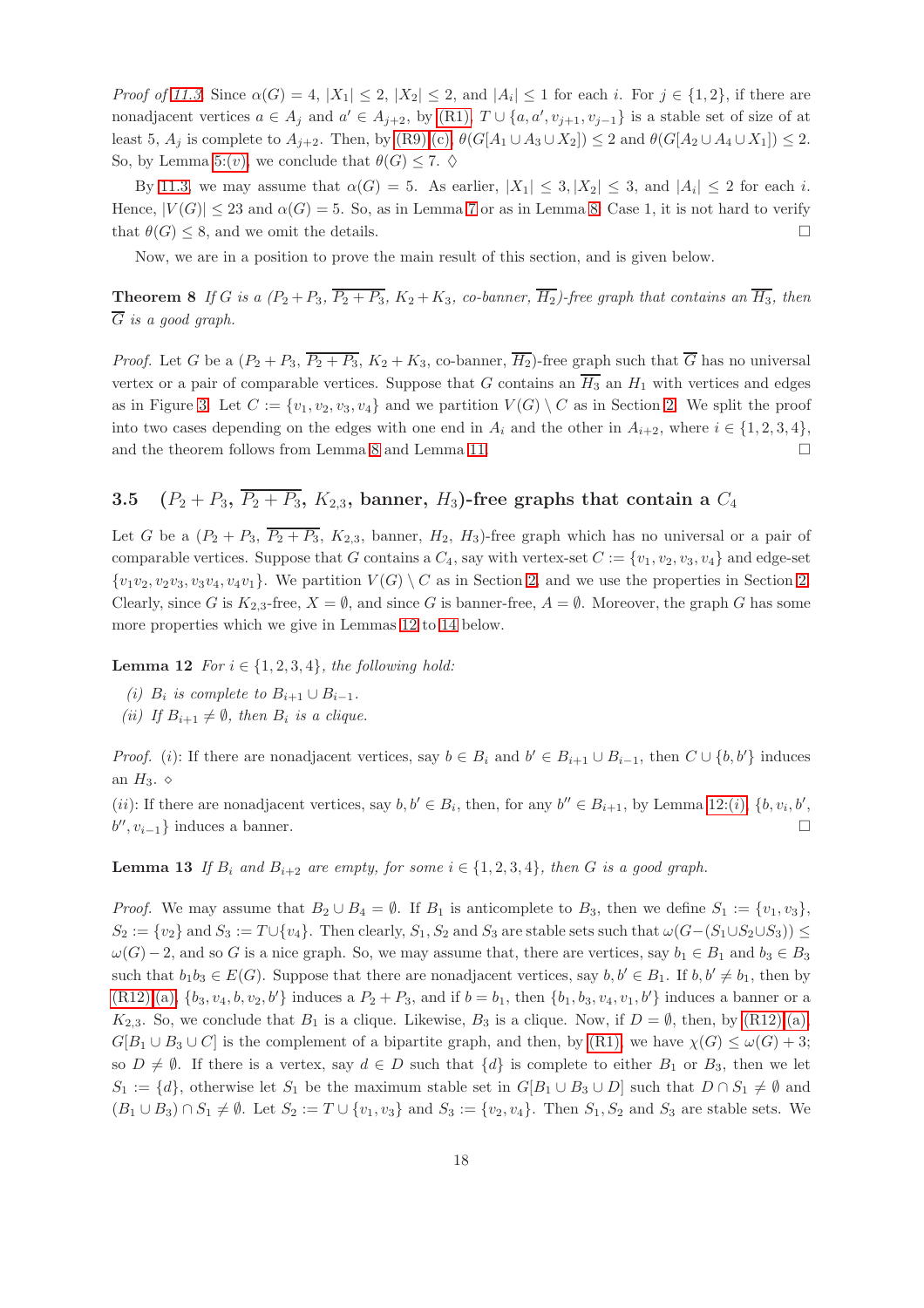claim that for any maximum clique Q in  $G - (S_1 \cup S_2 \cup S_3)$ , we have  $|Q| \leq \omega(G) - 2$ . Suppose not, and let K be a maximum clique in  $G - (S_1 \cup S_2 \cup S_3)$  such that  $|K| \geq \omega(G) - 1$ . Since  $\{v_1, v_2\}$  is complete to  $B_1 \cup D$ , and  $\{v_3, v_4\}$  is complete to  $B_3 \cup D$ , we may assume that,  $K \cap B_1, K \cap B_3 \neq \emptyset$ . By [\(R12\):](#page-4-6)[\(a\),](#page-4-9) we let  $K \cap B_1 := \{b'_1\}$  and  $K \cap B_3 := \{b'_3\}$ . If  $D \cap S_1$  is not anticomplete to K, then, by [\(R4\),](#page-3-7) for any  $d \in (D \cap S_1) \cap N(b'_1), (K \setminus \{b'_3\}) \cup \{d, v_1, v_2\}$  is a clique of size at least  $\omega(G) + 1$ , a contradiction; so  $D \cap S_1$  is anticomplete to K. Moreover, if  $B_1 \cap S_1 = \emptyset$ , then by  $(R12):(a), S_1 \cup \{b'_1\}$  $(R12):(a), S_1 \cup \{b'_1\}$  $(R12):(a), S_1 \cup \{b'_1\}$  is a stable set which contradicts the choice of  $S_1$ ; so  $B_1 \cap S_1 \neq \emptyset$ . Likewise,  $B_3 \cap S_1 \neq \emptyset$ . Then for any  $b_1 \in B_1 \cap S_1$ ,  $b_3 \in B_3 \cap S_1$  and  $d \in D \cap S_1$ , by  $(R12):(a)$ ,  $\{b_3, b'_3, b_1, v_1, d\}$  induces a  $P_2 + P_3$ , a contradiction. So G is a nice graph, and that G is a good graph.

### <span id="page-18-1"></span>**Lemma 14** If  $B_i$  is complete to  $B_{i+2}$ , for each  $i \in \{1, 2, 3, 4\}$ , then G is a good graph.

*Proof.* Since  $N(v_i) = B_i \cup B_{i-1} \cup D \cup \{v_{i+1}, v_{i-1}\}, v_i$  and  $v_{i+2}$  are not comparable vertices, we may assume that  $B_1$  and  $B_3$  are nonempty. Then, by  $(R12):(a), |B_1| \leq 1$  $(R12):(a), |B_1| \leq 1$  $(R12):(a), |B_1| \leq 1$  and  $|B_3| \leq 1$ . By Lemma [13,](#page-17-3) we may assume that  $B_2 \neq \emptyset$ . So by Lemma [12:\(](#page-17-4)*ii*), we may assume that  $B_i$  is a clique, for each *i*. First suppose that  $B_4 \neq \emptyset$ . So, again by  $(R12)(a)$ ,  $|B_i| \leq 1$ , for each i. For  $i \in \{1, 2, 3, 4\}$ , we define  $W_i := B_i \cup \{v_{i+2}\}$ and  $W_5 := T$ . Then clearly  $W_i$ 's are stable sets, and hence, by  $(R7)$ , we have  $\chi(G) \leq \omega(G) + 3$ . So we may assume that  $B_4 = \emptyset$ , and we define  $S_1 := B_1 \cup \{v_3\}$ ,  $S_2 := B_3 \cup \{v_1\}$  and  $S_3 := T \cup \{v_2, v_4\}$ . Then  $S_1, S_2$  and  $S_3$  are three stable sets. Now if there is a clique, say  $Q \in G - (S_1 \cup S_2 \cup S_3)$  such that  $|Q| > \omega(G) - 2$ , then  $Q \cap (B_2 \cup D) \neq \emptyset$ , and then  $Q \cup \{v_2, v_3\}$  is a clique of size  $\omega(G) + 1$ , a contradiction. So  $\omega(G - (S_1 \cup S_2 \cup S_3)) \leq \omega(G) - 2$ , and hence G is a nice graph. Thus G is a good graph.

<span id="page-18-0"></span>**Theorem 9** If G is a  $(P_2 + P_3, \overline{P_2 + P_3}, K_{2,3})$ -free graph that contains a  $C_4$ , then G is a good graph.

*Proof.* Let G be a  $(P_2+P_3, \overline{P_2+P_3}, K_{2,3})$ -free graph. Suppose that G contains a  $C_4$ , say with vertex-set  $C := \{v_1, v_2, v_3, v_4\}$  and edge-set  $\{v_1v_2, v_2v_3, v_3v_4, v_4v_1\}$ . We partition  $V(G) \setminus C$  as in Section [2,](#page-3-0) and we use the properties in Section [2.](#page-3-0) By Theorems [6,](#page-9-0) [7](#page-10-0) and [8,](#page-17-0) we may assume that G is (banner,  $H_2, H_3$ )free. As earlier, since G is  $K_{2,3}$ -free,  $X = \emptyset$ , and since G is banner-free,  $A = \emptyset$ . We may assume that G has no universal or a pair of comparable vertices, and we use the Lemmas [12](#page-17-1) to [14.](#page-18-1) Recall that, by Lemma [12:\(](#page-17-2)*i*), for each  $i \in \{1, 2, 3, 4\}$ ,  $B_i$  is complete to  $B_{i+1}$ . By Lemmas [13](#page-17-3) and [14,](#page-18-1) we may assume that there are vertices  $b_1 \in B_1$ ,  $b_2 \in B_2$  and  $b_3 \in B_3$  such that  $b_1b_2, b_2b_3 \in E(G)$  and  $b_1b_3 \notin E(G)$ . Then, by Lemma [12:\(](#page-17-4)*ii*), for each  $i \in \{1, 2, 3, 4\}$ ,  $B_i$  is a clique. If  $D = \emptyset$ , then since  $B_1 \cup B_2 \cup \{v_2\}$ and  $B_3 \cup B_4 \cup \{v_4\}$  are cliques,  $B \cup \{v_2, v_4\}$  induces a complement of a bipartite graph, and hence  $\chi(G) \leq \chi(G[B \cup \{v_2, v_4\}]) + \chi(T \cup \{v_1, v_3\}) \leq \omega(G) + 1$ . So we may assume that  $D \neq \emptyset$ . Now we claim the following:

<span id="page-18-2"></span>Claim 9.1 *Any vertex in* D *which is complete to*  $\{b_1, b_3\}$ *, is complete to*  $B_2 \cup B_4$ *. Also, any vertex in* D which is anticomplete to  $\{b_1, b_3\}$ , is anticomplete to  $B_2 \cup B_4$ .

*Proof of Claim* [9.1](#page-18-2). Let  $d \in D$ . If  $db_1, db_3 \in E(G)$ , and there is a vertex  $b \in B_2$  (up to symmetry) such that  $db \notin E(G)$ , then  $\{b_1, b, v_3, d, b_3\}$  induces a  $\overline{P_2 + P_3}$ . If  $db_1, db_3 \notin E(G)$ , and there is a vertex  $b' \in B_2$ (up to symmetry) such that  $db' \in E(G)$ , then  $\{b_1, b', d, v_1, b_3\}$  induces a banner.  $\diamond$ 

Let  $B' := \{b_1, b_2, b_3\}$ . To proceed further, we let:

| $D_1 := \{d \in D \mid N(d) \cap B' = \{b_1\}\},\$         | $D'_1 := \{d \in D \mid N(d) \cap B' = \{b_3\}\},\$      |
|------------------------------------------------------------|----------------------------------------------------------|
| $D_2 := \{d \in D \mid N(d) \cap B' = \{b_1, b_2\}\},\$    | $D'_2 := \{d \in D \mid N(d) \cap B' = \{b_2, b_3\}\},\$ |
| $D_3 := \{ d \in D \mid N(d) \cap B' = B' \}, \text{ and}$ | $D'_3 := \{d \in D \mid N(d) \cap B' = \emptyset\}.$     |

<span id="page-18-3"></span>Then, by Claim [9.1,](#page-18-2)  $D = \bigcup_{j=1}^{3} (D_j \cup D'_j)$ , and, by [\(R3\),](#page-3-3)  $D_1, D'_1, D_2, D'_2$  and  $D_3$  are cliques. Moreover:

Claim 9.2  $D_1 ∪ D'_2$  is a stable set. Likewise,  $D_2 ∪ D'_1$  is a stable set.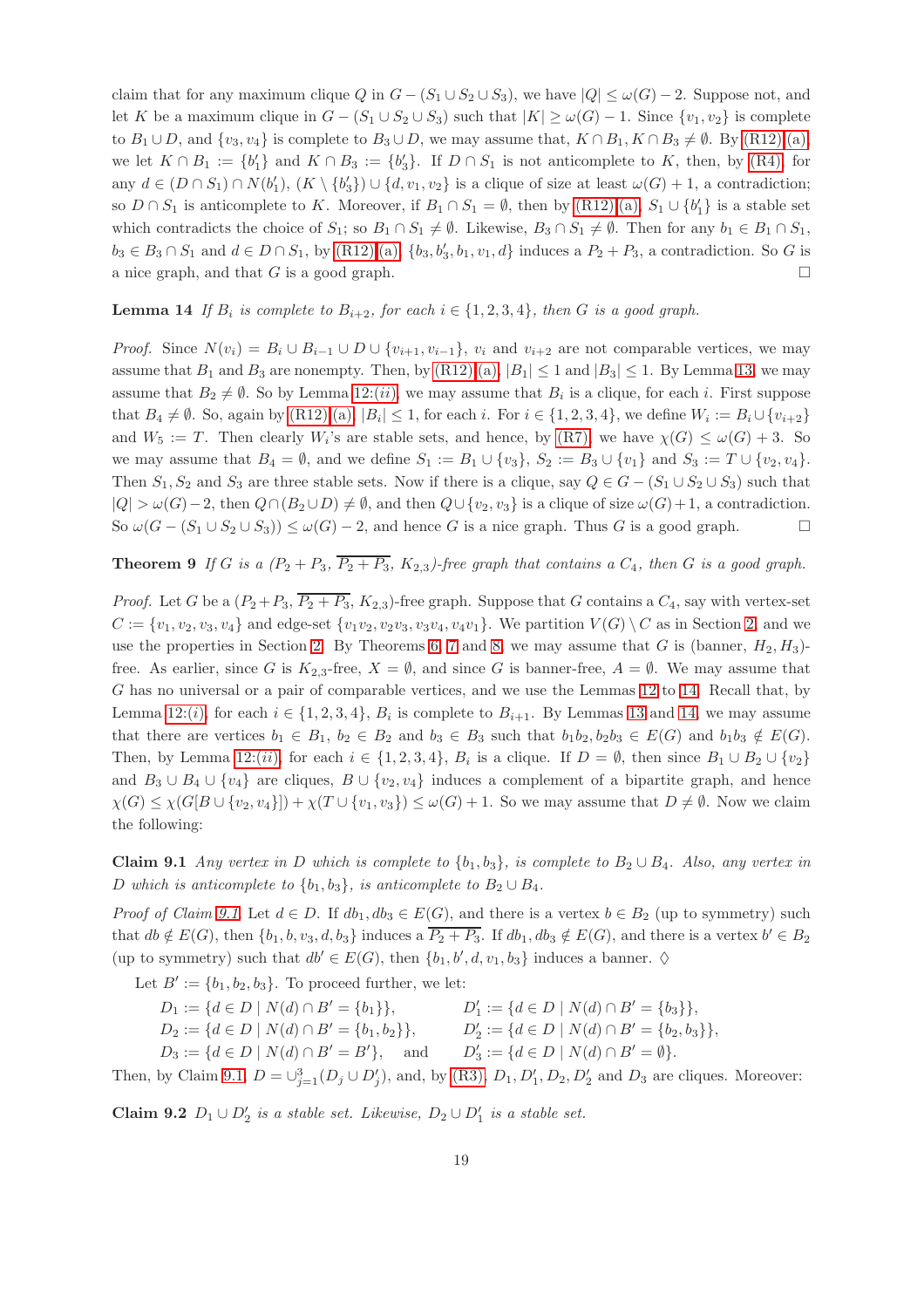*Proof of Claim [9.2](#page-18-3).* If there are vertices, say  $d, d' \in D_1$ , then  $\{b_1, b_2, v_3, d, d'\}$  induces a  $\overline{P_2 + P_3}$ ; so  $|D_1| \leq 1$ . By using a similar argument, we have  $|D_2'| \leq 1$ . If there are adjacent vertices, say  $d \in D_1$  and  $d' \in D'_2$ , then  $\{b_1, d, d', b_2, v_1\}$  induces a  $\overline{P_2 + P_3}$ . So  $D_1 \cup D'_2$  is a stable set. Likewise,  $D_2 \cup D'_1$  is also a stable set.  $\diamondsuit$ 

<span id="page-19-0"></span>Claim 9.3  $|D'_3| \leq 1$ .

*Proof of Claim* [9.3](#page-19-0). If there are vertices, say  $d_1, d_2 \in D'_3$ , then, since  $\{d_1, d_2, b_1, b_2, b_3\}$  does not induce a  $P_2 + P_3$ ,  $d_1 d_2 \notin E(G)$ , and then  $\{b_1, b_2, d_1, v_4, d_2\}$  induces a  $P_2 + P_3$ .  $\diamond$ 

Now we prove the theorem in three cases as follows:

**Case 1** *Suppose that*  $D_1 \cup D'_1 \neq \emptyset$ *.* 

<span id="page-19-1"></span>Up to symmetry, we may assume that there is a vertex, say  $d \in D_1$ . Then:

Claim 9.4  $|B_2| \leq 2$  *and*  $|B_4| \leq 2$ *.* 

*Proof of Claim [9.4](#page-19-1)*. If there are vertices, say  $b, b' \in B_2 \setminus \{b_2\}$ , then since  $\{b, b_3, v_4, d, b'\}$  does not induce a  $\overline{P_2+P_3}$ , we may assume that  $bd \notin E(G)$ , and then  $\{b_1, b_2, v_3, d, b\}$  induces a  $\overline{P_2+P_3}$ ; so  $|B_2| \leq 2$ . If there are vertices, say  $p, q, r \in B_4$ , then, since  $\{b_3, v_3, d, p, q\}$  does not induce a  $\overline{P_2 + P_3}$ , we may assume that  $pd \notin E(G)$ , and then we get a contradiction as in the proof for  $|B_2| \leq 2$ .  $\diamond$ 

So, by  $(R12):(a)$  $(R12):(a)$  and Claim [9.4,](#page-19-1) we have  $\chi(G[B_2 \cup B_4]) \leq 2$ .

**Case 1.1** *Suppose that*  $B_1 \setminus \{b_1\} \neq \emptyset$ *.* 

<span id="page-19-2"></span>Now we have the following:

Claim 9.5  $\chi(G[B_1 \cup B_3 \cup D_3 \cup D_3']) \leq \omega(G) - |B_2| - 1$ *. Likewise*,  $\chi(G[B_1 \cup B_3 \cup D_3 \cup D_3']) \leq \omega(G) - |B_4| - 1$ *. Proof of Claim* [9.5](#page-19-2). Since for any  $b \in (B_1 \setminus \{b_1\}) \cup (B_3 \setminus N(b_1)), \{b_1, b_2, v_3, d, b\}$  does not induce a  $\overline{P_2 + P_3}$ ,  $\{d\}$  is anticomplete to  $(B_1 \setminus \{b_1\}) \cup (B_3 \setminus N(b_1))$ . Thus, if there are nonadjacent vertices, say  $b' \in B_1 \setminus \{b_1\}$ and  $b'' \in B_3 \setminus N(b_1)$ , then  $\{b_1, b_2, v_3, d, b', b''\}$  induces an  $\overline{H_3}$ ; so  $B_1 \setminus \{b_1\}$  is complete to  $B_3 \setminus N(b_1)$ . Then since  $b_3 \in B_3 \setminus N(b_1)$ , by  $(R12):(a), |B_1 \setminus \{b_1\}| = 1$  $(R12):(a), |B_1 \setminus \{b_1\}| = 1$  $(R12):(a), |B_1 \setminus \{b_1\}| = 1$  (so  $|B_1| = 2$ ), and  $B_3 \setminus N(b_1) = \{b_3\}.$ 

Hence, by [\(R4\),](#page-3-7)  $D_3$  is complete to  $B_1 \setminus \{b_1\}$ . So, by Claim [9.1,](#page-18-2)  $D_3 \cup B_1 \cup B_2 \cup \{v_2\}$  is a clique. By Claim [9.3,](#page-19-0)  $D'_3 \cup \{b_1, b_3\}$  is a stable set. By  $(R12):(a), (B_1 \setminus \{b_1\}) \cup (B_3 \setminus \{b_3\})$  $(R12):(a), (B_1 \setminus \{b_1\}) \cup (B_3 \setminus \{b_3\})$  $(R12):(a), (B_1 \setminus \{b_1\}) \cup (B_3 \setminus \{b_3\})$  is a stable set. So,  $\chi(G[B_1 \cup B_3 \cup D_3 \cup D_3']) \leq \omega(G[D_3]) + \chi(G[D_3' \cup \{b_1, b_3\}]) + \chi(G[(B_1 \setminus \{b_1\}) \cup (B_3 \setminus \{b_3\})]) =$  $(\omega(G[D_3 \cup B_1 \cup B_2 \cup \{v_2\}]) - |B_1| - |B_2| - 1) + 2 \leq \omega(G) - 2 - |B_2| + 1 = \omega(G) - |B_2| - 1$ . Likewise,  $\chi(G[B_1 \cup B_3 \cup D_3]) \leq \omega(G) - |B_4| - 1$ . This proves Claim [9.5.](#page-19-2)  $\diamond$ 

By Claim [9.2,](#page-18-3)  $\chi(G[D_1 \cup D_1' \cup D_2 \cup D_2']) \leq 2$ . So by Claim [9.5,](#page-19-2)  $\chi(G[B_1 \cup B_3 \cup D]) \leq \omega(G) - |B_2| + 1$ and  $\chi(G[B_1 \cup B_3 \cup D]) \leq \omega(G) - |B_4| + 1$ . Now if  $|B_2| = 1$  and  $|B_4| \leq 1$ , then, by  $(R1)$ ,  $B_2 \cup \{v_1\}$ ,  $B_4 \cup \{v_3\}$  and  $T \cup \{v_2, v_4\}$  are stable sets, and hence we conclude that  $\chi(G) \leq \omega(G) + 3$ . So by Claim [9.4,](#page-19-1) we may assume that either  $|B_2| = 2$  or  $|B_4| = 2$ . Then  $\chi(G[B_1 \cup B_3 \cup D]) \leq \omega(G) - 1$ . Recall that  $\chi(G[B_2 \cup B_4]) \leq 2$ . Since  $T \cup \{v_2, v_4\}$  and  $\{v_1, v_3\}$  are stable sets (by [\(R1\)\)](#page-3-1), we get  $\chi(G) \leq \omega(G) + 3$ .

**Case 1.2** *Suppose that*  $B_1 \setminus \{b_1\} = \emptyset$ *.* 

If  $B_3 \setminus \{b_3\} = \emptyset$ , then since  $\{b_1, v_3\}$ ,  $\{b_3, v_1\}$  and  $T \cup \{v_2, v_4\}$  are stable sets (by [\(R1\)\)](#page-3-1), and since  $\chi(G[B_2 \cup B_4]) \leq 2$ , by  $(R7)$ ,  $\chi(G) \leq \chi(G - D) + \chi(G[D]) \leq 5 + (\omega(G) - 2) = \omega(G) + 3$ . So we assume that  $B_3 \setminus \{b_3\} \neq \emptyset$ . Then, we may assume that  $D'_1 = \emptyset$ . For, otherwise, if there is a vertex  $d_1 \in D'_1$ , then  $b_3d_1 \in E(G)$ ,  $b_1d_1$ ,  $b_2d_1 \notin E(G)$  and  $B_3 \setminus \{b_3\} \neq \emptyset$ , and thus this case is similar to that of Case 1.1. Also:

<span id="page-19-3"></span>Claim 9.6 *We may assume that*  $|B_4| < 1$ *.*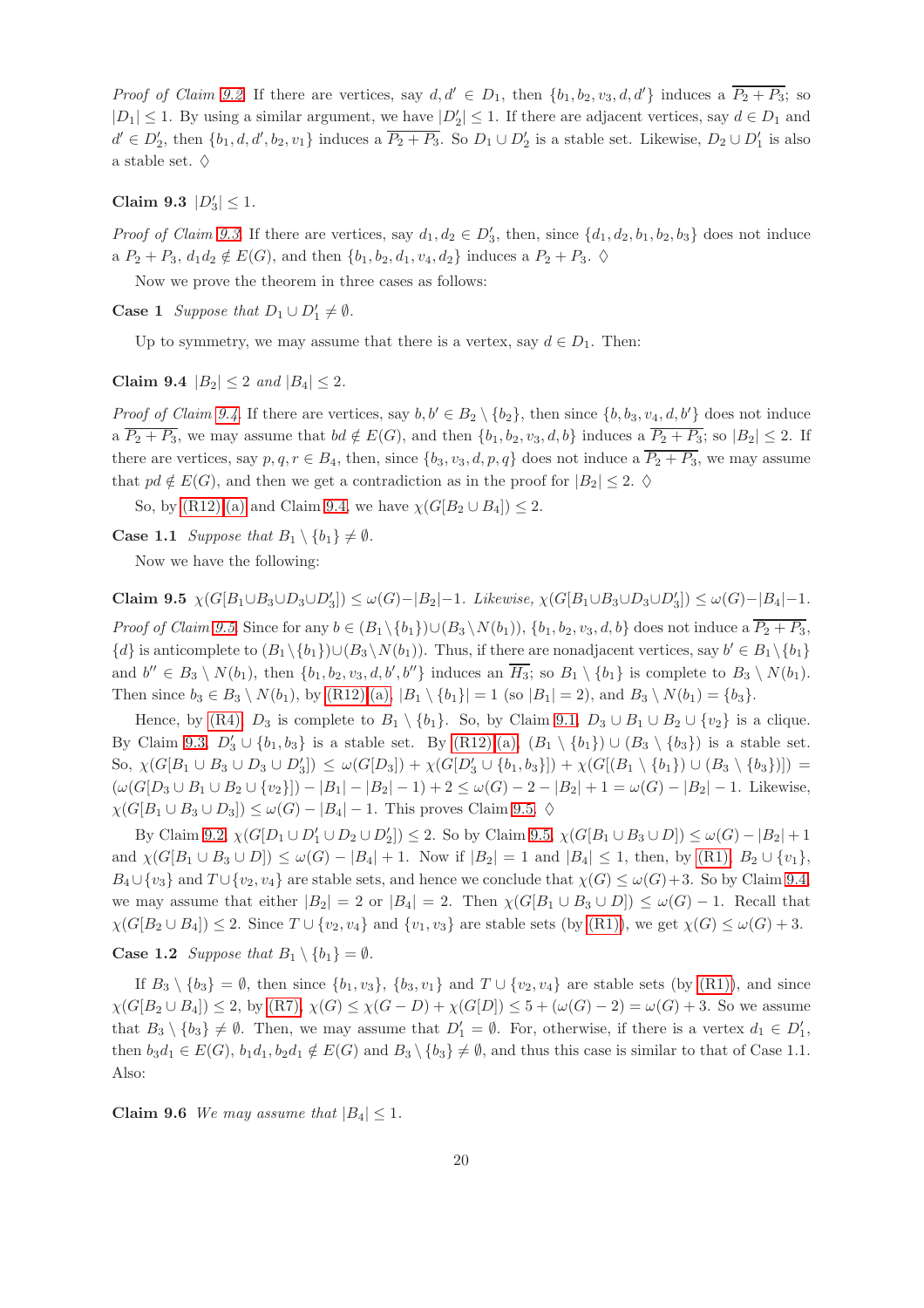*Proof of Claim [9.6](#page-19-3)*. If there are vertices, say  $b_4$ ,  $b'_4 \in B_4$ , then by [\(R12\):](#page-4-6)[\(a\),](#page-4-9) we may assume  $b_2b_4 \notin E(G)$ , then since  $\{b_1, b_2, b_3, b_4, d\}$  does not induce a banner,  $b_4d \in E(G)$ . Thus, we conclude that  $b_3d \notin E(G)$ ,  $b_2d \notin E(G)$ ,  $b_2b_4 \notin E(G)$ , and  $B_4 \setminus \{b_4\} \neq \emptyset$ , and again the case is similar to that of Case 1.1.  $\diamond$ 

By [\(R1\)](#page-3-1) and Claim [9.6,](#page-19-3)  $\{b_1, v_4\}$ ,  $B_4 \cup \{v_2\}$  and  $T \cup \{v_1, v_3\}$  are stable sets. By Claim [9.2,](#page-18-3)  $D_1 \cup \{b_2\}$ is a stable set. By Claims [9.1,](#page-18-2) [9.3](#page-19-0) and [9.4,](#page-19-1)  $(B_2 \setminus \{b_2\}) \cup D'_3$  is a stable set. Hence  $\chi(G[B_1 \cup B_2 \cup B_4 \cup B_4])$  $D_1\cup D'_3$   $\leq$  5. Now  $D\setminus (D_1\cup D'_3)$  is complete to  $\{b_2\}$ . Then, by  $(R3)$ ,  $D\setminus (D_1\cup D'_3)$  is a clique. Thus  $G[B_3\cup (D\setminus (D_1\cup D_3'))]$  is the complement of a bipartite graph, and hence a perfect graph. Since  $\{v_3, v_4\}$ is complete to  $B_3 \cup (D \setminus (D_1 \cup D'_3)), \chi(G[B_3 \cup (D \setminus (D_1 \cup D'_3))]) \leq \omega(G) - 2$ . Hence  $\chi(G) \leq \omega(G) + 3$ .

**Case 2** *Suppose that*  $D_1 \cup D'_1 = \emptyset$  *and*  $D_2 \cup D'_2 \neq \emptyset$ *.* 

<span id="page-20-0"></span>Up to symmetry, we may assume that there is a vertex, say  $d \in D_2$ . Then  $b_1d, b_2d \in E(G)$ , and  $b_3d \notin E(G)$ . Now we have the following:

Claim 9.7 *We may assume that*  $B_2 = \{b_2\}.$ 

<span id="page-20-1"></span>*Proof of Claim [9.7](#page-20-0).* If there is a vertex, say  $b'_2 \in B_2 \setminus \{b_2\}$ , then, since  $\{b_2, b_3, v_4, d, b'_2\}$  does not induce a  $\overline{P_2+P_3}$ ,  $b'_2d \notin E(G)$ . Now, we see that there is a vertex  $d \in D$  such that  $b_1d \in E(G)$ ,  $b'_2d, b_3d \notin E(G)$ , and the case is similar to that of Case 1.  $\diamondsuit$ 

**Claim 9.8** *We may assume*  $B_4$  *is complete to*  $\{b_2\}$ *.* 

*Proof of Claim* [9.8](#page-20-1). Suppose there is a vertex, say  $b_4 \in B_4$  such that  $b_2b_4 \notin E(G)$ . Then since  $\{b_1, b_2, b_3, b_4, d\}$  does not induce a  $\overline{P_2 + P_3}$ ,  $b_4d \notin E(G)$ . Now, we see that there is a vertex  $d \in D$ such that  $b_2d \in E(G)$ ,  $b_3d, b_4d \notin E(G)$ , and the case is similar to that of Case 1.  $\diamond$ 

<span id="page-20-2"></span>Claim 9.9 *We may assume that*  $B_1 \cup B_3$  *is anticomplete to*  $D'_3$ *.* 

*Proof of Claim [9.9](#page-20-2).* Suppose there are adjacent vertices, say  $b \in B_1$  and  $d \in D'_3$ . Then, by [\(R4\),](#page-3-7)  $bb_3 \notin E(G)$ . Now, we see that there is a vertex  $d \in D$  such that  $bd \in E(G)$ ,  $b_2d, b_3d \notin E(G)$ , and the case is similar to that of Case 1. So  $B_1$  is anticomplete to  $D'_3$ . Likewise,  $B_3$  is anticomplete to  $D'_3$ .  $\diamond$ 

<span id="page-20-3"></span>Claim 9.10  $\{d\}$  *is complete to*  $(B_1 \setminus N(b_3)) \cup (B_3 \setminus \{b_3\}) \cup (D \setminus \{d\}).$ 

*Proof of Claim* [9.10](#page-20-3). Suppose there is a vertex, say  $p \in (B_1 \setminus N(b_3)) \cup (B_3 \setminus \{b_3\}) \cup (D \setminus \{d\})$  such that  $pd \notin E(G)$ . If  $p \in B_1 \setminus N(b_3)$ , then  $\{p, b_2, d, v_1, b_3\}$  induces a banner. If  $p \in B_3 \setminus \{b_3\}$ , then  $\{b_2, b_3, v_4, d, p\}$  induces a  $\overline{P_2 + P_3}$ . Since  $\{b_2\}$  is complete to  $D \setminus D'_3$ , by  $(R3)$ ,  $D \setminus D'_3$  is a clique; so  $\{d\}$ is complete to  $D \setminus D'_3$ . So, we see that  $p \in D'_3$ . But then  $\{d, v_1, p, v_3, b_3\}$  induces a banner. This proves Claim [9.10.](#page-20-3)  $\diamond$ 

First suppose that  $B_4 \neq \emptyset$ . By  $(R12):(a)$  $(R12):(a)$  and Claim [9.8,](#page-20-1)  $|B_4| = 1$ . By  $(R4)$  and Claim 9.8,  $B_4$ is complete to  $D \setminus D'_3$ . Now we define three stable sets, namely  $S_1 := \{b_2, v_4\}, S_2 := B_4 \cup \{v_2\}$  and  $S_3 := T \cup \{v_1, v_3\}.$  We claim that for any maximum clique Q in  $G - (S_1 \cup S_2 \cup S_3), |Q| \leq \omega(G) - 2$ . Suppose not, and let K be a maximum clique in  $G - (S_1 \cup S_2 \cup S_3)$  such that  $|K| \ge \omega(G) - 1$ . Since for  $j \in \{1, 3\}, \{v_i, v_{i+1}\}\$ is complete to  $B_j \cup D$ , we may assume that  $K \cap B_1 \neq \emptyset$  and  $K \cap B_3 \neq \emptyset$ . Then, by Claim [9.9,](#page-20-2)  $K \cap D'_3 = \emptyset$ . Since  $B_4 \cup \{b_2\}$  is complete to  $B_1 \cup B_3 \cup (D \setminus D'_3)$ , we see that  $K \cup B_4 \cup \{b_2\}$ is a clique of size  $\omega(G) + 1$ , a contradiction. Hence G is nice. So  $\omega(G - (S_1 \cup S_2 \cup S_3) \leq \omega(G) - 2$ , and hence G is a nice graph. So we may assume that  $B_4 = \emptyset$ . Now we define three stable sets  $S_1 := \{b_3, d\}$ ,  $S_2 := \{b_2, v_1\}$ , and  $S_3 := T \cup \{v_2, v_4\}$ , and we claim the following:

<span id="page-20-4"></span>**Claim 9.11** *For any maximum clique* Q *in*  $G - (S_1 \cup S_2 \cup S_3)$ *, we have*  $|Q| \leq \omega(G) - 2$ *.*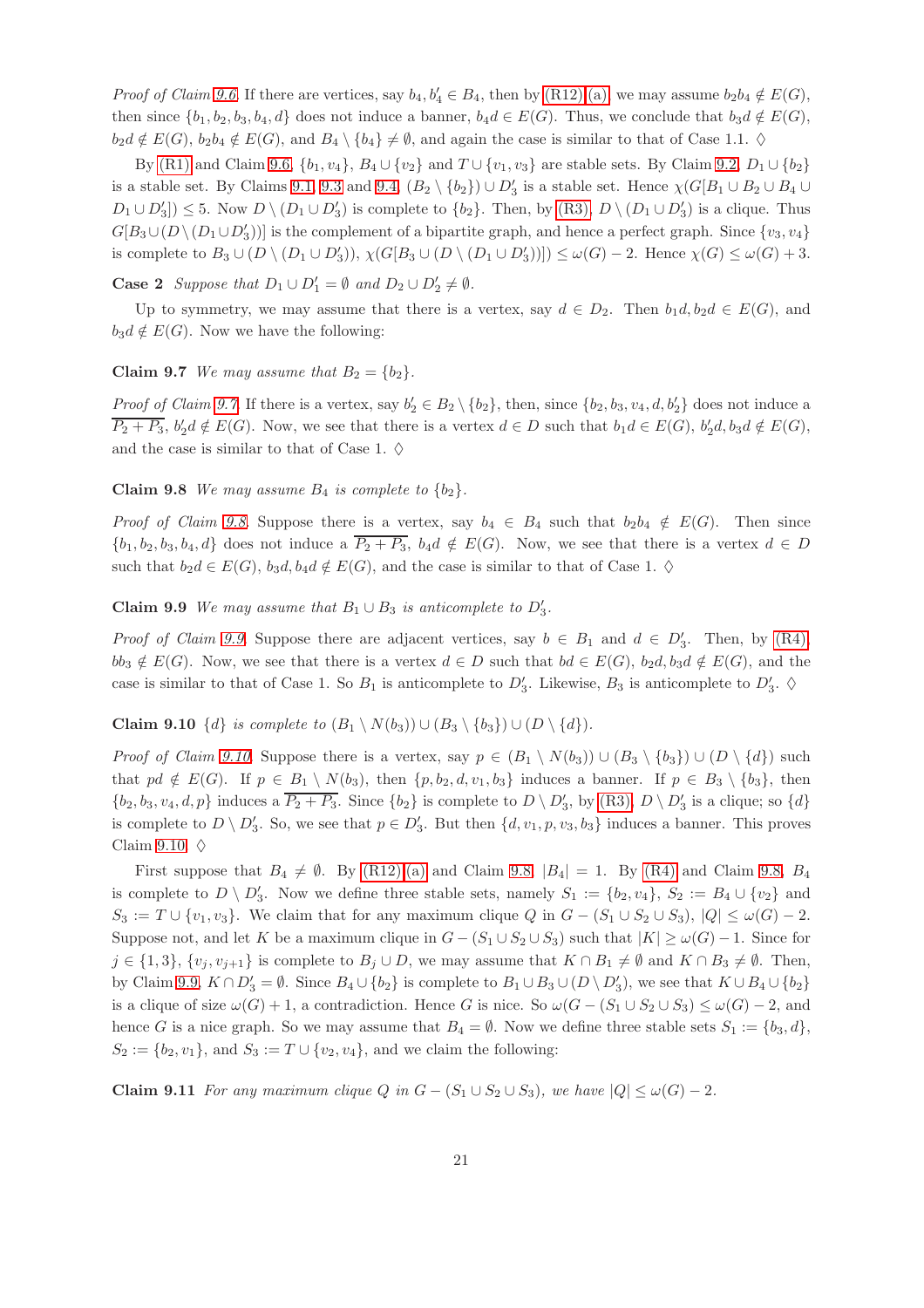*Proof of Claim* [9.11](#page-20-4). Suppose not, and let K be a maximum clique in  $G - (S_1 \cup S_2 \cup S_3)$  such that  $|K| \ge \omega(G) - 1$ . If  $K \cap B_1 = \emptyset$ , then, by Claim [9.10,](#page-20-3)  $K \cup \{v_4, d\}$  is a clique of size at least  $\omega(G) + 1$ , a contradiction; so  $K \cap B_1 \neq \emptyset$ . If  $K \cap B_3 \neq \emptyset$ , then  $K \cap B_3$  is complete to  $\{d\}$  (by Claim [9.10\)](#page-20-3) and  $K \cap B_1$ is complete to  $\{d\}$  (by [\(R4\)\)](#page-3-7), and then  $K \cup \{b_2, d\}$  is a clique of size at least  $\omega(G) + 1$ , a contradiction; so  $K \cap B_3 = \emptyset$ . Then  $|K \cup \{v_1, v_2\}| \geq \omega(G) + 1$ , a contradiction. This proves Claim [9.11.](#page-20-4)  $\diamond$ 

Hence, by Claim [9.11,](#page-20-4)  $G$  is a good graph.

**Case 3** Suppose that  $D_1 \cup D'_1 \cup D_2 \cup D'_2 = \emptyset$ .

Suppose that there are nonadjacent vertices, say  $b \in B_1$  and  $d \in D_3$ , then, by  $(R12):(a)$ ,  $bb_3 \notin E(G)$ . Now, we see that there is a vertex  $d \in D$  such that  $b_2d, b_3d \in E(G)$ ,  $bd \notin E(G)$ , and the case is similar to that of Case 2. So,  $B_1$  is complete to  $D_3$ . Likewise,  $B_3$  is complete to  $D_3$ . Since  $B_1 \cup B_2$  and  $B_3 \cup B_4$ are cliques,  $G[B]$  induces the complement of a bipartite graph. Also, by Claim [9.1,](#page-18-2)  $D_3$  is complete to B. So,  $G[B \cup D_3]$  induces a perfect graph. Since, by [\(R1\)](#page-3-1) and Claim [9.3,](#page-19-0)  $D'_3$ ,  $\{v_2, v_4\}$  and  $T \cup \{v_1, v_3\}$ are stable sets, we conclude that  $\chi(G) \leq \omega(G) + 3$ .

<span id="page-21-0"></span>Proof of Theorem [3](#page-2-0). The proof follows from Theorem [4](#page-5-2) and Theorem [9.](#page-18-0) □

# 4 Proof of Theorem [1](#page-1-2)

<span id="page-21-1"></span>In this section, we give a proof of Theorem [1.](#page-1-2) We will use the following lemmas.

**Lemma 15** *If G is a nice graph, then*  $\chi(G) \leq \lfloor \frac{3}{2} \omega(G) \rfloor - 1$ *.* 

*Proof.* Let G be a nice graph. Then G has three pairwise disjoint stable sets, say  $S_1, S_2$  and  $S_3$ , such that  $\omega(G - (S_1 \cup S_2 \cup S_3)) \leq \omega(G) - 2$ . Let  $S := S_1 \cup S_2 \cup S_3$ . We prove the lemma by induction on  $|V(G)|$ . Since  $\chi(G) \leq \chi(G-S) + \chi(G[S])$ , by induction hypothesis,  $\chi(G) \leq (\lfloor \frac{3}{2}\omega(G-S) \rfloor - 1) + 3 \leq$  $(\lfloor \frac{3}{2}(\omega(G)-2) \rfloor - 1) + 3 \leq \lfloor \frac{3}{2}\omega(G) \rfloor - 1.$ 

<span id="page-21-2"></span>**Lemma 16** *If* G has a nice vertex, then  $\chi(G) \leq \omega(G) + 3$ .

*Proof.* Suppose that G has a nice vertex, say u. We prove the lemma by induction on  $|V(G)|$ . Now, since  $d_G(u) \le \omega(G) + 2$ , we can take any  $\chi(G)$ -coloring of  $G - u$  and extend it to a  $\chi(G)$ -coloring of G, using for u a color (possibly new) that does not appear in  $N_G(u)$ .

<span id="page-21-4"></span>**Lemma 17** *If* G *is a good graph, then*  $\chi(G) \le \max{\lbrace \omega(G) + 3, \lfloor \frac{3}{2} \omega(G) \rfloor - 1}$ *.* 

*Proof.* Let G be a good graph. If  $\chi(G) \leq \omega(G) + 3$  or G is a nice graph or if G has a nice vertex, then, by Lemmas [15](#page-21-1) and [16,](#page-21-2) we are done. So we may assume that either  $G$  has a universal vertex or  $G$  has a pair of comparable vertices. Now we prove the lemma by induction on  $|V(G)|$ . If G has a universal vertex, say u, then  $\omega(G-u) = \omega(G) - 1$ , and then  $\chi(G) = \chi(G-u) + 1 \le \max{\lbrace \omega(G-u) + 3, \lfloor \frac{3}{2} \omega(G-u) \rfloor - 1 \rbrace} + 1 \le$  $\max\{\omega(G)+3,\lfloor\frac{3}{2}\omega(G)\rfloor-1\}$ , and we are done. Next, if G has a pair of comparable vertices, say u and v, such that  $N(u) \subseteq N(v)$  (say), then  $\chi(G) = \chi(G - u)$  and  $\omega(G) = \omega(G - u)$ ; so we can take any  $\chi(G)$ -coloring of  $G-u$  and extend it to a  $\chi(G)$ -coloring of G, using for u the color of v, and we conclude the proof.  $\Box$ 

<span id="page-21-3"></span>We will also use the following result.

**Theorem 10** ([\[8\]](#page-22-11)) *If* G is a  $(P_6, C_4)$ -free graph, then  $\chi(G) \leq \lceil \frac{5}{4} \omega(G) \rceil$ . Moreover, the bound is tight.